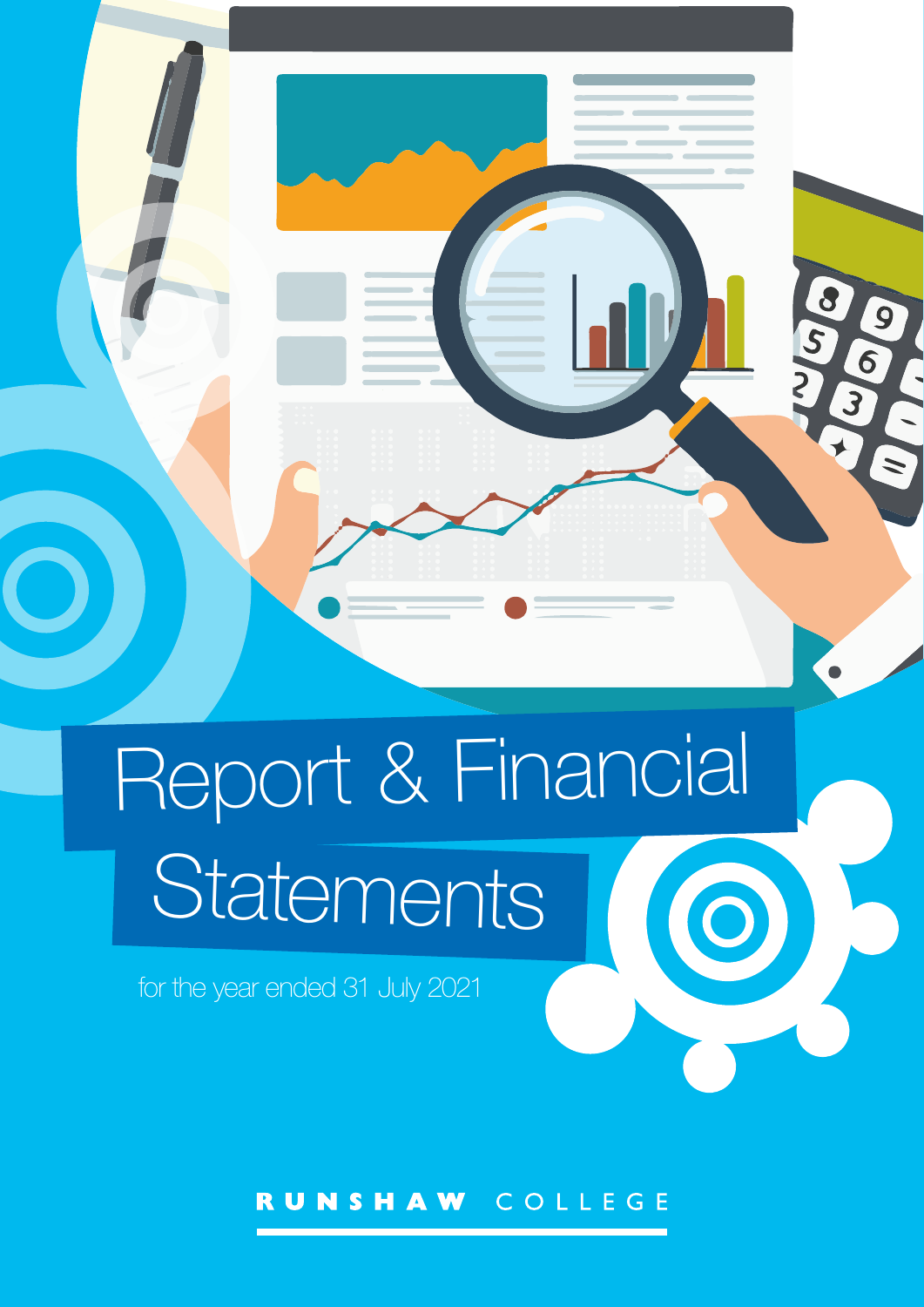

## **Contents**

- **Highlights** 03
- Key Management Personnel, Board of Governors and Professional advisers 04
- Strategic Report 05
- Statement of Corporate Governance and Internal **Control** 20
- Statement of Regularity, Propriety and Compliance with Funding Body Terms and Conditions of Funding 30
- Statement of Responsibilities of the Members of the **Corporation** 31
- Independent Auditor's Report to the Corporation of Runshaw College 32
- Statement of Comprehensive Income 36
- Statement of Changes in Reserves 37
- Balance Sheet as at 31 July 38
- Statement of Cash Flows 39
- Notes to the Accounts 40

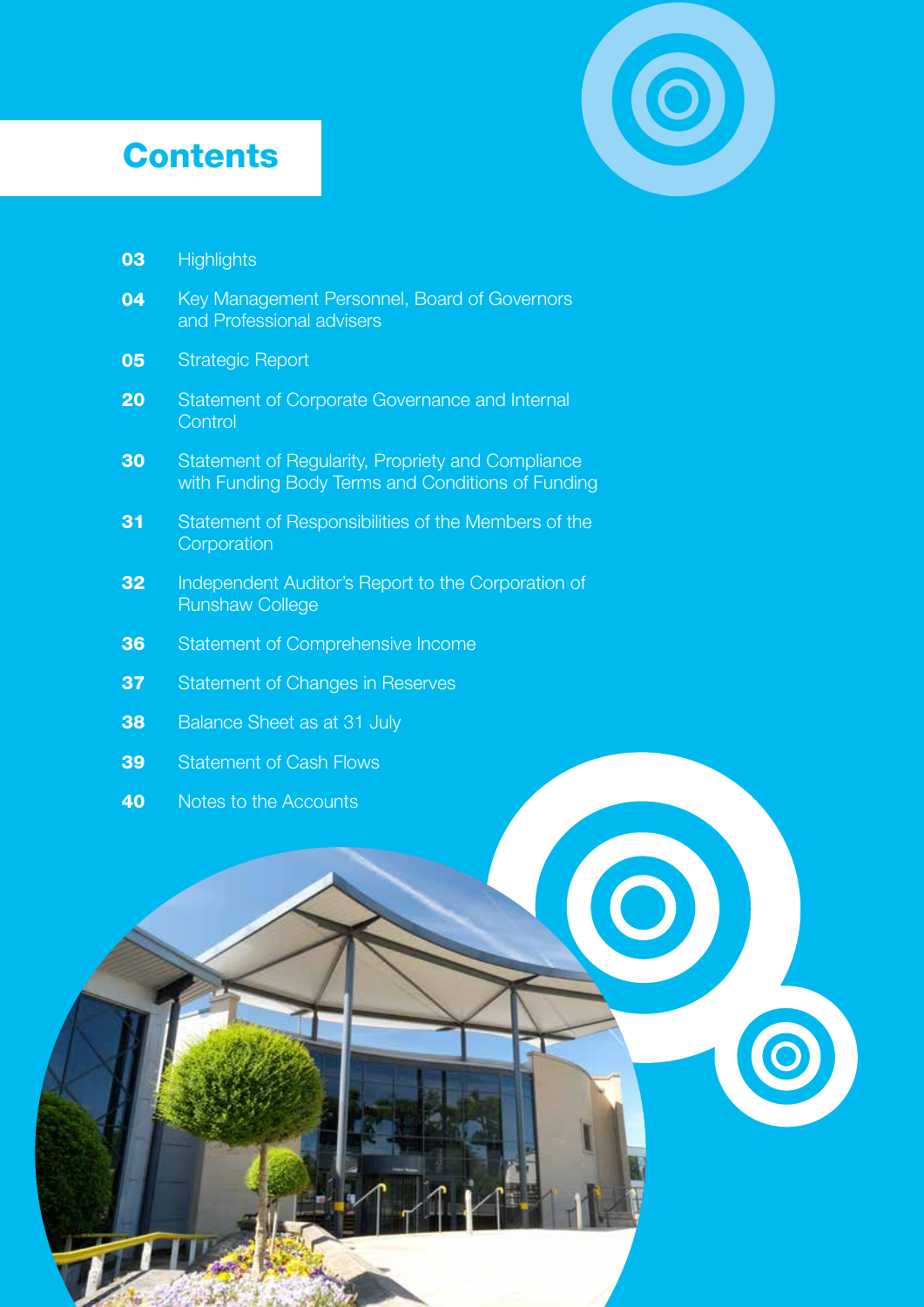## **Highlights**

# PROUDRUM NÁV



The average A Level grade this year; and at least a B every year for over 10 years!

Advanced Vocational students achieved High Grades, and 100% Pass Rate.

offers this year for Medicine, Dentistry, Veterinary Science and Oxbridge.

One of the Telegraph's best colleges in the country for getting a place at Oxbridge!

Most learners progress to outstanding first choice destinations (HE, degree apprenticeships and high level employment).

Finalist of the Educational Institution of the Year in the Lancashire Chamber of Commerce 'Be Inspired Business Awards' 2021.



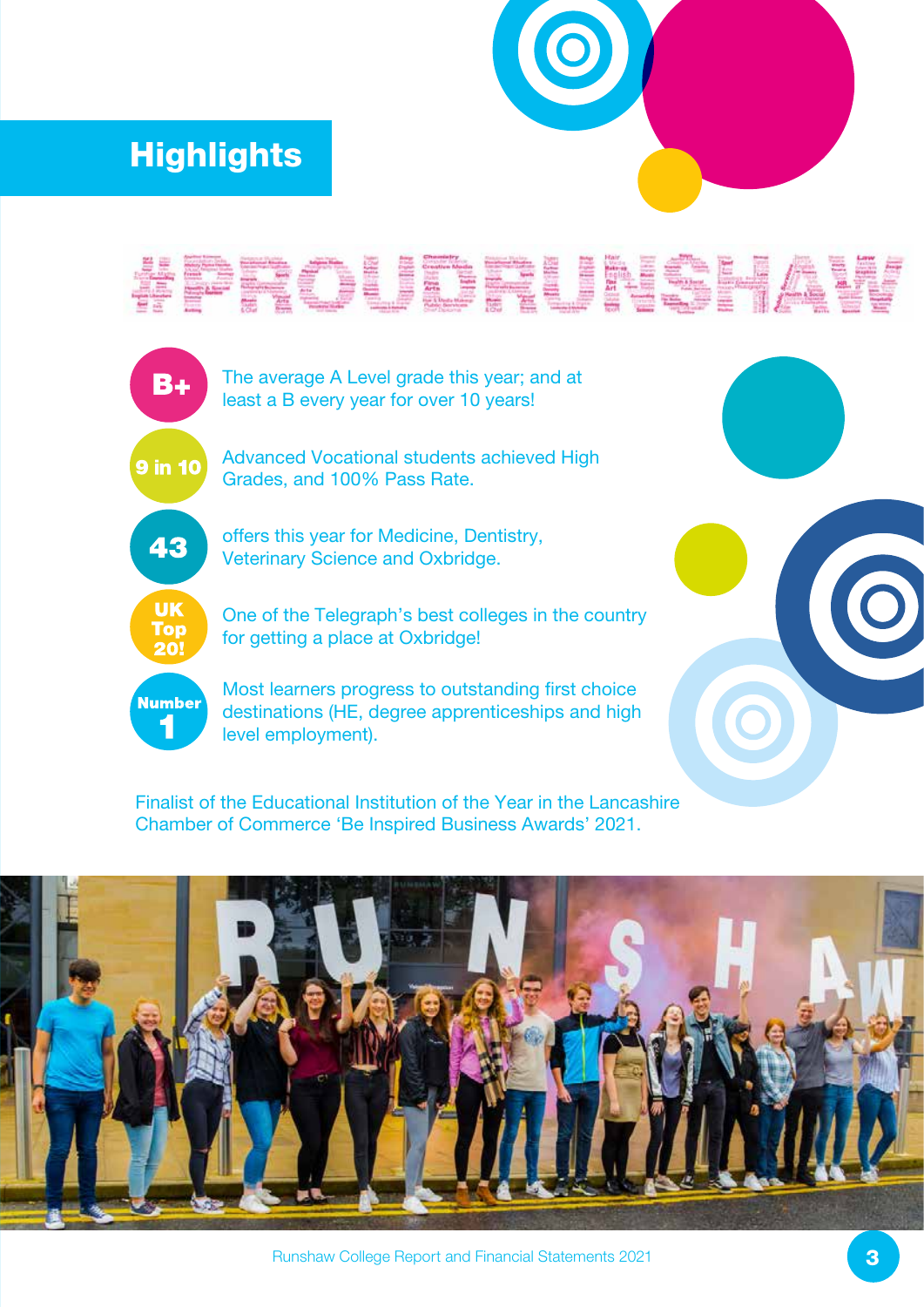# Key Management Personnel, Board of Governors and Professional advisers

#### KEY MANAGEMENT PERSONNEL

Key management personnel are defined as Senior Postholders and were represented by the following in 2020/21:

O

**Clare Russell** Principal and CEO; Accounting officer

**Martin Rigby** Deputy Principal

**Zoe Smallman** Deputy Principal

#### BOARD OF GOVERNORS

Members of the Corporation are listed on pages 21 and 22.

Mrs F Hussein acted as Clerk to the Corporation throughout the period.

#### PROFESSIONAL ADVISERS

| Financial statement and regularity auditors | <b>RSM UK Audit LLP</b>    |
|---------------------------------------------|----------------------------|
| Internal auditors                           | Mazars                     |
| <b>Bankers</b>                              | Royal Bank of Scotland plc |
|                                             | Barclays Bank plc          |
|                                             | Santander UK plc           |
| <b>Solicitors</b>                           | Mills and Reeve LLP        |
|                                             | DLA Piper UK LLP           |
| <b>Insurers</b>                             | <b>Zurich Municipal</b>    |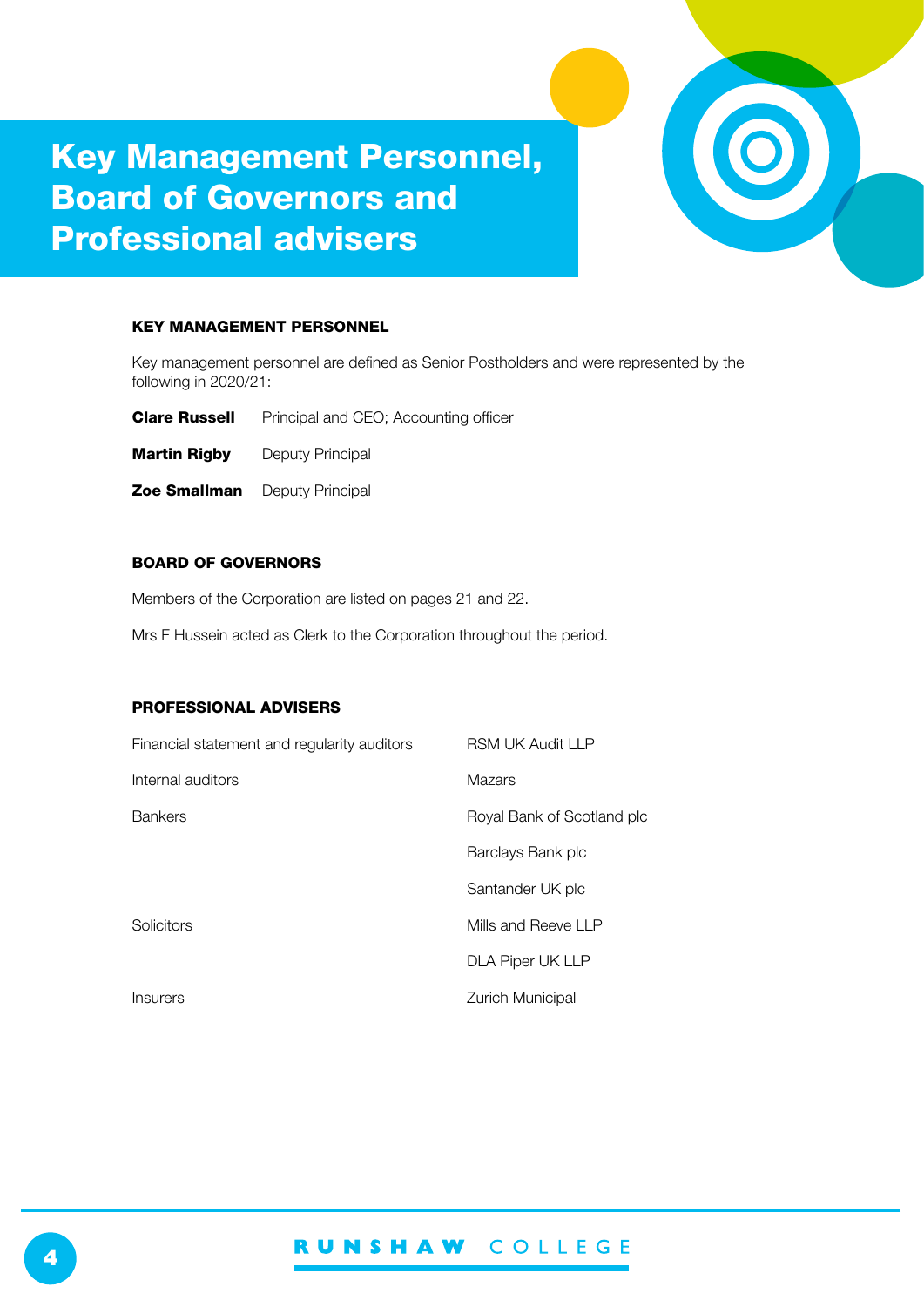The members present their report and the audited financial statements for the year ended 31 July 2021.

#### INTRODUCTION

Runshaw College is a highly successful Further Education College with a national reputation for academic excellence. Established in 1974, it has been graded 'Outstanding' by Ofsted for over 25 years.

The College provides education for around 5000 young people aged 16-18, plus around 1000 adult students and apprentices. The main college campus is located on Langdale Road, Leyland, right next to the beautiful Worden Park. The Science, Engineering and Innovation Centre is located on Euxton Lane, Chorley.

Runshaw College is one of the largest providers of A Level courses in the country, offering an extensive range of over 40 different subjects. The sixth form curriculum also includes a very broad range of vocational courses, from entry levels to level 3. Students consistently achieve some of the strongest outcomes nationally, and progress in large numbers to prestigious destinations including Oxford and Cambridge, Medicine, Dentistry and Veterinary Science courses, prestigious conservatoires and competitive degree apprenticeships.

#### LEGAL STATUS AND PUBLIC BENEFIT

The Corporation, incorporated as Runshaw College, was established under the Further and Higher Education Act 1992 to provide further education, principally for the Lancashire boroughs of South Ribble and Chorley.

Runshaw College is an exempt charity under part 3 the Charities Act 2011 and following the Machinery of Government changes in July 2016 is regulated by the Secretary of State for Business, Innovation and Skills as Principal Regulator for all FE Corporations in England.

The members of the Governing Body, who are trustees of the Charity are disclosed on pages 21 and 22.

In setting and reviewing the College's strategic objectives, the Governing Body has had due regard for the Charity Commission's guidance on public benefit and particularly upon its supplementary guidance on the advancement of education. The guidance sets out the requirement that all organisations wishing to be recognised as charities must demonstrate, explicitly, that their aims are for the public benefit.

In delivering its mission, the College provides the following identifiable public benefits through the advancement of education:

- High-quality teaching
- Widening participation and tackling social exclusion
- **Excellent employment record for students**
- Strong student support systems
- Links with employers, industry and commerce
- Links with Local Enterprise Partnerships (LEPs).

The delivery of public benefit is covered throughout this Strategic Report.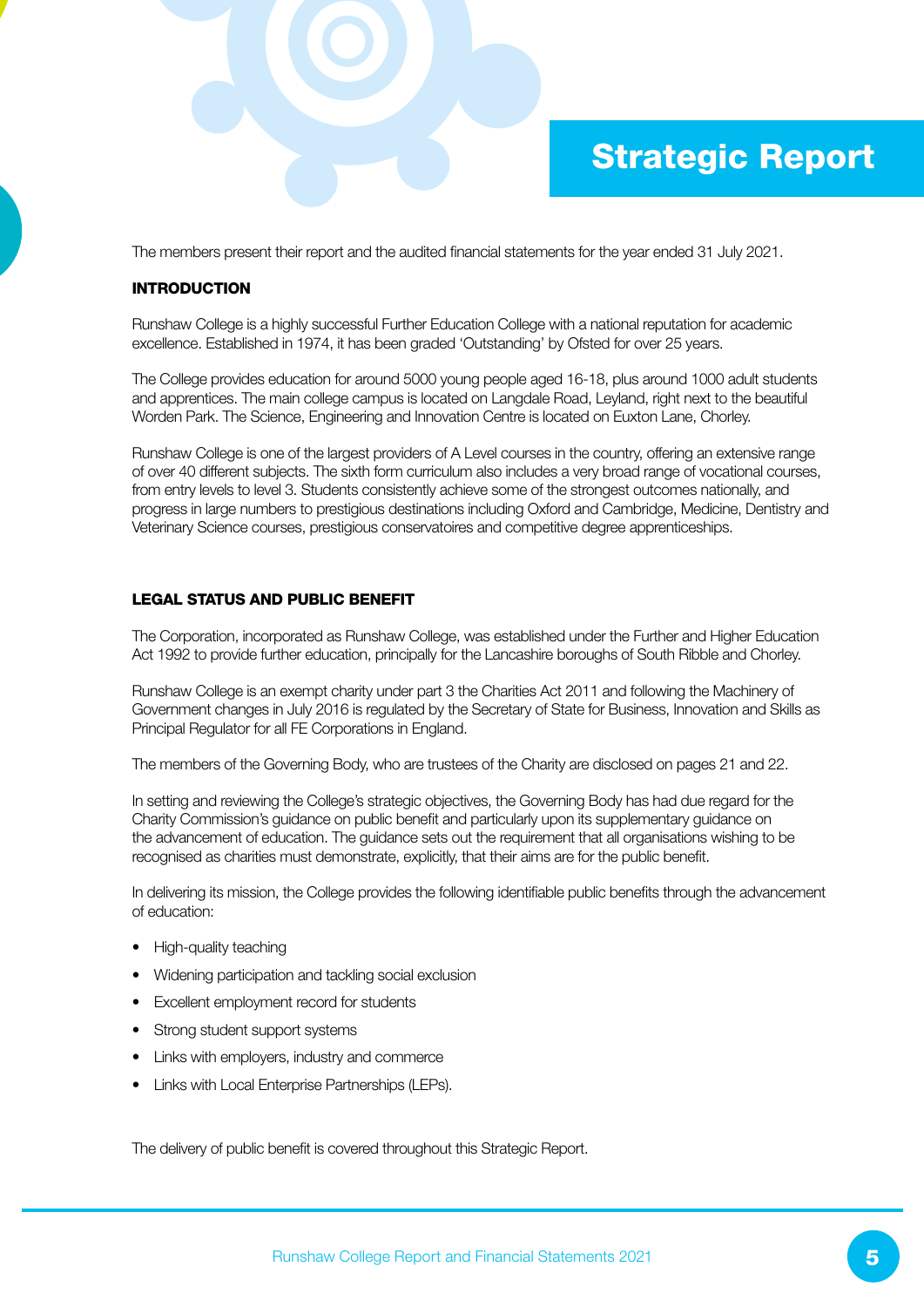# Mission, Vision, Values and Theme

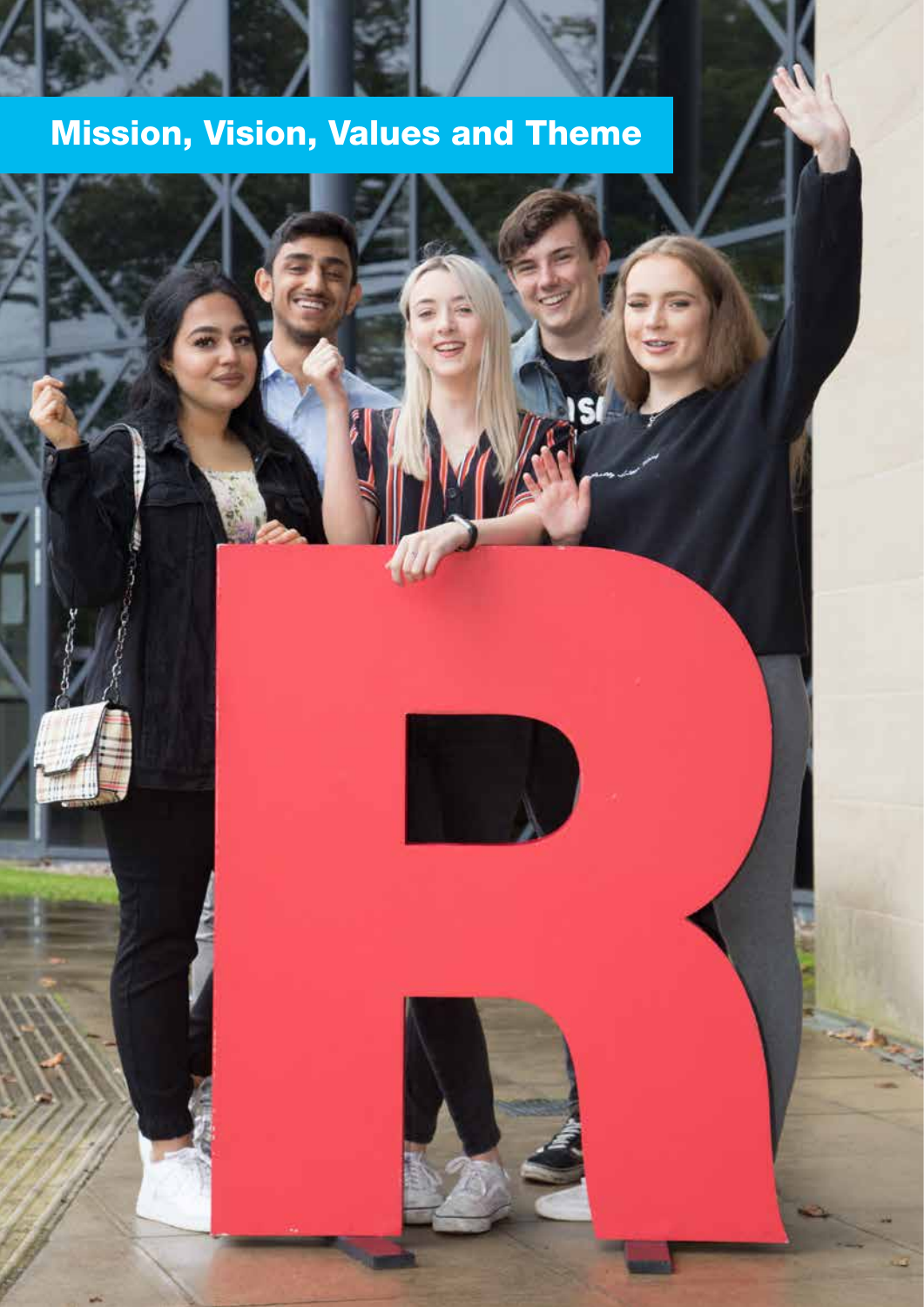The College has a longstanding mission, which is reviewed and endorsed annually. This is underpinned by the College's vision, values and biennial theme.

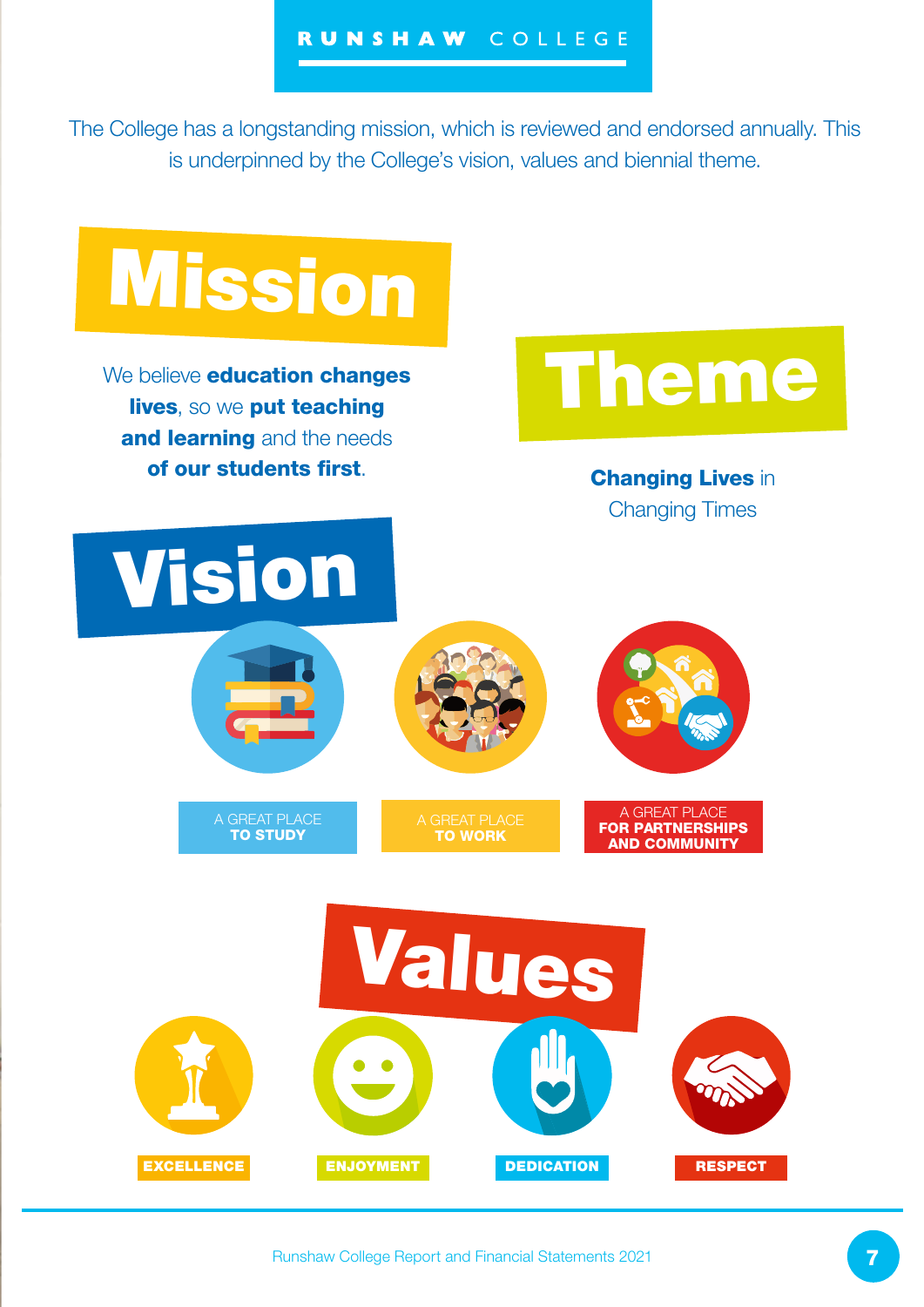

#### IMPLEMENTATION OF THE 2020/21 STRATEGIC PLAN

In July 2020 the College adopted a strategic plan for the period 1 August 2020 to 31 July 2021, including property and financial plans. The Corporation monitors the performance of the College against these plans.

The College's specific objectives for 2020/21 and achievement of those objectives is addressed below.

| <b>Objective</b>                                                                                                                                                        | <b>Achievement</b>                                                                                                                                                                                                                                                                                                                                                                                                     |
|-------------------------------------------------------------------------------------------------------------------------------------------------------------------------|------------------------------------------------------------------------------------------------------------------------------------------------------------------------------------------------------------------------------------------------------------------------------------------------------------------------------------------------------------------------------------------------------------------------|
| Continuing our journey to "Excellence"<br>Everywhere" so that we can be sure that all of<br>our learners are benefitting from "outstanding"<br>educational experiences; | The College has a strong focus on quality and rigorous<br>self assessment process, which has once again produced<br>exceptional results for all learners and stakeholders.<br>A Level students have achieved extremely strong results,<br>with an average grade of B+ and 73.4% High Grades (A*-<br>B) overall. Advanced Vocational students achieved a 100%<br>pass rate with 38.4% top grades and 87.4% high grades. |
| Further improving and extending external<br>partnerships so that we can even better (identify<br>and) meet the needs of our community;                                  | During 2021, the College developed a highly effective<br>Employer Partnership Board. A Governor lead Task and<br>Finish Group focussed upon Stakeholder engagement has<br>also proved to be very effective. The College continues to<br>have a proactive involvement in local forums, such as the<br>Chorley Council Public Services Executive and the South<br>Ribble Leaders' Board,                                 |
| Further improving our estate & facilities so that<br>all staff and students can enjoy the benefits of<br>a high-quality (and high-tech) work/learning<br>environment.   | The estate and facilities have been substantially<br>improved through investment of £1.2m ESFA college<br>condition improvement funding. Completed works<br>include improvements to communications infrastructure,<br>external car park and road surfaces, internal flooring, air<br>conditioning and heating and lighting replacements.                                                                               |

#### STRATEGIC PLAN 2021-22

In July 2021, the Corporation approved a new Three Year Strategic Plan. The plan sets out the following six over-arching key strategic priorities for the three year period from 2021 to 2024.

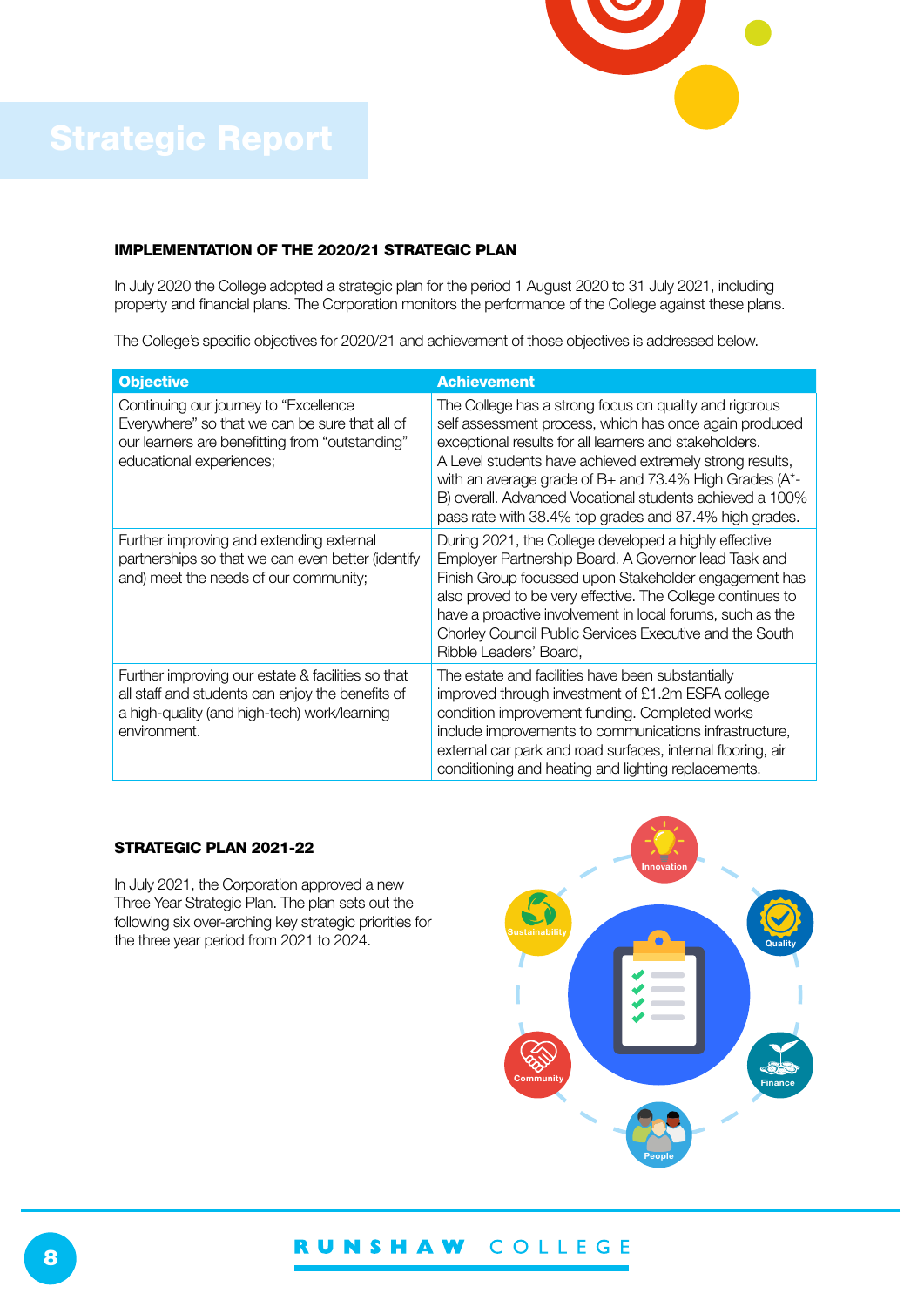Specific objectives for 2021-22, as aligned to the Colleges over-arching key strategic priorities are:



#### **Quality**

- Ensure that our curriculum offer matches national, regional and local needs
- Make better use of destinations information to inform curriculum intent
- Development of Personal Development strategies
- Further improve enrichment opportunities, to match students' ambitions and career aspirations
- Develop strategies to address gaps in students knowledge and skills (particularly as a result of COVID-related differential learning losses)



#### People

- Further develop strategies to support the positive Mental Health and Wellbeing of our staff and students
- Make better use of our college values, behaviours and competencies
- Further promote inclusion and diversity for all staff and students
- Consider how our student support services can better meet the needs of students
- Further improve Continual Professional Development (CPD) for all staff.



#### Innovation

- Share best practice in Teaching & Learning with a wider range of external partners
- Learn from what worked well during the pandemic, to adapt and enhance ways of working across the college
- Find new ways to reward and encourage staff innovation
- Find new ways to reward and encourage student innovation
- Identify and adopt best practice in the use of innovative learning technologies

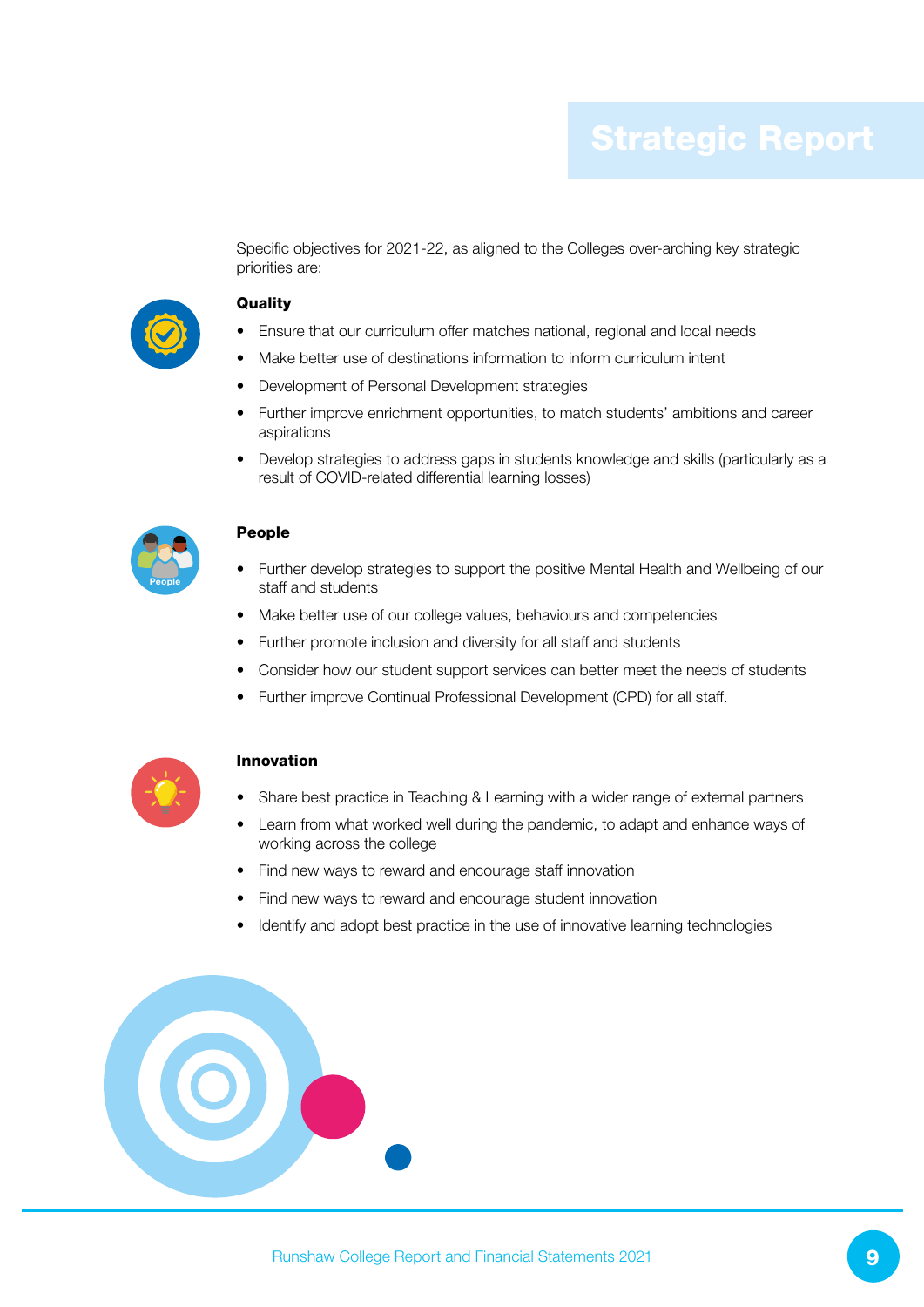



#### **Community**

- Develop the impact of the Employer Partnership Board
- Establish peer networks with other successful colleges and schools
- Develop the impact of the Principal's stakeholder meetings
- Increase the presence and visibility of Runshaw College at a local and regional level
- Carefully manage the demographic increase in 16-18 year olds



#### **Sustainability**

- Introduce a consultation process in relation to climate change and sustainability
- Develop a carbon reduction plan
- Further develop our energy reduction strategies
- Increase the impact of our Travel Plan



#### Finance

- Continue to secure strong financial health
- Benchmark pay and conditions, to ensure they are sector leading
- Further improve approaches to risk management and assurance planning
- Develop procurement processes to support the local economy and community and
- Identify ways to develop our campus, improving the facilities to match the changing demands of industry and students

A series of performance indicators have been agreed to monitor the successful implementation of the strategies.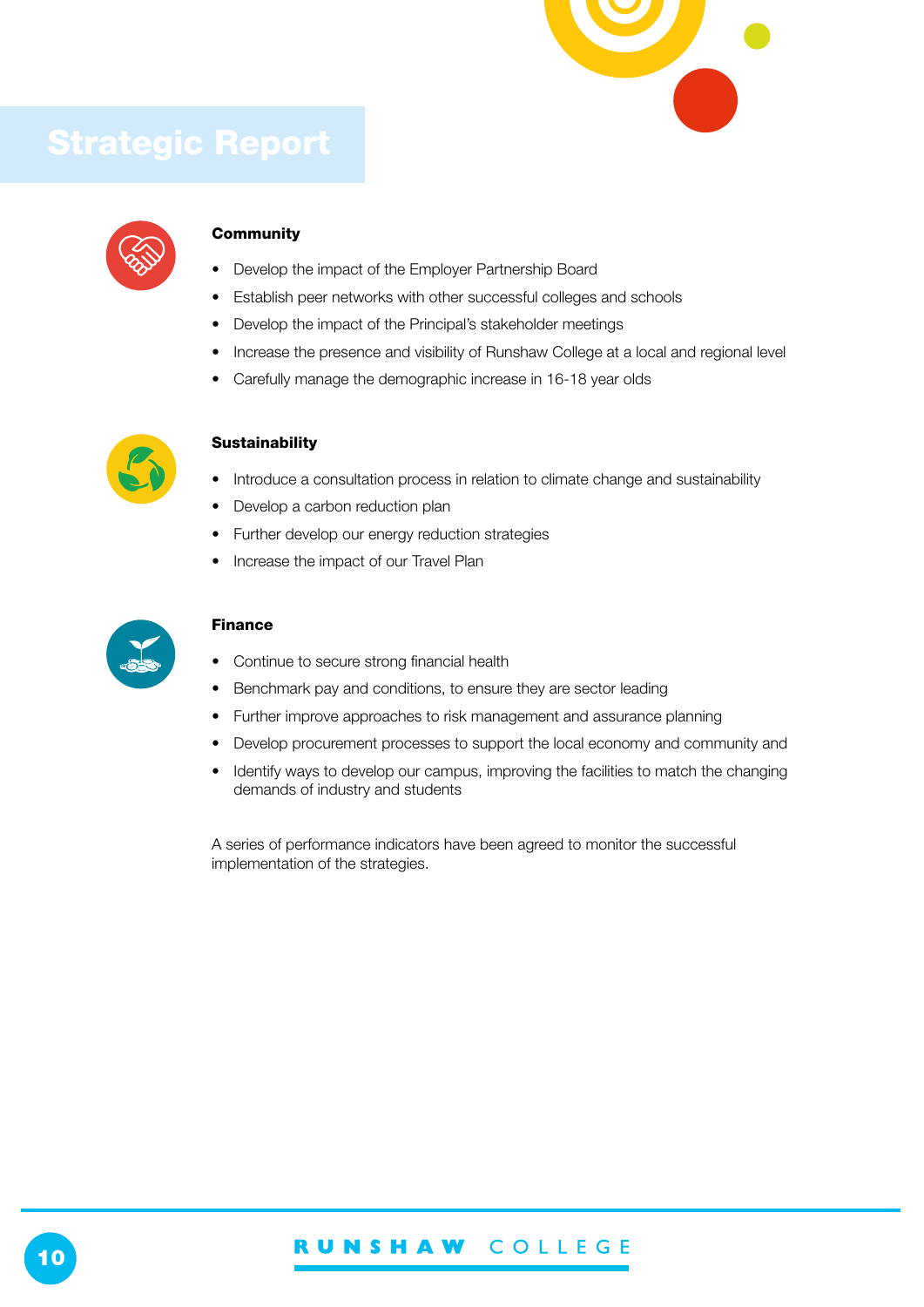

#### KEY PERFORMANCE INDICATORS

The College is committed to observing the importance of sector measures and indicators and systematically and regularly monitors KPIs at team, manager, senior management and governor level throughout the year.

A governor dashboard summarises KPIs for the college – the outcomes for 2020/21 are shown below:

|                                                                                                                           | <b>Summary Judgement Statement</b>                                                                                                                                         |
|---------------------------------------------------------------------------------------------------------------------------|----------------------------------------------------------------------------------------------------------------------------------------------------------------------------|
| Recruitment                                                                                                               | Buoyant recruitment to a large majority of programmes,<br>despite the demographic decline in the number of school<br>leavers & disruption caused by the COVID-19 pandemic. |
| Attendance (Att.)                                                                                                         | Very high levels of att. across most programmes, when<br>compared to sector.                                                                                               |
| Retention Rates (RR)                                                                                                      | Very high RR. on a large majority of programmes.                                                                                                                           |
| Results / outcomes (2019-20)<br>• Pass Rates (PR)<br>• High Grades (HG)<br>• Added Value (AV)<br>• Achievement Rates (AR) | Outstanding outcomes across Education Programmes for<br>Young People (EPYP).                                                                                               |
| Key Issues Courses                                                                                                        | A majority (60%) of key issues areas are on track to meet<br>target.                                                                                                       |
| Safeguarding & Prevent                                                                                                    | Safeguarding is highly effective.                                                                                                                                          |
| Internal Stakeholder Feedback                                                                                             | Very high levels of stakeholder satisfaction.                                                                                                                              |
| External Stakeholder Feedback                                                                                             | Very high levels of satisfaction from Partner High Schools<br>(PHS).<br>Improving relationships with employers & the community.                                            |
| Finances                                                                                                                  | Financial KPIs confirm ESFA 'Good' financial health.                                                                                                                       |
| <b>Risk Register</b>                                                                                                      | The College has an effective, well-established process for<br>risk management.                                                                                             |

Other specific KPIs for the year ended 31 July 2021 are shown below:

| <b>Key Performance Indicator</b>                            | <b>Actual Performance</b> | <b>Target/ Measure</b> | <b>Target achieved</b> |
|-------------------------------------------------------------|---------------------------|------------------------|------------------------|
| 16-18 learner numbers<br>(at Oct 20 census date)            | 4.964                     | 4.960                  |                        |
| Operating surplus (excl. pensions and<br>exceptional items) | £416,000                  | £13,000                |                        |
| Loan covenant compliance                                    | Compliant                 | Compliant              |                        |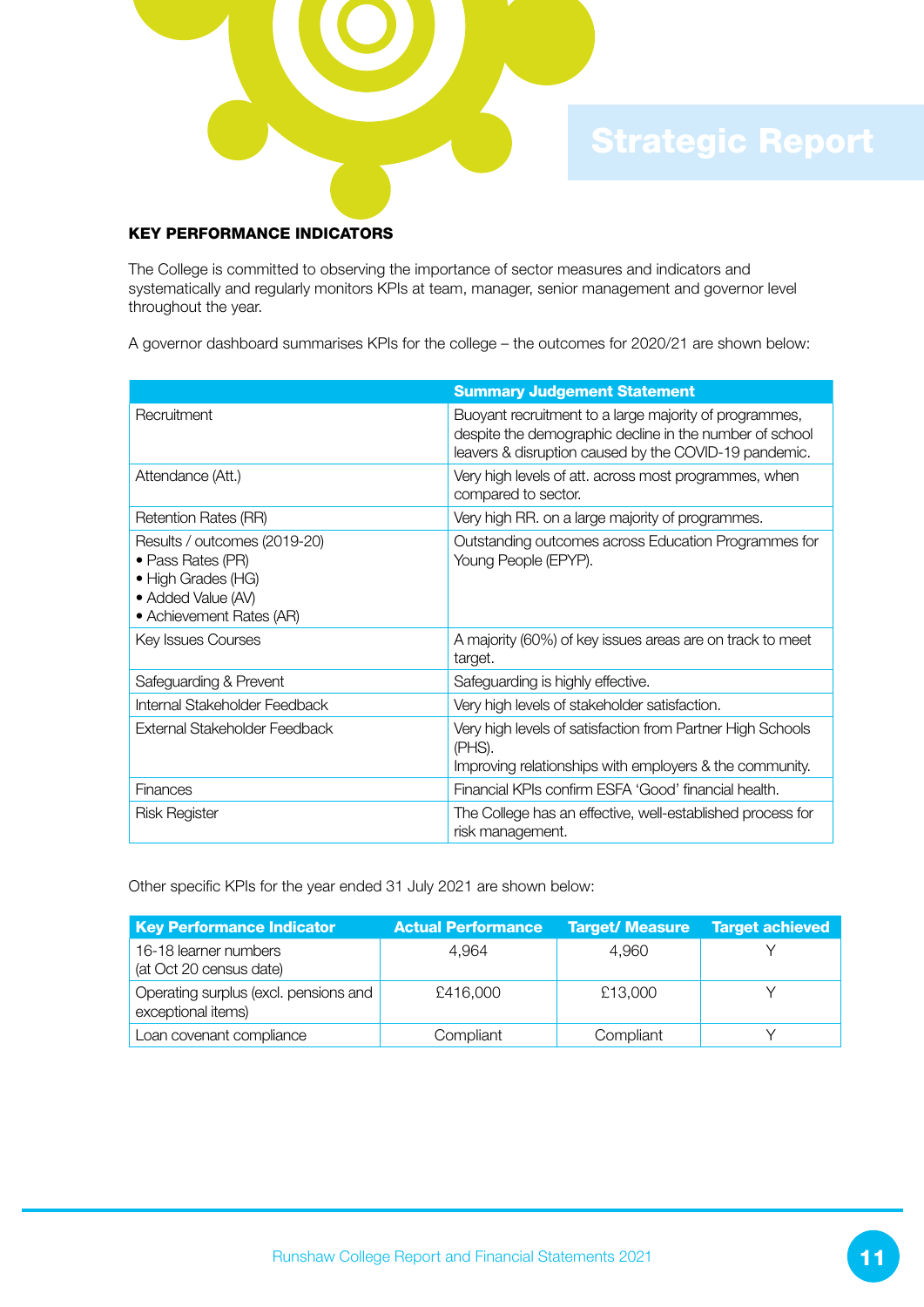

#### RESOURCES

The College has various resources that it can deploy in pursuit of its strategic objectives.

#### People

The College employs 617 staff, of whom 357 are teaching staff.

#### Student numbers

The college enrolled approximately 5,800 students in 2020/21. The college's student population includes 4964 16-to-18-year-old students, 289 apprentices, 32 higher education students and 655 adult learners.

#### Financial

The College has £1.8m net current assets and £0.2 million net assets (including £19.8 million pension liability and long term debt of £4.7 million).

Tangible resources include the main 26 acres freehold Leyland Campus at Langdale Road and freehold Chorley Campus at Euxton Lane.

#### **Reputation**

The College has a good reputation locally and nationally. Maintaining a quality brand is essential for the College's success at attracting students and external relationships.

#### **Stakeholders**

In line with other colleges and with universities, Runshaw College has many stakeholders. These include:

- its current, future and past students
- its staff
- employers
- funding bodies and exam boards
- FE commissioner
- partner high schools
- local borough councils and Local Enterprise Partnership
- contractors and suppliers
- neighbours and local community
- trade unions
- professional bodies
- other FE institutions.

The College recognises the importance of these relationships and engages in regular communication with them through meetings, verbal and written communications and the College internet site.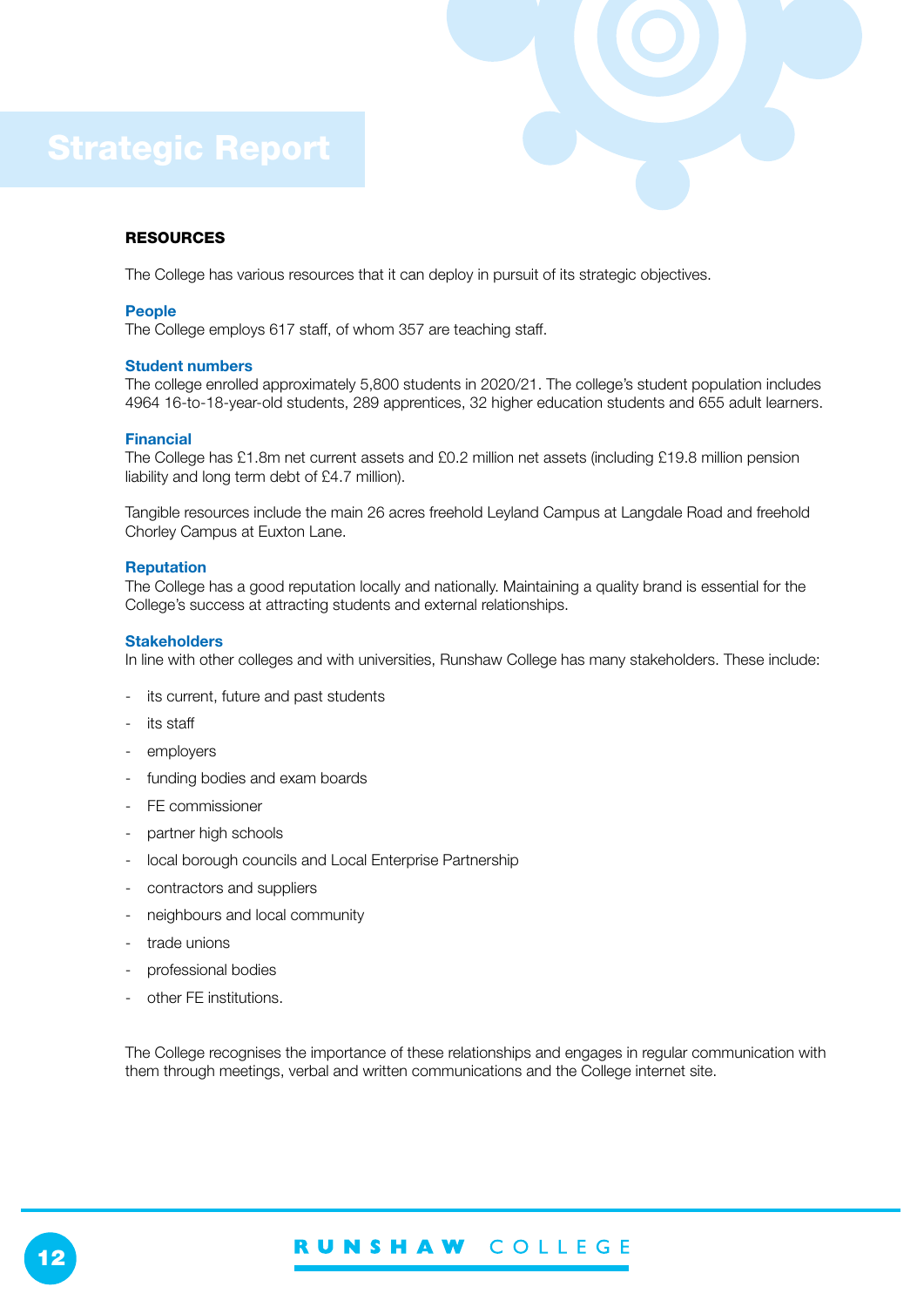#### FINANCIAL POSITION

#### Financial performance

The College exceeded it's budget position for the year ended 31 July 2021 (Budget Surplus: Actual = £416,000, Budget = £13,000). Variances from budget are shown below. The College was able to mitigate the adverse impact of COVID through proactive budget management strategies.

|                                                                          | £         |
|--------------------------------------------------------------------------|-----------|
| 2020/21 budget surplus                                                   | 13,000    |
| <b>Significant variances:</b>                                            |           |
| Apprenticeship recruitment better than budget                            | 314,000   |
| Net shortfall in catering income due to COVID closures/remote learning   | (316,000) |
| Contingency budget used to offset COVID risks                            | 502,000   |
| Premises capital project development and COVID maintenance/hygiene works | (319,000) |
| Depreciation savings due to delay in capital expenditure                 | 230,000   |
| Other miscellaneous variances                                            | (8,000)   |
| 2020/21 actual surplus                                                   | £416,000  |

A specific ESFA grant of £1.2m was received in September 2020 for premises condition improvement projects. This was fully spent during the year.

#### Financial results

Before the impact of FRS102 pension adjustments, the College generated a surplus of £416,000 (2019/20 – surplus of £52,000).

The College is reporting a deficit before other gains and losses in the year of  $\pounds1,231,000$  (2019/20 – deficit of £1,346,000). This deficit includes a charge of  $£1,647,000$  (2019/20 - £1,405,000) in respect of defined benefit pension obligations.

Total income for the year was £29,054,000 (2019/20 - £26,494,000).

The College has total net assets of **£162,000** and cash and short term investment balances of £4,249,000. The College intends to generate cash to assure its financial position and to continue to improve buildings and resources.

Tangible fixed asset additions during the year amounted to **£943,000**. This was in respect of equipment purchased.

The College has significant reliance on the education sector funding bodies for its principal funding source, largely from recurrent grants. In 2020/21 the FE funding bodies provided 94% of the College's total income (2019/20 – 89%).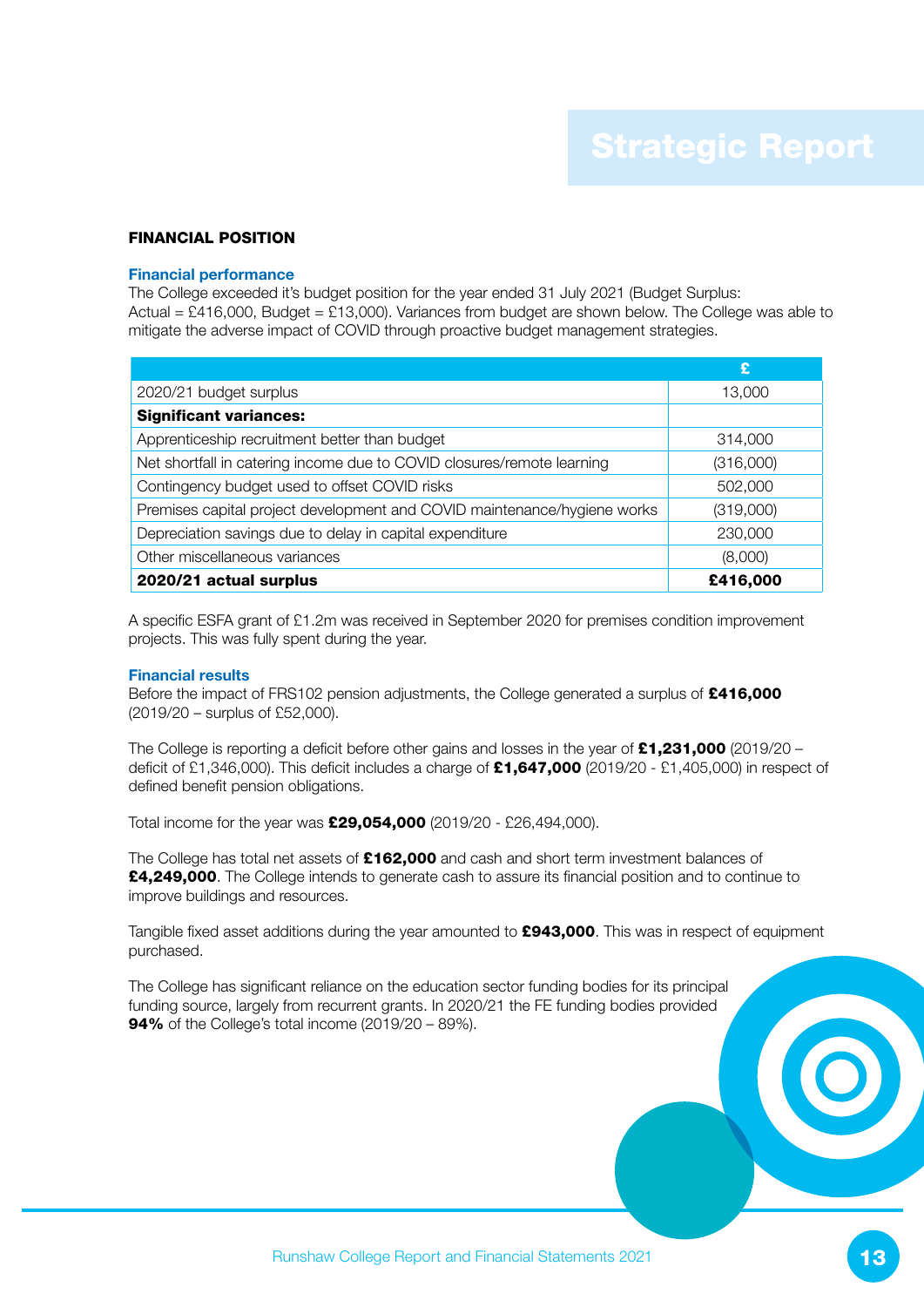In 2020/21 the College has delivered activity that has produced £24,878,000 in funding body main allocation funding (2019/20 – £22,552,000).

#### Treasury policies and objectives

Treasury management is the management of the College's cash flows, its banking, money market and capital market transactions; the effective control of the risks associated with those activities; and the pursuit of optimum performance consistent with those risks.

The College has a separate treasury management policy in place.

Short term borrowing for temporary revenue purposes is authorised by the Accounting Officer. All other borrowing requires the authorisation of the Corporation and shall comply with the requirements of the Funding Bodies.

#### Cash flows and liquidity

At £2,462,000 (2019/20 £1,298,000), net cash flow from operating activities remained strong, despite the impact of COVID-19.

The size of the College's total borrowing and its approach to interest rates has been calculated to ensure a reasonable cushion between the total cost of servicing debt and operating cashflow. During the year this margin was achieved.

#### Reserves Policy

The College seeks to maintain adequate levels of reserves to:

(1) satisfy all bank loan covenants;

(2) ensure that FRS 102 Pension Costs (insofar as they are reasonably foreseeable) are comfortably exceeded;

(3) provide assurance with regard to the risk of insolvency by retaining sufficient cash balances to mitigate against income risks and unforeseen emergency expenditure; and

(4) appropriately support and fund the College's long term property strategy.

#### Payment performance

The Late Payment of Commercial Debts (Interest) Act 1998, which came into force on 1 November 1998, requires Colleges, in the absence of agreement to the contrary, to make payments to suppliers within 30 days of either the provision of goods or services or the date on which the invoice was received. The target set by the Treasury for payment to suppliers within 30 days is 95%. During the accounting period 1 August 2020 to 31 July 2021, the College paid 97% of its invoices within 30 days. The College incurred no interest charges in respect of late payment for this period.

#### Events after the end of the reporting period

There have been no significant post balance sheet events requiring disclosure in the financial statements.

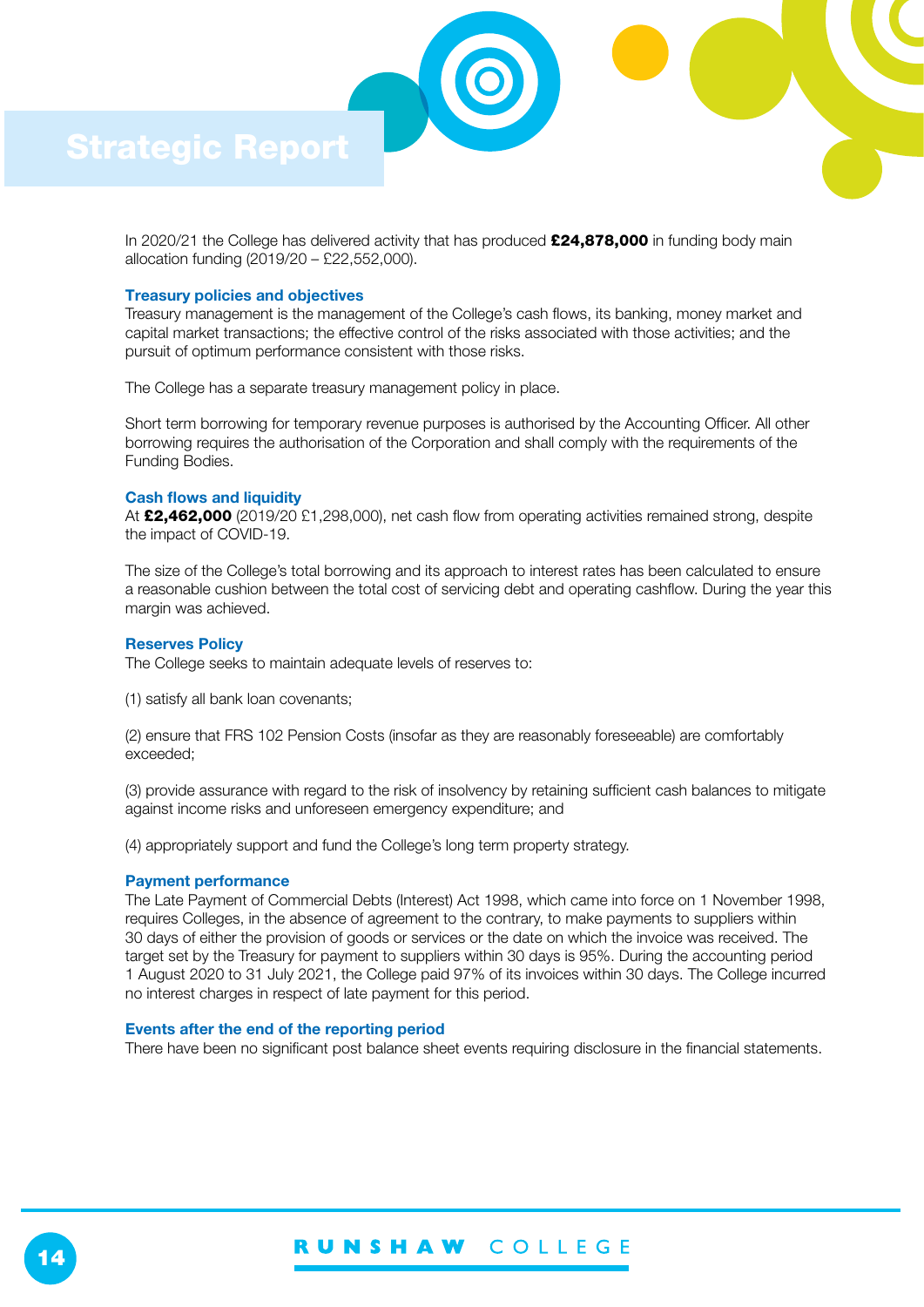

#### OTHER DISCLOSURES

#### Trade Union facility time

The Trade Union (Facility Time Publication Requirements) Regulations 2017 require the College to publish information on facility time arrangements for trade union officials at the college.

|  |  | Table 1 - Relevant union officials |
|--|--|------------------------------------|
|  |  |                                    |

| Number of employees who<br>were relevant union officials<br>during the period 1 April<br>2020 to 31 March 2021 | Full-time equivalent<br>employee number |
|----------------------------------------------------------------------------------------------------------------|-----------------------------------------|
|                                                                                                                | 56                                      |

#### Table 2 - Percentage of time spent on facility time

| <b>Percentage of time</b> | <b>Number of</b><br>employees |
|---------------------------|-------------------------------|
| $0\%$                     |                               |
| 1-50%                     |                               |
| 51%-99%                   |                               |
| $100\%$                   |                               |

#### Table 3 - Percentage of pay bill spent on facility time Table 4 - Paid trade union activities

| <b>Total cost of facility time</b>                                                                                                                                          | £6,877      |
|-----------------------------------------------------------------------------------------------------------------------------------------------------------------------------|-------------|
| Total pay bill                                                                                                                                                              | £18,530,056 |
| <b>Provide the percentage of the</b><br>total pay bill spent on facility<br><b>time, calculated as: (total cost of</b><br>facility time $\div$ total pay bill) $\times$ 100 | $0.04\%$    |

| <b>Time spent on paid trade</b><br>union activities as a<br>percentage of total paid<br>facility time hours calculated                                                           | 2.10% |
|----------------------------------------------------------------------------------------------------------------------------------------------------------------------------------|-------|
| <b>as:</b> (total hours spent on paid trade union<br>activities by relevant union officials during<br>the relevant period $\div$ total paid facility time<br>hours) $\times$ 100 |       |

#### Gender Pay gap

As part of the Equality Act 2010 (Specific Duties and Public Authorities) Regulations 2017, all employers of 250 or more employees are required to publish their gender pay gap as at 30th March on an annual basis.

|                                  | As at 30th March 2021 |                                  |                       |                                 |                                 |                       |
|----------------------------------|-----------------------|----------------------------------|-----------------------|---------------------------------|---------------------------------|-----------------------|
| Difference between men and women |                       | <b>Pay Quartiles</b>             |                       |                                 |                                 |                       |
|                                  |                       | 71% 29%                          | 86% 14%               | 75% 25%                         | 66% 34%                         | 59% 41%               |
|                                  |                       | <b>All Staff</b><br>(March 2021) | <b>Lower Quartile</b> | <b>Lower Middle</b><br>Quartile | <b>Upper Middle</b><br>Quartile | <b>Upper Quartile</b> |
| Mean / Average                   | 16.9%                 |                                  |                       |                                 |                                 |                       |
| Median / Middle                  | 22.0%                 |                                  |                       |                                 |                                 |                       |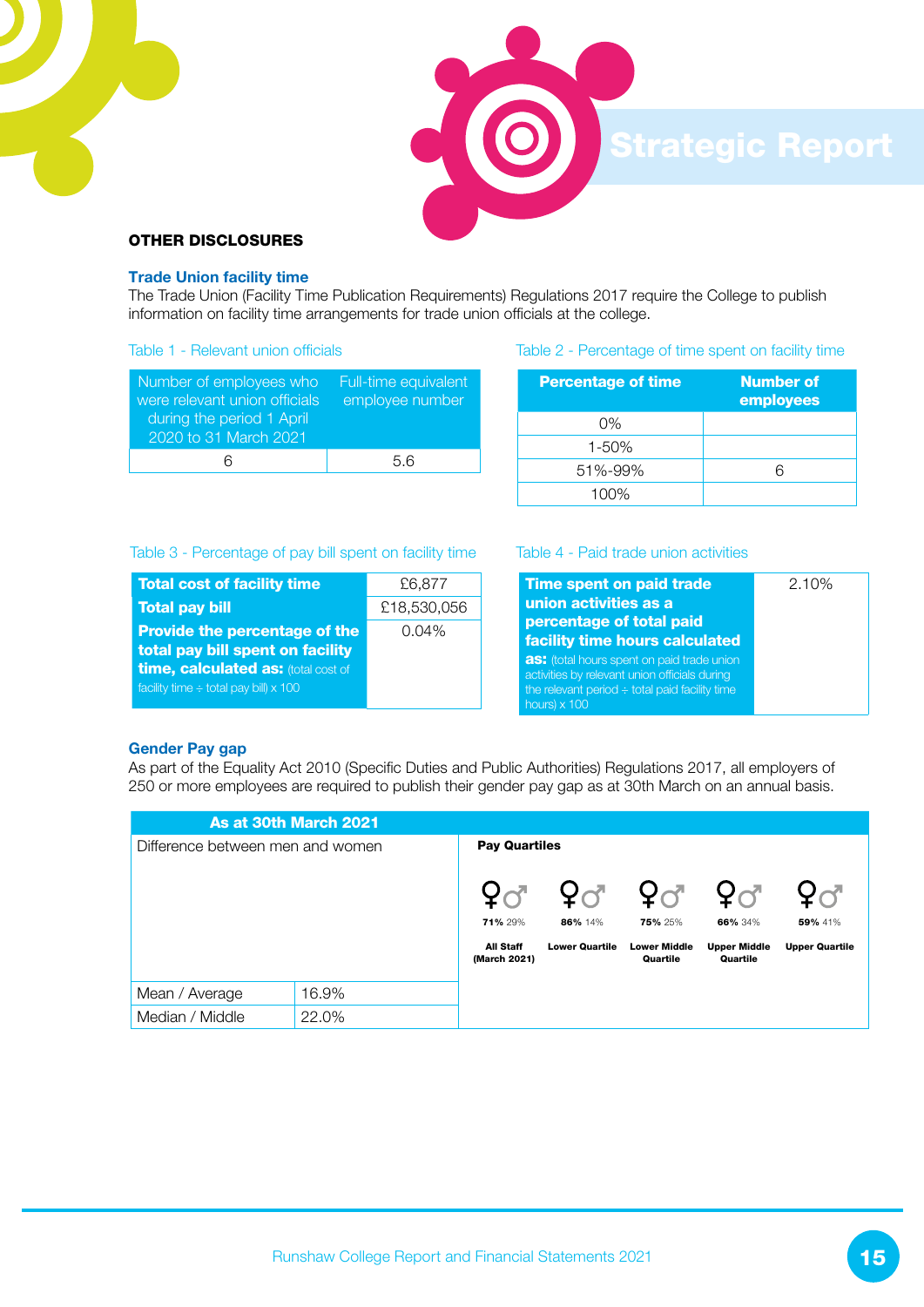

#### VALUING DIVERSITY

Equality, diversity and inclusion are at the heart of all aspects of the college's work. Advancement of equality of opportunity permeates the college and has been well established for many years. The college continues to strive to maintain and continually improve this. Appropriate policies, procedures and projects are in place so that the college fulfils and often exceeds legal requirements.

Equality and diversity at Runshaw is led by various management groups:

- Student Support Managers (student focus)
- SMT Quality (quality focus)
- SMT Monitoring (includes staffing focus)
- Equality and diversity champions
- Mental health champions.

We have clear duties under The Equality Act 2010 and seek to exceed these wherever possible. We are committed to the elimination of all types of discrimination and will take appropriate action to implement our Equality and Diversity and our Anti-Bullying Policy. These policies are resourced, implemented, regularly monitored and published on the College's Internet site.

The College has adopted the Government's voluntary framework aimed at employers with over 250 staff to report information on disability, mental health and wellbeing in the workplace. The College has a variety of organisational policies that support the recruitment and retention of disabled people. This includes a Recruitment and Selection Policy, Equality and Diversity Policy and Special Leave Policy that provides for disability leave.

The College's policy is to provide training, career development and opportunities for promotion that are, as far as possible, identical to those for other employees. The College considers all applications from disabled persons, bearing in mind individual aptitudes. Where an existing employee becomes disabled, every effort is made to ensure that employment with the College continues.

An Equality and Diversity report is published annually and progress towards achieving equality and diversity goals is monitored by managers and governors.

Information about student admissions, specialist learning programmes, learner achievements and destinations, counselling and welfare services, complaints and disciplinary procedures is available on the College website, prospectuses, student diary and other publications.

The College has complied with the Gender Pay Gap reporting regulations.



The College is a Disability Confident Employer (Level 2) which demonstrates our commitment to create an inclusive and welcoming environment for disabled **P** confident our commitment to create an inclusive and welcom<br>
FILED OVER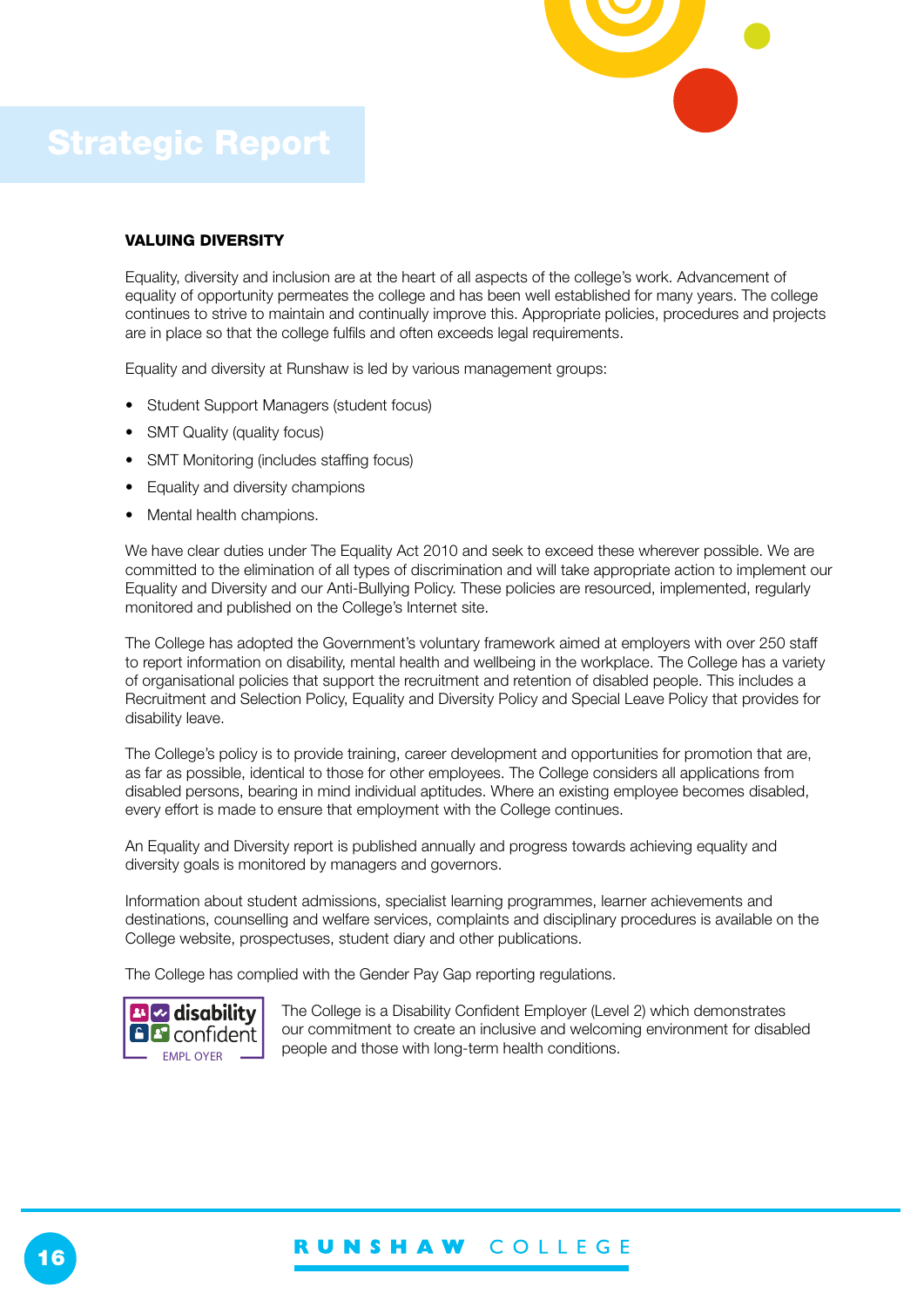

#### PRINCIPAL RISKS AND UNCERTAINTIES:

The college has well developed strategies for managing risk and strives to embed risk management in all that it does. Risk management processes are designed to protect its assets, reputation and financial stability. The governing body has overall responsibility for risk management and its approach to managing risks and internal controls is explained in the Statement on Corporate Governance.

A risk register is maintained at the college level which is reviewed termly by the Audit Committee. The risk register identifies the key risks, the likelihood of those risks occurring, their potential impact on the college and the actions being taken to reduce and mitigate the risks. Management oversight forums and sources of internal and external assurance are also included on the risk register. Risks are prioritised using a consistent scoring system. The Audit Committee review the full risk register and advise of the risks for close monitoring by the Corporation.

Outlined below is a description of the principal risk factors that may affect the College. Not all the factors are within the College's control. Other factors besides those listed below may also adversely affect the College.

#### COVID-19

The impact of COVID-19 on the education sector and UK economy as a whole continues to be a significant and far-reaching risk. The College responded to the emergence of the pandemic in March 2020 through swift implementation of its Business Continuity Plan. Remedial action was taken during 2020/21 to ensure a positive financial outturn for the College.

This process continued into 2020/21, with a governor COVID task and finish group and SMT Incident Management Team, including a comprehensive COVID recovery action plan. The key drivers in the COVID response plan are:

- (1) To protect the health, safety and wellbeing of all members of our college community; and
- (2) To provide outstanding teaching, learning and assessment and support for all learners.

Ongoing key issues related to COVID include:

- (i) Recruitment to apprenticeship provision may be adversely impacted as employers face tough economic conditions
- (ii) Learner attendance may be negatively impacted, resulting in lower achievement rates
- (iii) Financial losses for transport and catering provision in the event of College closure or reduced on campus activity (due to the impact of social distancing requirements)
- (iv) Higher than usual staff absence rates impacting productivity and quality of service.

Mitigating strategies include:

- comprehensive risk assessments and publication of key control measures
- outbreak plans and monitoring of COVID cases across the college community
- careful and prudent business planning and financial control
- flexible delivery models allowing for a seamless transition between on-campus and remote teaching and learning.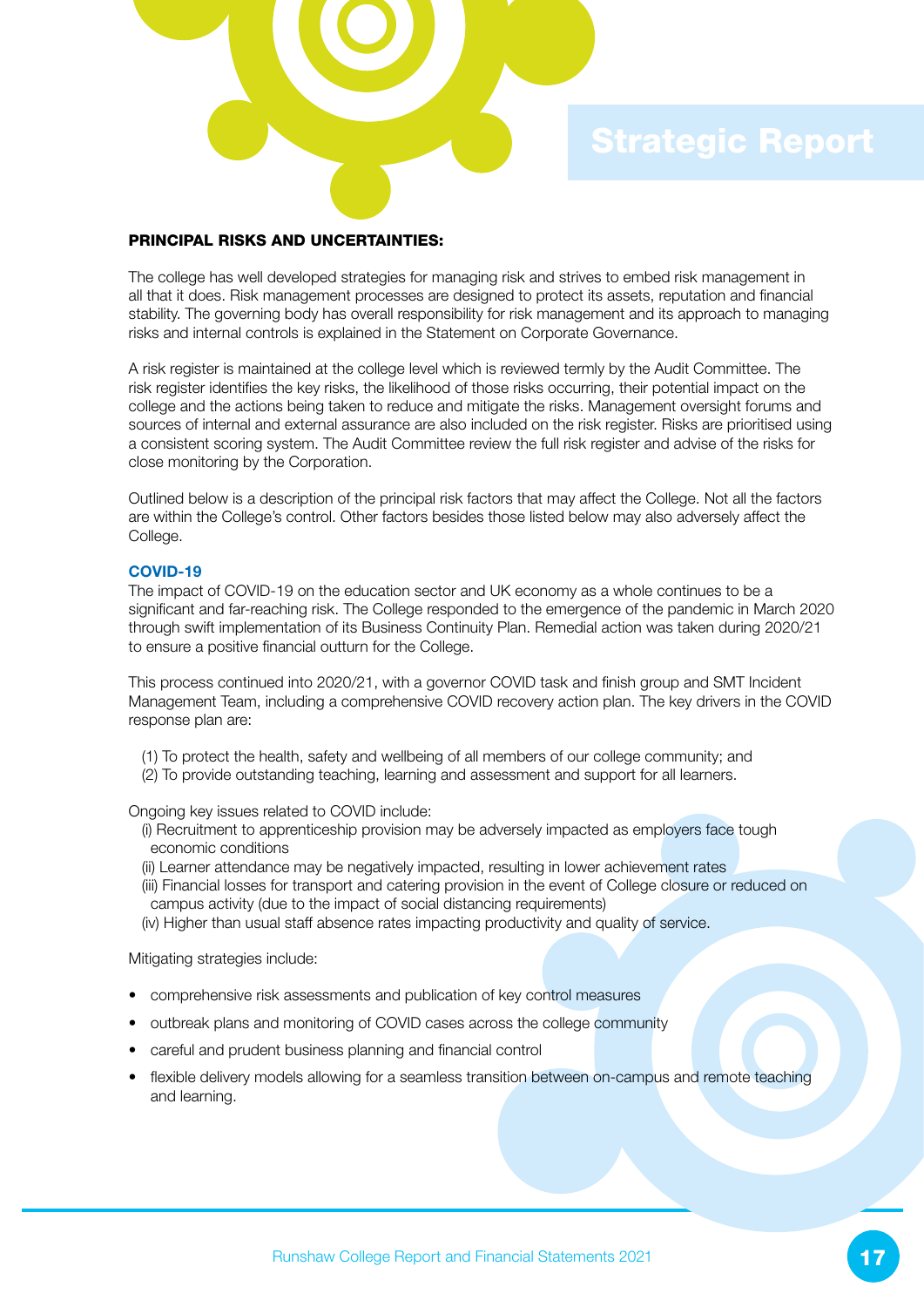#### Changing Government Policy

The College has considerable reliance on continued government funding through the further education sector funding bodies. In 2020/21, 94% of the College's revenue was ultimately publicly funded and this level of funding is expected to continue. There can be no assurance that government policy or practice will remain the same or that public funding will continue at the same levels, especially in the economic aftermath of COVID-19. The College continues to mitigate this risk through careful financial planning and management of resources.

#### **Competition**

Competition from other educational institutions is a high priority risk for the College. Whilst the College is confident in its quality and exceptional results, management are also conscious of the increasing competitive environment in which it is operating. COVID-19 has presented an additional risk for competition as different institutions are able to respond to the pandemic in different ways. Mitigating strategies include a focus on inspirational promotional events and review of admissions policies.

#### **Reputation**

The continuing high standards in academic results place the College amongst the best performing in the country, thereby sustaining a reputation for excellence. Marketing opportunities publicise the College in its highly competitive local market, especially with regard to the College's longstanding OFSTED outstanding rating. The College continually strives to improve its performance and service to students.

#### Maintain adequate funding of pension liabilities

Accounting for defined benefit pension schemes under FRS 102 is a risk as the relevant pension scheme is not under the College's direct control and is accounted for in accordance with the advice of independent qualified actuaries. Significant judgements are needed in assumptions for future salary increases, inflation, investment returns and member longevity that underpin valuations. Changes in these key assumptions can have a significant upon the valuation of the reported liability. The College mitigates this risk by ensuring careful forecasting and regular communications with banks and other key stakeholders.

#### **Facilities**

The College recognises a risk that inadequate facilities and accommodation may adversely impact recruitment if learners choose to enrol at institutions with newer, more attractive facilities. The College is pursuing a strategy of incremental improvement to its estate and facilities, subject to affordability, taking account of the local area educational and economic needs. Larger scale projects are dependent upon successful capital grant bids and/or access to other funding streams. Mitigating strategies include careful financial planning and allocation of resources, maximising capital bid opportunities and a continued focus on quality and reputation.

#### Data security and General Data Protection Regulations ("GDPR")

The College is exposed to the risk that IT systems, upon which it relies, may fail. There are appropriate controls in place to cover the risk of system failure, including back-up procedures and disaster recovery plans. Furthermore, as with all Colleges, Runshaw College keep information about staff, students and other parties to allow it to operate as a successful Further Education institution and meet its legal obligations. As such, there are inherent risks to holding and processing such data and the potential impact of any breach of GDPR principles. In mitigation of this risk, the College has a comprehensive staff training programme and follows appropriate policies and procedures to ensure the safety of all data.

#### Credit and counterparty risk

The College has Financial Regulations and a Treasury Management policy that address the risk of loss due to poor credit control or investment decisions. The College places surplus funds for terms not exceeding one year with several UK banks that have suitable credit ratings.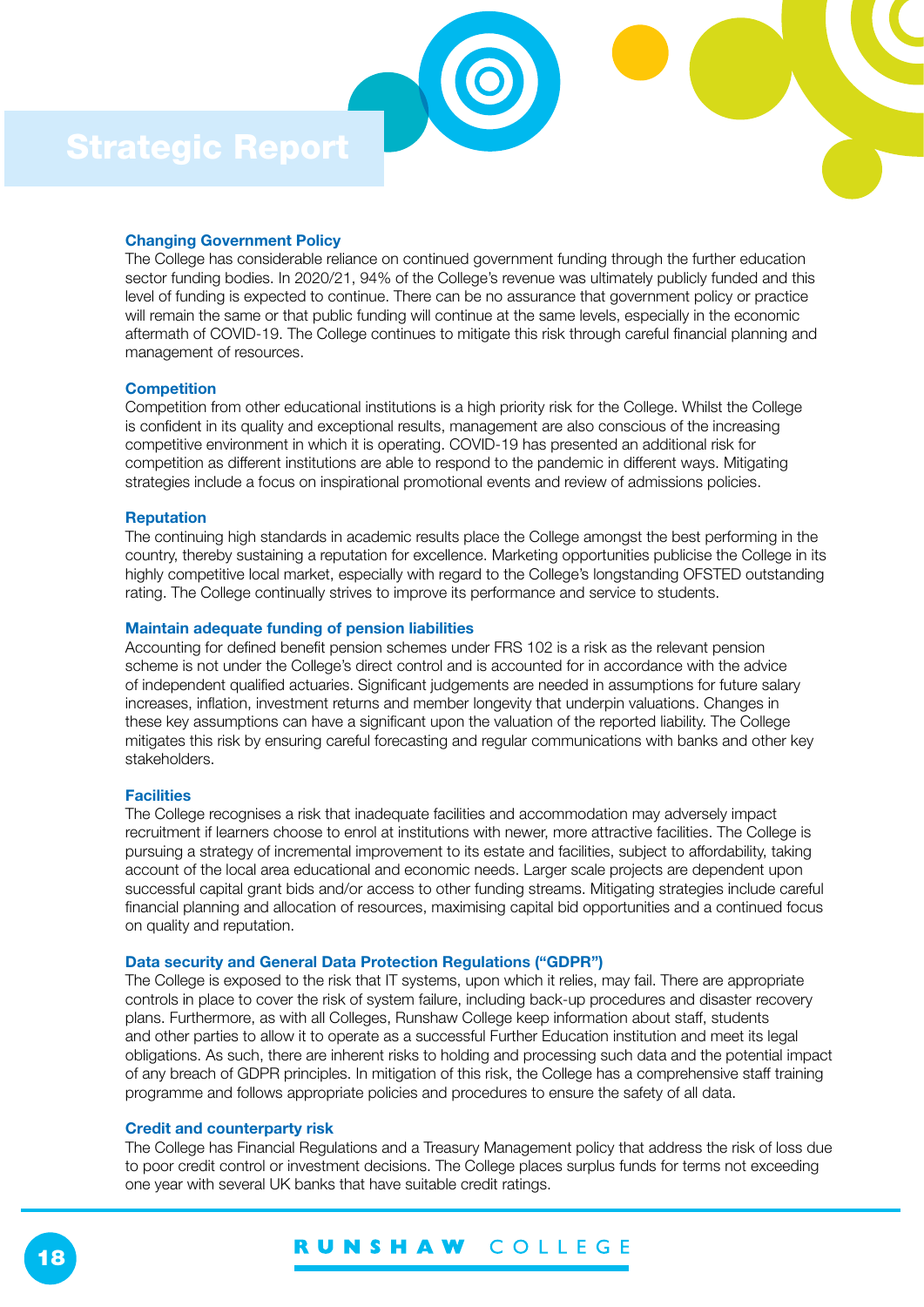



#### FUTURE PROSPECTS AND GOING CONCERN

The environment for FE Colleges continues to be an increasingly challenging one. Despite this, the College continues to deliver exceptional quality and outcomes for learners and has maintained financial stability. Recruitment numbers for 2021/22 have once again been very strong, which, along with exceptional results, provides real confidence with regard to the future prospects of the College.

However, the continuing impact of COVID-19 on the UK economy cannot be ignored, but it is uncertain how this will affect the FE sector, especially in regard to future funding rates. The lagged funding system provides the College with some certainty and, for 2021/22, a surplus budget has been produced, including cautious assumptions and a contingency allowance to offset risk. Management and governors are confident in meeting financial targets.

#### Going concern

After making appropriate enquiries, the Corporation considers that the College has adequate resources to continue in operational existence for the foreseeable future. In addition, the Corporation also consider the following factors to be relevant with regard to the long term viability of the College.

- Runshaw College is one of the highest achieving colleges in England
- Learner satisfaction is extremely high and has improved every year for the last eight years
- The College has strong and stable finances, satisfying all bank covenants and with a robust long term cash forecast
- The College has significant reliance on the education sector funding bodies for its principal funding source, largely from recurrent grants. In 2020/21 the FE funding bodies provided 94% of the College's total income (2019/20 – 89%)
- 16-18 funding is lagged and, at the date of signing the financial statements, is therefore relatively certain for 2021-2023. An allocation of £25.3m has been confirmed for the year ended 31 July 2022
- Recruitment at the College has remained buoyant, despite declining demographics.

For this reason, the going concern basis is adopted in preparing the financial statements.

#### DISCLOSURE OF INFORMATION TO AUDITORS

The members who held office at the date of approval of this report confirm that, so far as they are each aware, there is no relevant audit information of which the College's auditors are unaware; and each member has taken all the steps that he or she ought to have taken to be aware of any relevant audit information and to establish that the College's auditors are aware of that information.

#### Approved by order of the members of the Corporation on 6 December 2021 and signed on its behalf by:

W. R. Midell

W Middleton - Chair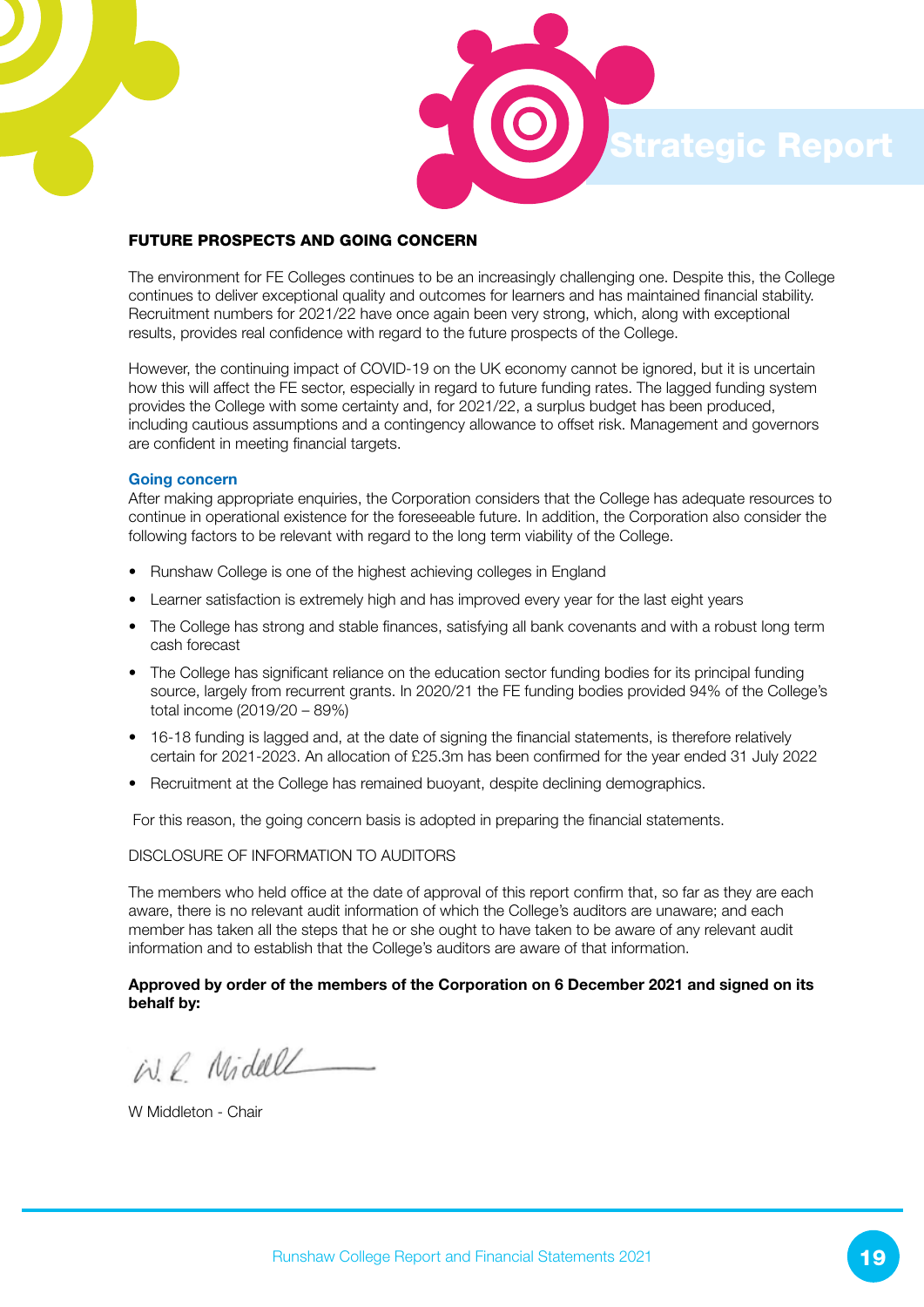## Statement of Corporate Governance and Internal Control

The following statement is provided to enable readers of the annual report and accounts of the college to obtain a better understanding of its governance and legal structure. This statement covers the period from 1 August 2020 to 31 July 2021 and up to the date of approval of the annual report and financial statements.

The College endeavours to conduct its business:

- i. in accordance with the seven principles identified by the Committee on Standards in Public Life (selflessness, integrity, objectivity, accountability, openness, honesty and leadership);
- ii. in full accordance with the guidance to colleges from the Association of Colleges in The Code of Good Governance for English Colleges ("the Code"); and
- iii. having due regard to the UK Corporate Governance Code 2018 insofar as it is applicable to the further education sector.

The College is committed to exhibiting best practice in all aspects of corporate governance and in particular the College has adopted and complied with the AoC Code. We have not adopted and therefore do not apply the UK Corporate Governance Code. However, we have reported on our Corporate Governance arrangements by drawing upon best practice available, including those aspects of the UK Corporate Governance Code we consider to be relevant to the further education sector and best practice.

In the opinion of the Governors, the College complies with all the essential provisions of the AoC Code, and it has complied throughout the year ended 31 July 2021.

The Governing Body recognises that, as a body entrusted with both public and private funds, it has a particular duty to observe the highest standards of corporate governance at all times.

The College is an exempt charity within the meaning of Part 3 of the Charities Act 2011. The Governors, who are also the Trustees for the purposes of the Charities Act 2011, confirm that they have had due regard for the Charity Commission's guidance on public benefit and that the required statements appear elsewhere in these financial statements.

#### THE GOVERNANCE FRAMEWORK

It is the Corporation's responsibility to bring independent judgement to bear on issues of strategy, performance, resources and standards of conduct.

The Corporation is provided with regular and timely information on the overall financial performance of the College together with other information such as performance against funding targets, proposed capital expenditure, quality matters and personnel-related matters such as health and safety and environmental issues. The Corporation Board meet five times during the year.

The Head of Governance maintains a register of financial and personal interests of governors. The register is available for inspection by arrangement with the Head of Governance.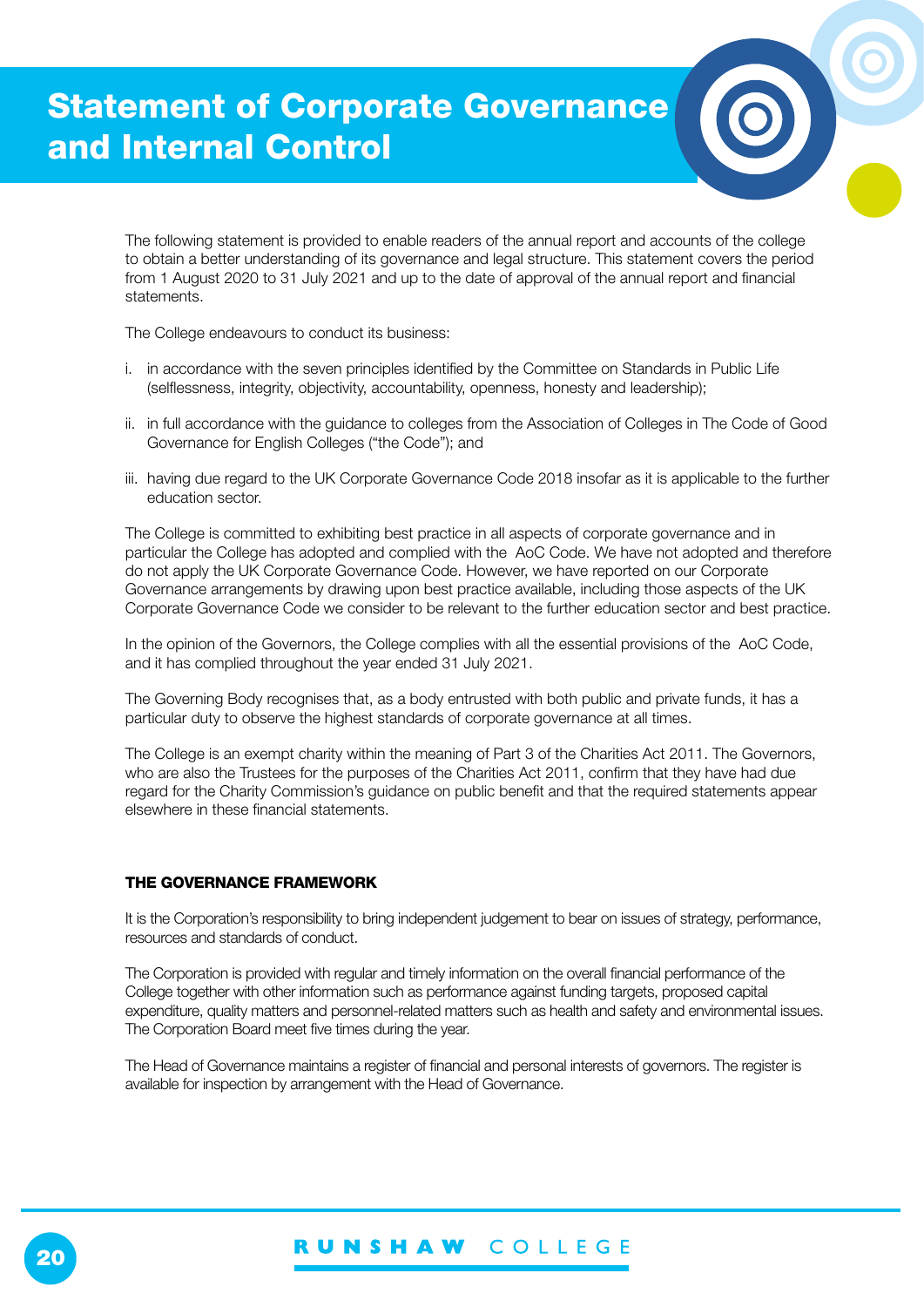

All governors are able to take independent professional advice in furtherance of their duties at the College's expense and have access to the Head of Governance, who is responsible to the Board for ensuring that all applicable procedures and regulations are complied with. The appointment, evaluation and removal of the Head of Governance/Clerk are matters for the Corporation as a whole.

Formal agendas, papers and reports are supplied to governors in a timely manner, prior to Board meetings. Briefings are provided on an ad hoc basis.

The Corporation has a strong and independent non-executive element and no individual or group dominates its decision-making process. The Corporation considers that each of its non-executive members is independent of management and free from any business or other relationship which could materially interfere with the exercise of their independent judgement.

There is a clear division of responsibility in that the roles of the Chairman and Accounting Officer are separate.

#### MEMBERS OF THE CORPORATION

The members who served the Corporation during the year and up to the date of signature of this report are:

| <b>Members of the</b><br><b>Corporation</b> | <b>Date</b><br><b>Appointed /</b><br><b>Re-elected</b><br>/ Retired | <b>Term of</b><br>office | <b>Committees</b><br>served                                                 | <b>Attendance at</b><br><b>Corporation</b><br>meetings |
|---------------------------------------------|---------------------------------------------------------------------|--------------------------|-----------------------------------------------------------------------------|--------------------------------------------------------|
| A Watson-Bird                               | Dec 2018                                                            | 4 yrs                    | Audit (Chair);<br>Search and<br>Governance                                  | 80%                                                    |
| P Bailey                                    | Mar 2021                                                            | 4 yrs                    | People and<br>Organisational<br>Development<br>Remuneration                 | 80%                                                    |
| Y Bradshaw<br>(Vice Chair)                  | Dec 2013<br>Dec 2017                                                | 4 yrs                    | Search and<br>Governance (Chair);<br>Standards and<br>Curriculum            | 100%                                                   |
| J Chatwood                                  | Mar 2011<br>Mar 2015<br>Mar 2019                                    | 4 yrs                    | Finance (Chair)                                                             | 100%                                                   |
| S Gregson                                   | May 2019                                                            | 4 yrs                    | Audit Committee<br>Resigned December<br>2020                                | 100%                                                   |
| J Jariwala                                  | Sep 2013<br>Sep 2017<br>Sep 2021                                    | 4 yrs                    | People and<br>Organisational<br>Development (Chair)<br>Remuneration (Chair) | 100%                                                   |
| M Jay                                       | Jul 2015<br><b>Jul 2019</b>                                         | 4 yrs                    | Audit                                                                       | 60%                                                    |
| M Lowe                                      | Mar 2021                                                            | 4 yrs                    | Audit                                                                       | 100%                                                   |
| W Middleton (Chairman)                      | Dec 2017<br>Dec 2018<br>Sep 2021                                    | 4 yrs                    | Finance<br>Remuneration                                                     | 80%                                                    |
| G Murphy                                    | Feb 2021                                                            | 4 yrs                    | Standards and<br>Curriculum                                                 | 67%                                                    |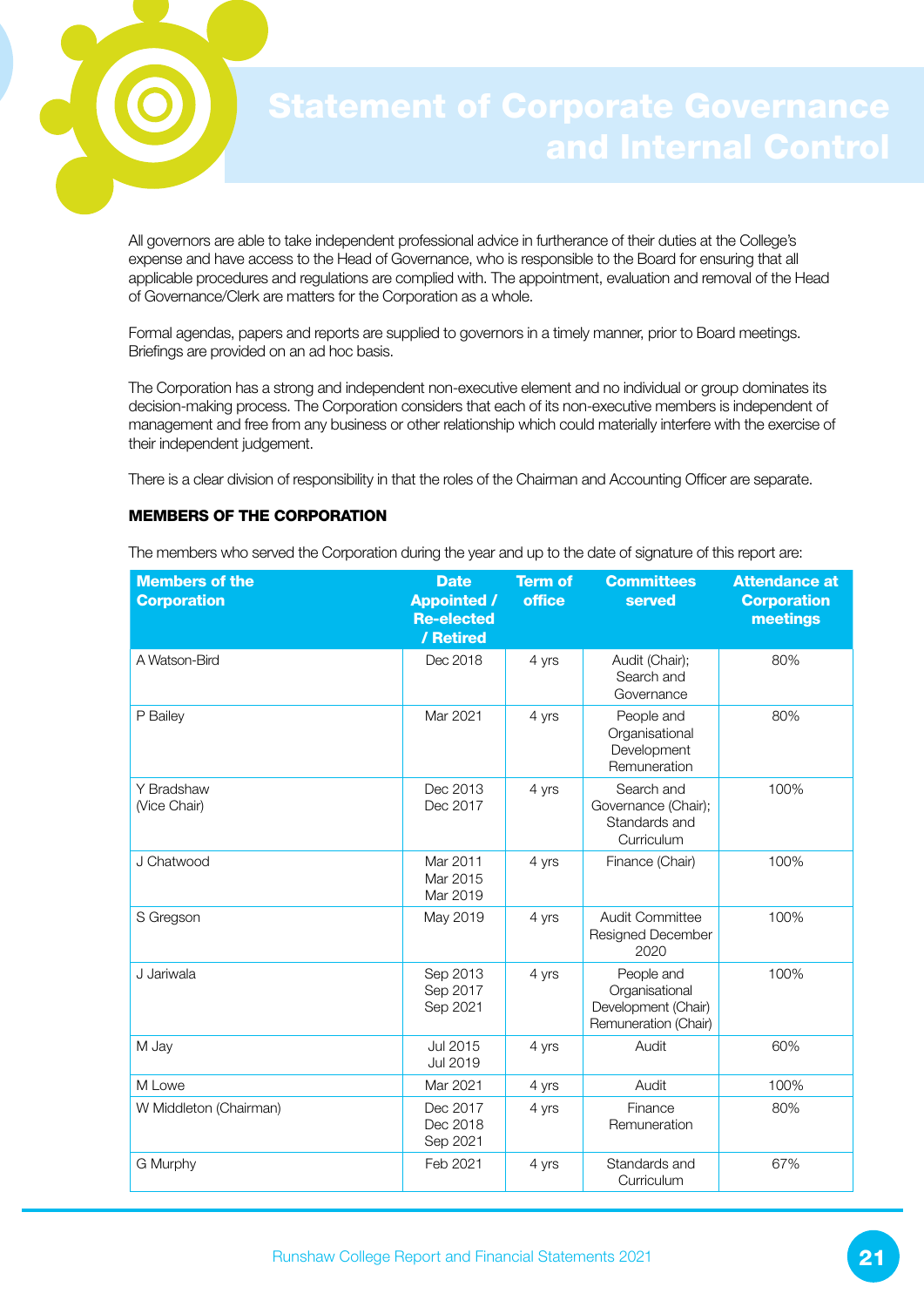# Statement of Corporate Governance

| <b>Members of the</b><br><b>Corporation</b> | Date<br><b>Appointed /</b><br><b>Re-elected</b><br>/ Retired | <b>Term of</b><br>office | <b>Committees</b><br>served                                     | <b>Attendance at</b><br><b>Corporation</b><br>meetings |
|---------------------------------------------|--------------------------------------------------------------|--------------------------|-----------------------------------------------------------------|--------------------------------------------------------|
| A Oladapo                                   | Mar 2021                                                     | 4 yrs                    | Search and<br>Governance                                        | 50%                                                    |
| A Pratt                                     | Mar 2013<br>Mar 2017                                         | 4 yrs                    | Search and<br>Governance.<br>Term of Office<br>ended March 2021 | 100%                                                   |
| C Russell (Principal from August 2020)      | Aug 2020                                                     |                          | All apart from Audit                                            | 100%                                                   |
| J Venn                                      | Mar 2011<br>Mar 2015<br>Mar 2019                             | 4 yrs                    | Standards and<br>Curriculum (Chair)                             | 100%                                                   |

| <b>Staff Elected Members</b> | <b>Date</b><br><b>Appointed /</b><br><b>Re-elected</b><br>/ Retired | <b>Term of</b><br><b>office</b> | <b>Committees</b><br>served                 | <b>Attendance at</b><br><b>Corporation</b><br>meetings |
|------------------------------|---------------------------------------------------------------------|---------------------------------|---------------------------------------------|--------------------------------------------------------|
| R Cobourne                   | June 2020                                                           | 4 yrs                           | Standards and<br>Curriculum                 | 100%                                                   |
| P Pye                        | <b>July 2019</b>                                                    | 4 yrs                           | People and<br>Organisational<br>Development | 100%                                                   |

| <b>Student Elected Members</b> | <b>Date</b><br><b>Appointed /</b><br><b>Re-elected</b><br>/ Retired | <b>Term of</b><br>office | <b>Committees</b><br>served                             | <b>Attendance at</b><br><b>Corporation</b><br>meetings |
|--------------------------------|---------------------------------------------------------------------|--------------------------|---------------------------------------------------------|--------------------------------------------------------|
| J Gill                         | Dec 2019                                                            | 2 yrs                    | Standards and<br>Curriculum<br>Left College May<br>2021 | 67%                                                    |
| S Hafiz                        | Dec 2020                                                            | 2 yrs                    | Standards and<br>Curriculum                             | 100%                                                   |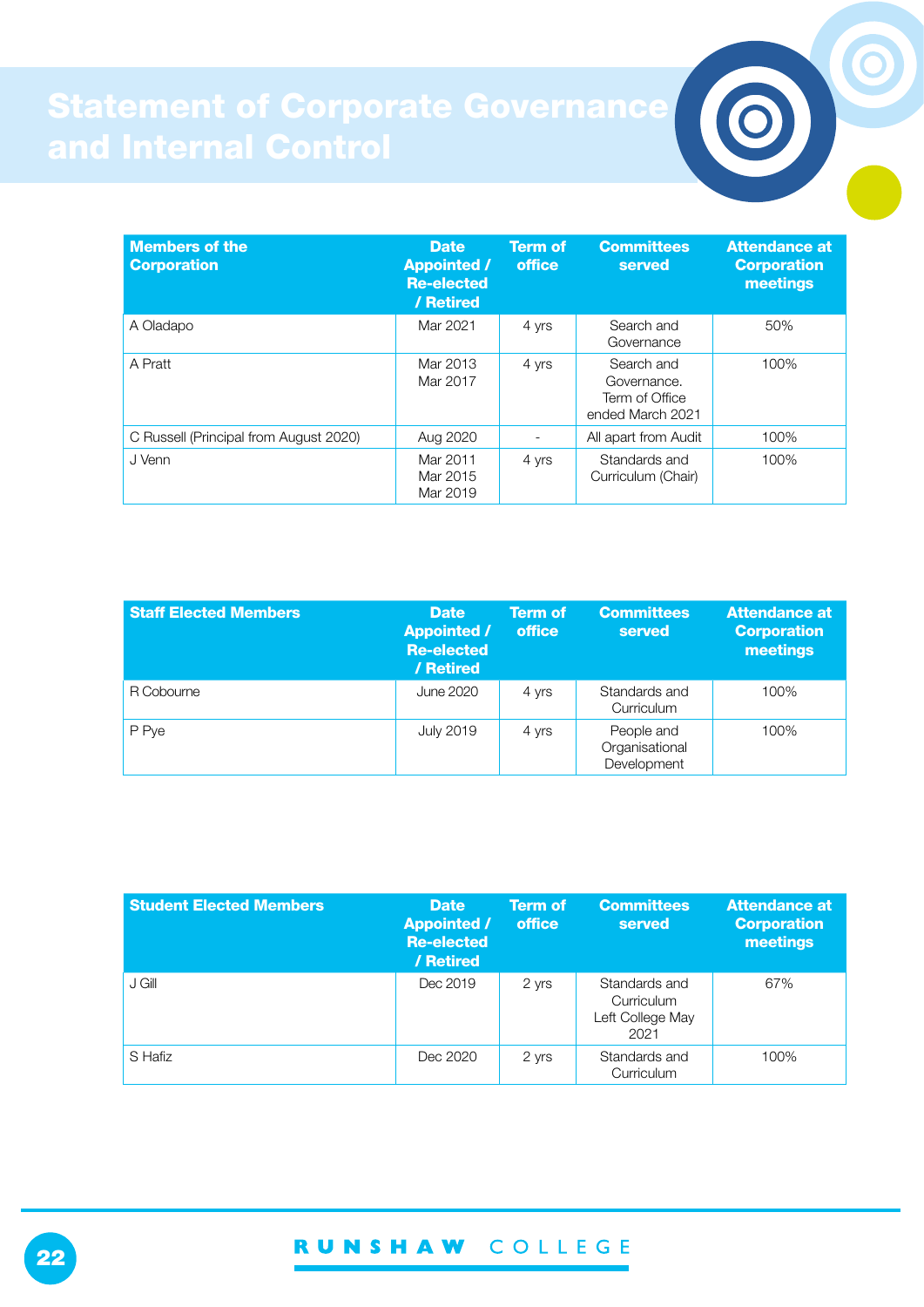| <b>Co-opted members</b> | <b>Date</b><br><b>Appointed /</b><br><b>Re-elected /</b><br><b>Retired</b> | <b>Term of</b><br>office | <b>Committees</b><br>served                                   | <b>Attendance at</b><br><b>Corporation</b><br>meetings |
|-------------------------|----------------------------------------------------------------------------|--------------------------|---------------------------------------------------------------|--------------------------------------------------------|
| M Balshaw               | Nov 2018                                                                   | 4 yrs                    | Finance                                                       | N/A                                                    |
| D Bourne                | Mar 2012<br>Apr 2016<br>Apr 2020                                           | 4 yrs                    | Remuneration<br>and People &<br>Organisational<br>Development | N/A                                                    |
| S Carrier               | Nov 2018                                                                   | 4 yrs                    | Finance                                                       | N/A                                                    |
| D Chamberlain           | May 2021                                                                   | 4 yrs                    | Finance                                                       | N/A                                                    |
| D Grime                 | <b>July 2019</b>                                                           | 4 yrs                    | Standards and<br>Curriculum                                   | N/A                                                    |
| G Hall                  | Nov 2018                                                                   | 4 yrs                    | Finance                                                       | N/A                                                    |
| S Haycocks              | <b>July 2019</b>                                                           | 4 yrs                    | Standards and<br>Curriculum                                   | N/A                                                    |
| <b>B</b> Houston        | Sep 2018                                                                   | 2 yrs                    | Standards &<br>Curriculum<br>Term of Office<br>ended Sep 2020 | N/A                                                    |
| M Lowe                  | Apr 2019                                                                   | 4 yrs                    | Audit<br>Appointed to the<br>Board March 2021                 | N/A                                                    |
| K Lee                   | Jan 2019                                                                   | 2 yrs                    | Finance<br>Term of Office<br>ended Jan 2021                   | N/A                                                    |
| M Lylyk                 | Nov 2018                                                                   | 4 yrs                    | Audit<br>Search &<br>Governance (From<br>April 2021)          | N/A                                                    |
| T Webster               | Feb 2021                                                                   | 4 yrs                    | Standards &<br>Curriculum                                     | N/A                                                    |
| L Myers                 | Sep 2018                                                                   | 4 yrs                    | Remuneration<br>and People &<br>Organisational<br>Development | N/A                                                    |
| P Zak                   | Dec 2008<br>Dec 2012<br>Dec 2016<br>Dec 2020                               | 4 yrs                    | Finance                                                       | N/A                                                    |

#### APPOINTMENTS TO THE CORPORATION

Any new appointments to the Board are a matter for the consideration of the Corporation as a whole. Members of the Corporation are appointed for a term of office not exceeding four years, and are eligible for re-appointment upon completion of their first term.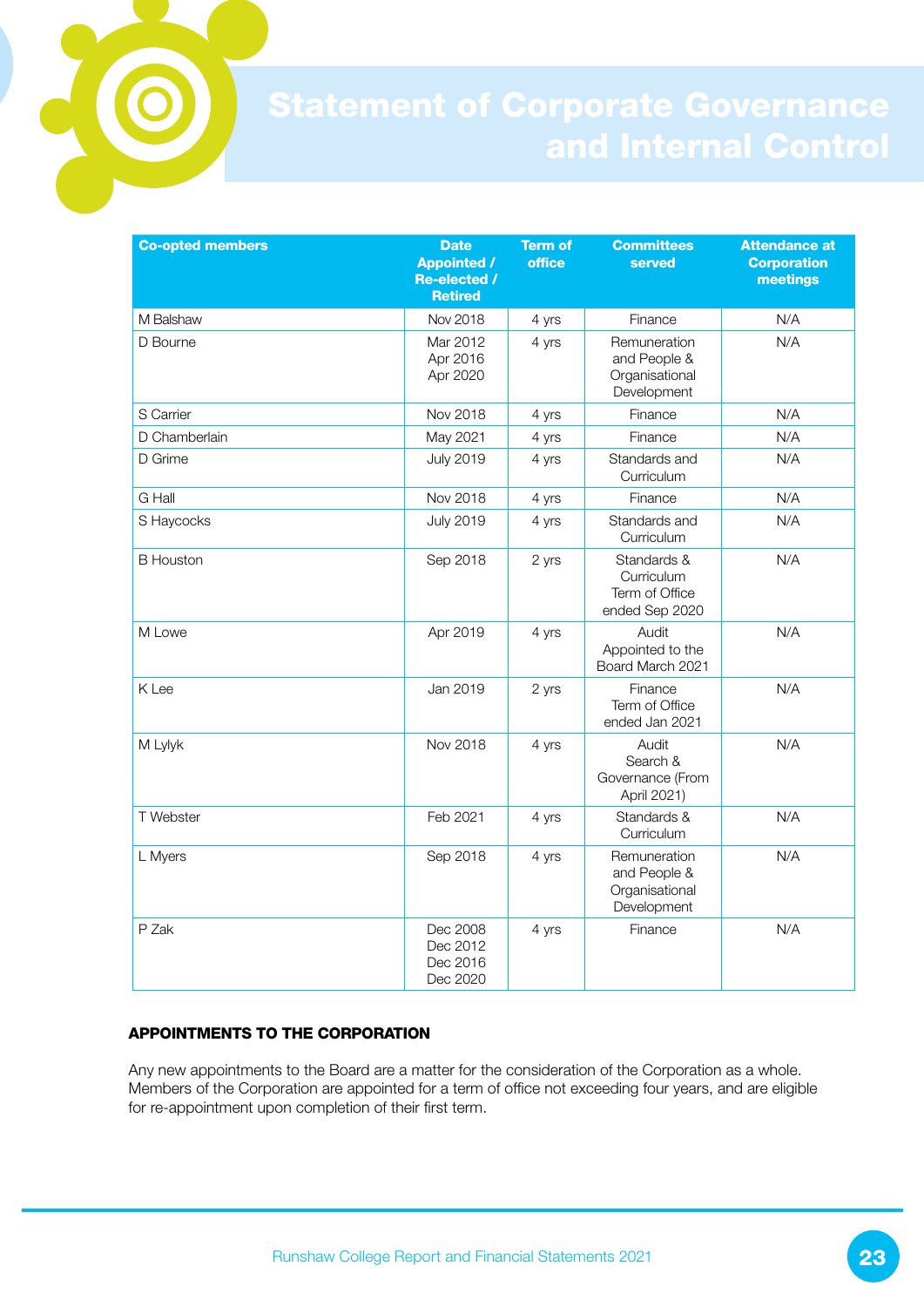

#### **COMMITTEES**

The Corporation conducts its business through a number of committees. Each committee has terms of reference that have been approved by the Corporation. These committees are Finance, Remuneration, People & Organisational Development, Search & Governance, Audit, and Standards and Curriculum. Full minutes of all meetings, except those deemed to be confidential by the Corporation, are available from the Head of Governance at Langdale Road, Leyland, PR25 3DQ and are on the College's website at https:// www.runshaw.ac.uk/about-runshaw/governance/accountability/.

#### Finance committee

The Finance committee includes eight members, meeting termly. The committee's responsibilities include monitoring, challenge and review of monthly management accounts, annual statutory financial statements, annual budgets and financial forecasts and approval of key financial policies. The committee also monitors property and facilities strategies on behalf of the Corporation.

#### People and Organisational Development committee

The People & Organisational Development committee includes six members and meets termly. The committee's responsibilities include monitoring and advising the Corporation on the College's equality and diversity practices including the Equality and Diversity Annual Report in line with statutory requirements. The Committee also advises on key performance indicators such as staff satisfaction, staff absence and staff turnover. The committee also advises the Corporation on the College's health, safety and wellbeing policy and performance.

#### Remuneration Committee

The Remuneration committee includes five members and meets at least twice during the academic year. The committee's responsibilities include making recommendations to the Corporation on the remuneration of the Accounting Officer and other senior post-holders. Details of remuneration for the year ended 31 July 2021 are set out in note 7 to the financial statements.

#### Search and Governance committee

The Corporation has a Search and Governance committee, comprising of five members, meeting termly. The committee is responsible for the selection and nomination of any new member for the Corporation's consideration. The Corporation is responsible for ensuring that appropriate training is provided as required. It also advises the Corporation on matters relating to the good governance of the College.

#### Standards and Curriculum committee

The Corporation has a Standards and Curriculum committee, consisting of ten members, is responsible for monitoring the College's quality framework and the impact and effectiveness of teaching and learning at the College.

#### Audit committee

The Audit Committee comprises five members. The Accounting Officer and Chair are excluded from membership. The committee meets termly and provides a forum for reporting by the College's internal, regularity and financial statements auditors, who have access to the committee for independent discussion, without the presence of College management. The committee also considers other relevant reports. The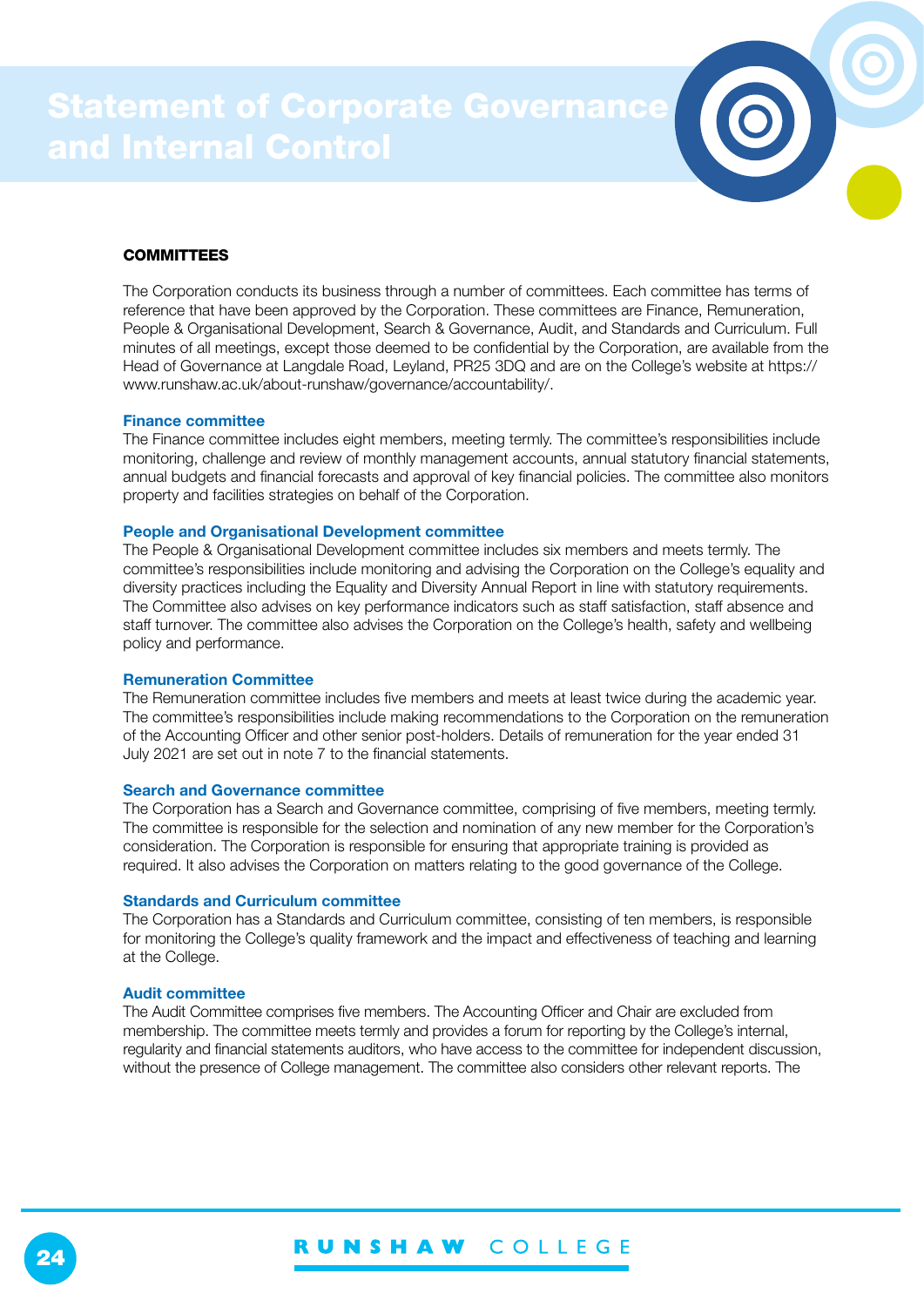

# and Internal Control

Audit Committee also advises the Corporation on the appointment of internal, regularity and financial statements auditors and their remuneration for both audit and non-audit work as well as reporting annually to the Corporation.

The College's internal auditors review the systems of internal control, risk management controls and governance processes in accordance with an agreed plan of input and report their findings to management and the Audit Committee. Management is responsible for the implementation of agreed audit recommendations and internal audit undertakes periodic follow-up reviews to ensure such recommendations have been implemented.

The audit committee met three times in the year to 31 July 2021. The members of the committee and their attendance records are shown below:

|                               | November 2020      | <b>March 2021</b> | <b>June 2021</b> |
|-------------------------------|--------------------|-------------------|------------------|
| Alison Watson Bird (Chair)    | Attended           | Attended          | Attended         |
| Martin Lylyk                  | Attended           | Attended          | Attended         |
| Martina Jay                   | Attended           | Attended          | Attended         |
| Michael Lowe                  | Attended           | Attended          | Attended         |
| Stephen Gregson (To Nov 2020) | Apologies Tendered | N/A               | N/A              |

#### TASK AND FINISH GROUPS

When deemed appropriate, the Corporation will convene a 'Task and Finish' group to focus upon a specific issue. During 2020/21, three 'Task and Finish' groups were convened in respect of the following key issues:

- (1) Stakeholder engagement
- (2) Estates projects
- (3) COVID response and contingency planning

#### CORPORATION PERFORMANCE

The corporation carried out a self-assessment of its own performance for the year ended 31 July 2021 and graded itself as "Outstanding" on the Ofsted scale. The following evaluation and self-assessment tools are used as part of this process:

- Governance self-assessment report and quality improvement plan
- Review against the AoC Code of Good Governance (clause by clause)
- Individual governor annual self-assessment
- Annual appraisal of the Chair
- Independent external evaluation of the Board (every three years)
- Governance impact statement:
- Ongoing review and feedback via meeting evaluation forms (after all meetings).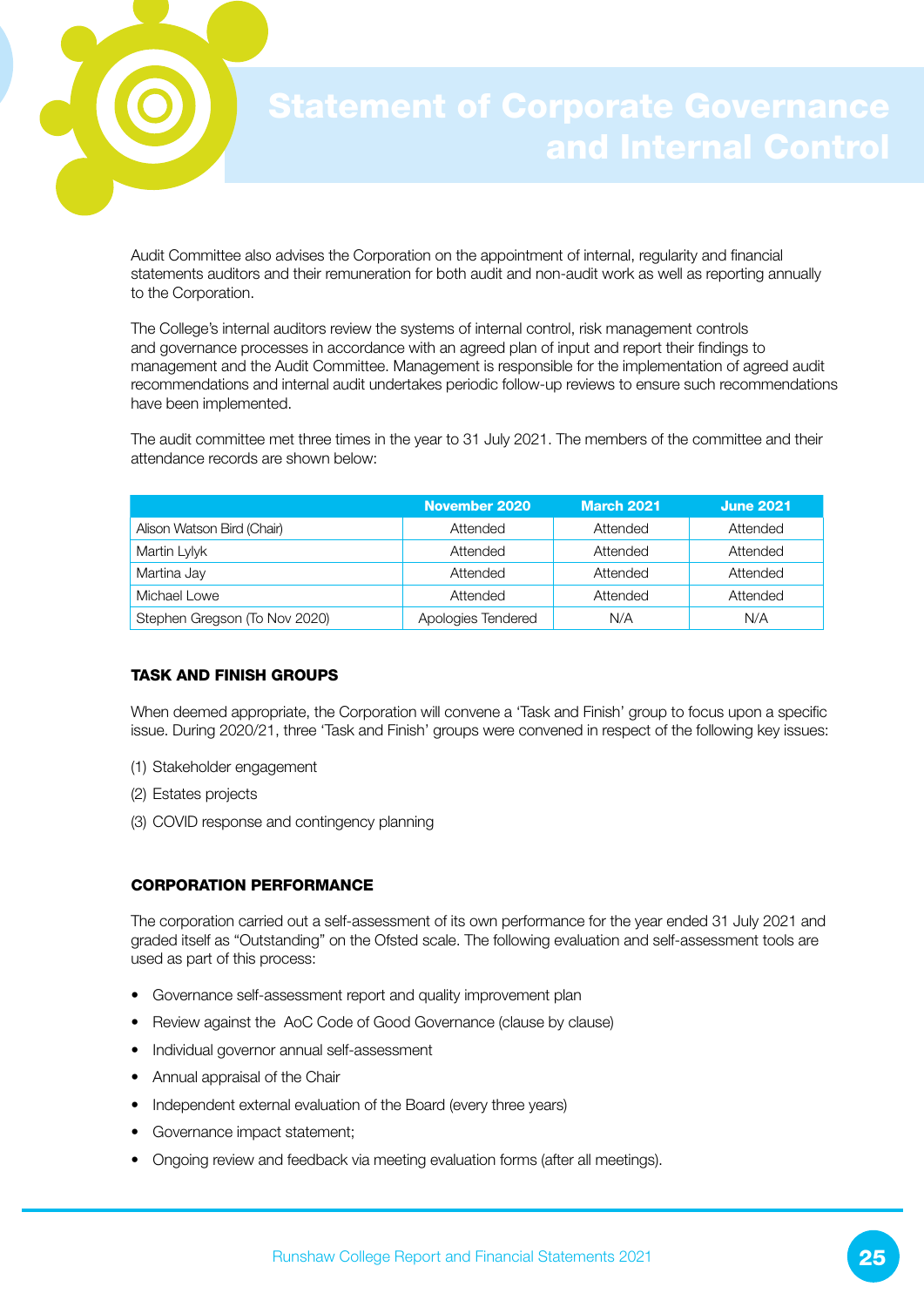#### INTERNAL CONTROL

#### Scope of responsibility

The Corporation is ultimately responsible for the College's system of internal control and for reviewing its effectiveness. However, such a system is designed to manage rather than eliminate the risk of failure to achieve business objectives, and can provide only reasonable and not absolute assurance against material misstatement or loss.

The Corporation has delegated the day-to-day responsibility to the Principal, as Accounting Officer, for maintaining a sound system of internal control that supports the achievement of the College's policies, aims and objectives, whilst safeguarding the public funds and assets for which she is personally responsible, in accordance with the responsibilities assigned to her in the Financial Memorandum between Runshaw College and the funding bodies. She is also responsible for reporting to the Corporation any material weaknesses or breakdowns in internal control.

#### The purpose of the system of internal control

The system of internal control is designed to manage risk to a reasonable level rather than to eliminate all risk of failure to achieve policies, aims and objectives; it can therefore only provide reasonable and not absolute assurance of effectiveness. The system of internal control is based on an ongoing process designed to identify and prioritise the risks to the achievement of College policies, aims and objectives, to evaluate the likelihood of those risks being realised and the impact should they be realised, and to manage them efficiently, effectively and economically. The system of internal control has been in place in Runshaw College for the year ended 31 July 2021 and up to the date of approval of the annual report and accounts.

#### Capacity to handle risk

The Corporation has reviewed the key risks to which the College is exposed together with the operating, financial and compliance controls that have been implemented to mitigate those risks. The Corporation is of the view that there is a formal ongoing process for identifying, evaluating and managing the College's significant risks that has been in place for the period ending 31 July 2021 and up to the date of approval of the annual report and accounts. This process is regularly reviewed by the Corporation.

#### The risk and control framework

The system of internal control is based on a framework of regular management information, administrative procedures including the segregation of duties, and a system of delegation and accountability. In particular, it includes:

- comprehensive budgeting systems with an annual budget, which is reviewed and agreed by the **Corporation**
- regular reviews by the governing body of periodic and annual financial reports which indicate financial performance against forecasts
- setting targets to measure financial and other performance
- clearly defined capital investment control guidelines
- the adoption of formal project management disciplines, where appropriate.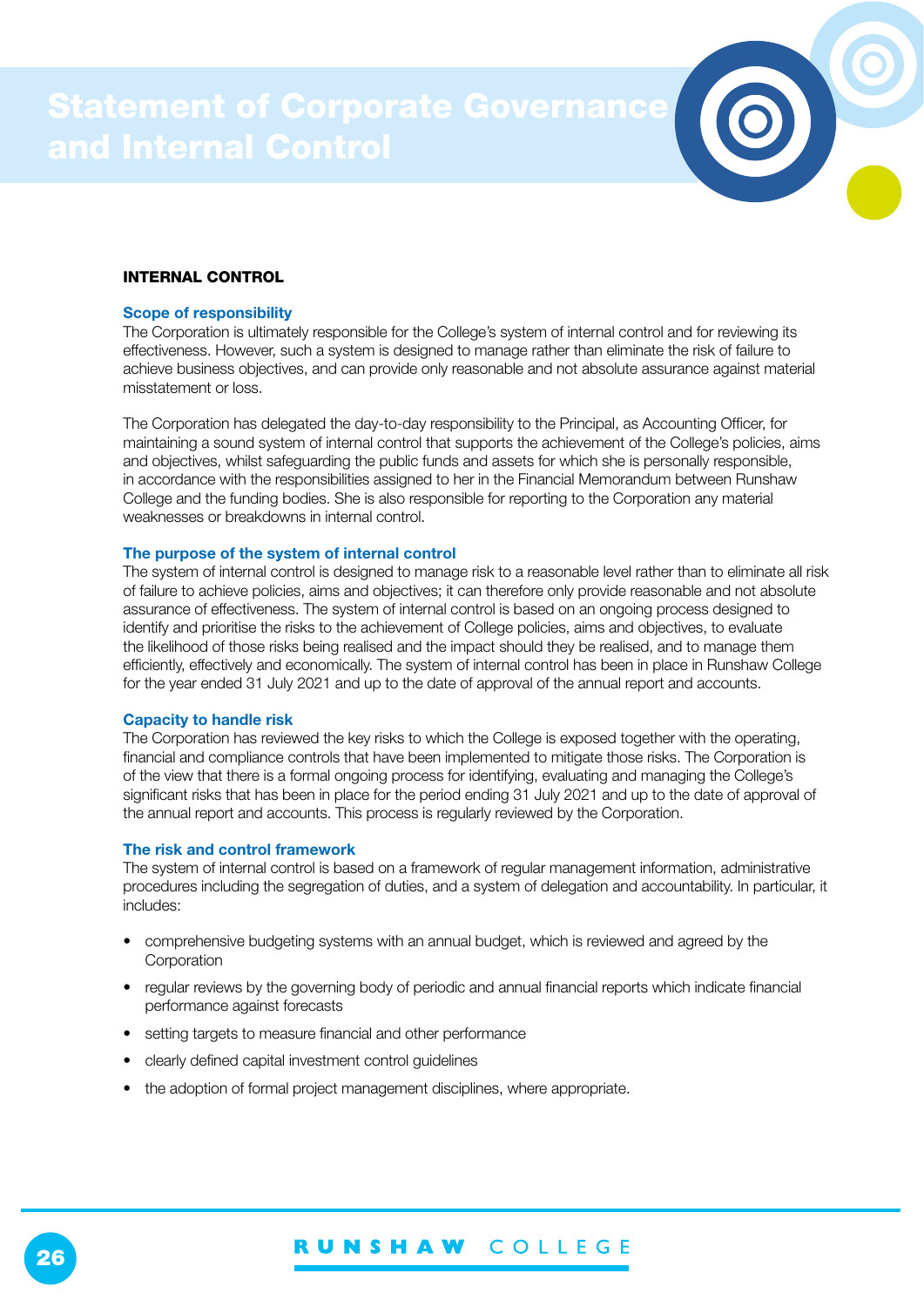

# and Internal Control

Runshaw College has an internal audit service, which operates in accordance with the requirements of the ESFA's Post 16 Audit Code of Practice. The work of the internal audit service is informed by an analysis of the risks to which the College is exposed, and annual internal audit plans are based on this analysis. The analysis of risks and the internal audit plans are endorsed by the Corporation on the recommendation of the audit committee. At minimum, annually, the Head of Internal Audit (HIA) provides the Board with a report on internal audit activity in the College. The report includes the HIA's independent opinion on the adequacy and effectiveness of the College's system of risk management, controls and governance processes.

#### Risks faced by the corporation

The Board and Audit Committee have periodically reviewed the Risk Management Plan and the Risk Management Policy and have received regular updates to the Risk Register. The Policy and Plan indicate the College's approach and resources for managing risk. The Risk Register details the significant risks facing the College and how they are managed.

Key risks, and the Colleges' response can be seen in the Strategic Report on pages 17 and 18.

#### Control weaknesses identified

No significant internal control weaknesses have arisen during the year ended 31 July 2021 and up to the date of signing this report.

#### Responsibilities under funding agreements

The College has met all contractual responsibilities under its' funding agreements and contracts with the ESFA. Specific actions and responsibilities include:

- Submission of timely ILR reports
- Submission of timely financial returns
- Adherence to funding rules and regulations

#### STATEMENT FROM THE AUDIT COMMITTEE

The audit committee has advised the board of governors that the corporation does have an effective framework for governance and risk management in place. The audit committee believes the corporation has effective internal controls in place.

The specific areas of work undertaken by the audit committee in 2020/21 and up to the date of the approval of the financial statements are:

- To monitor and ensure effectiveness and completeness of the Internal Audit programme
- To monitor implementation of all audit recommendations
- To consider all audit reports (including annual financial statements)
- To oversee the risk management process and ensure appropriate levels of mitigation and risk assurance
- To consider all instances of potential fraud, corruption, irregularity and/or whistleblowing.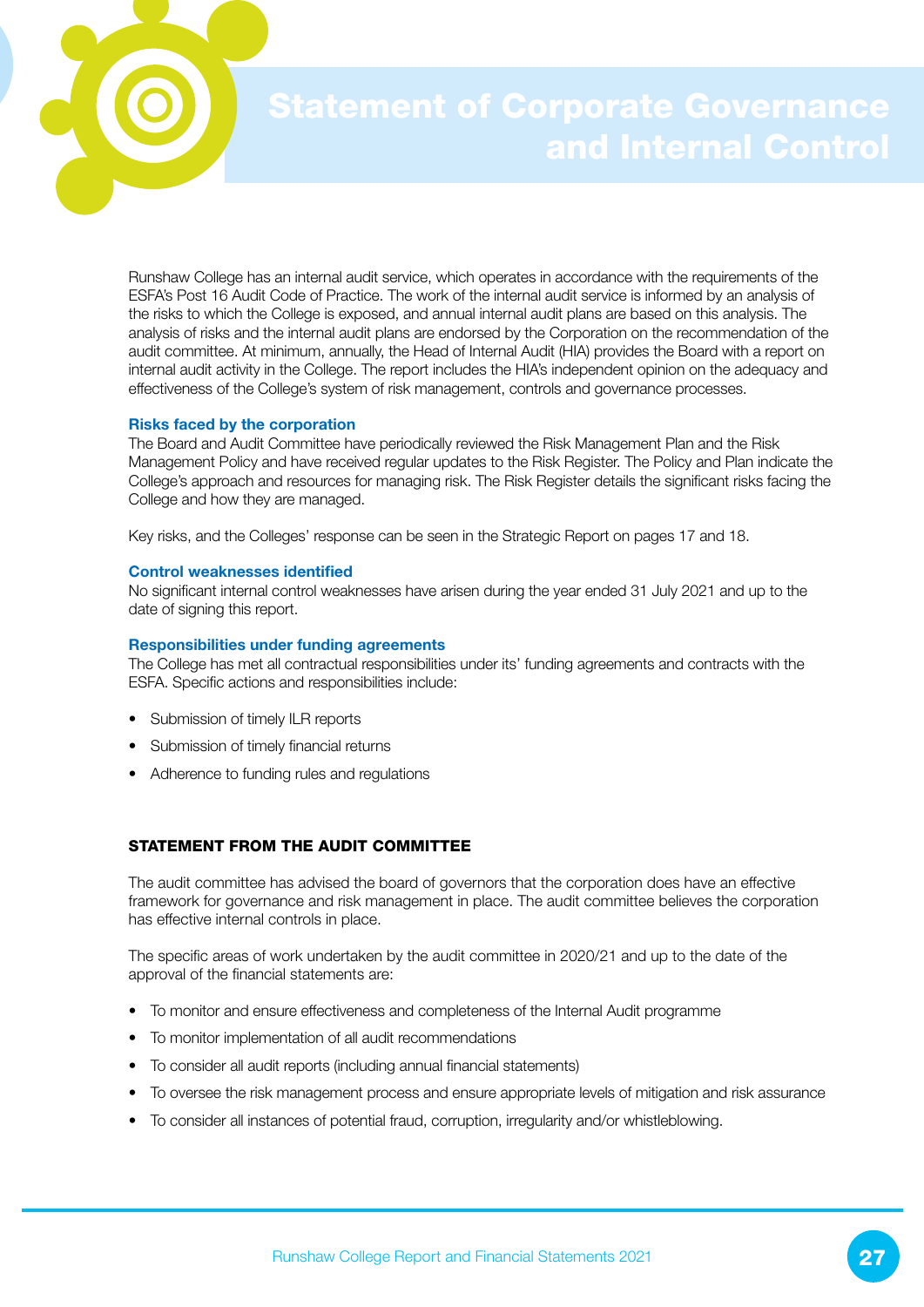

#### Review of effectiveness

As Accounting Officer, the Principal has responsibility for reviewing the effectiveness of the system of internal control. Her review of the effectiveness of the system of internal control is informed by:

- the work of the internal auditors
- the work of the executive managers within the College who have responsibility for the development and maintenance of the internal control framework
- comments made by the College's financial statements auditors, the reporting accountant for regularity assurance, the appointed funding auditors (for colleges subject to funding audit) in their management letters and other reports.

The Accounting Officer has been advised on the implications of the result of her review of the effectiveness of the system of internal control by the Audit Committee, which oversees the work of the internal auditor and other sources of assurance, and a plan to address weaknesses and ensure continuous improvement of the system is in place.

The senior management team receives reports setting out key performance and risk indicators and considers possible control issues brought to their attention by early warning mechanisms, which are embedded within the departments and reinforced by risk awareness training. The senior management team and the Audit Committee also receive regular reports from internal audit and other sources of assurance, which include recommendations for improvement. The Audit Committee's role in this area is confined to a high-level review of the arrangements for internal control.

The Corporation's agenda includes a regular item for consideration of risk and control and receives reports thereon from the senior management team and the Audit Committee. The emphasis is on obtaining the relevant degree of assurance and not merely reporting by exception. At its December 2021 meeting, the Corporation carried out the annual assessment for the year ended 31 July 2021 by considering documentation from the senior management team and internal audit, and taking account of events since 31 July 2021.

Based on the advice of the Audit Committee and the Accounting Officer, the Corporation is of the opinion that the College has an adequate and effective framework for governance, risk management and control, and has fulfilled its statutory responsibility for "the effective and efficient use of resources, the solvency of the institution and the body and the safeguarding of their assets".

Approved by order of the members of the Corporation on 6 December 2021 and signed on its behalf by:

W. R. Midell

W Middleton C Russell

lan Pall

Chair **Chair Chair Chair Chair Chair Chair Chair Chair Chair Chair Chair Chair Chair Chair Chair Chair Chair Chair Chair Chair Chair Chair Chair Chair Chair Chair Chair**

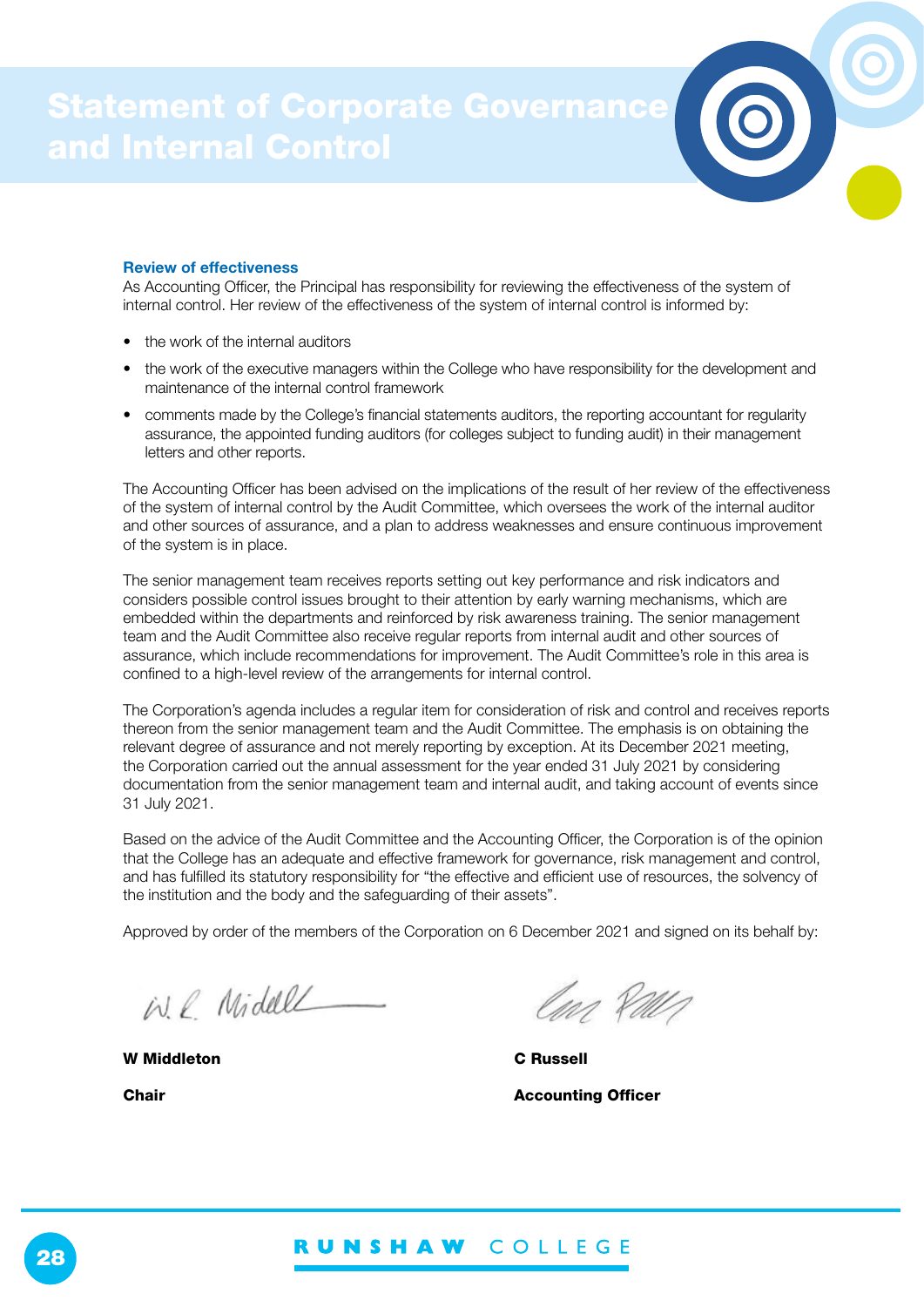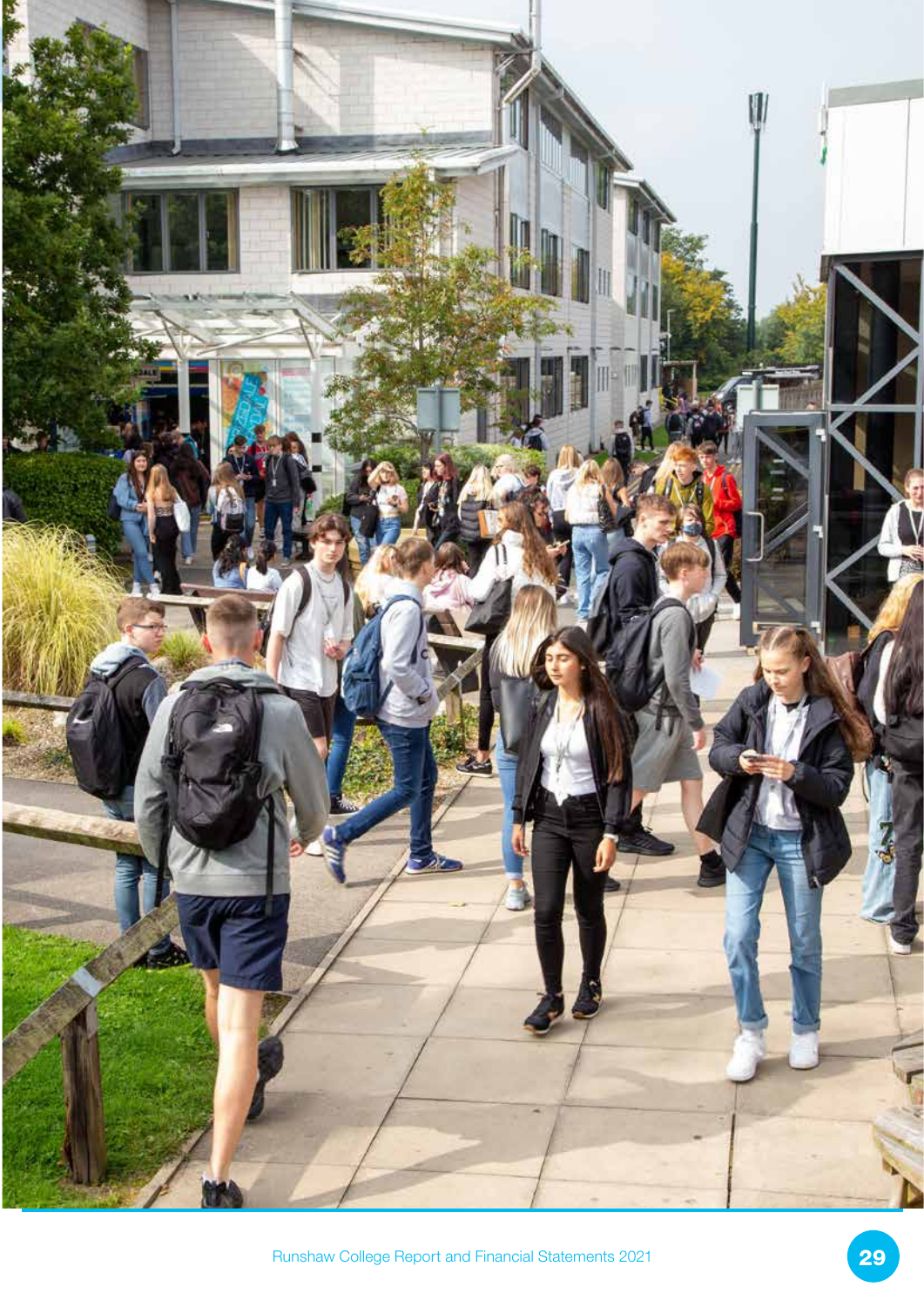# **Statement of Regularity, Propriety and** Compliance with Funding Body Terms and Conditions of Funding

The corporation has considered its responsibility to notify the Education and Skills Funding Agency (ESFA) of material irregularity, impropriety and non-compliance with terms and conditions of funding, under the corporation's grant funding agreement and contracts with the ESFA. As part of our consideration we have had due regard to the requirements of the grant funding agreements and contracts with the ESFA.

We confirm on behalf of the corporation that after due enquiry, and to the best of our knowledge, we are able to identify any material irregular or improper use of funds by the corporation, or material noncompliance with the terms and conditions of funding, under the corporation's grant funding agreements and contracts with the ESFA, or any other public funder.

We confirm that no instances of material irregularity, impropriety or funding non-compliance have been discovered to date. If any instances are identified after the date of this statement, these will be notified to the ESFA.

W. R. Middle

W Middleton C Russell

lan Pall

Chair **Chair Chair Chair Chair Chair Chair Chair Chair Chair Chair Chair Chair Chair Chair Chair Chair Chair Chair Chair Chair Chair Chair Chair Chair Chair Chair Chair** 6 December 2021 6 December 2021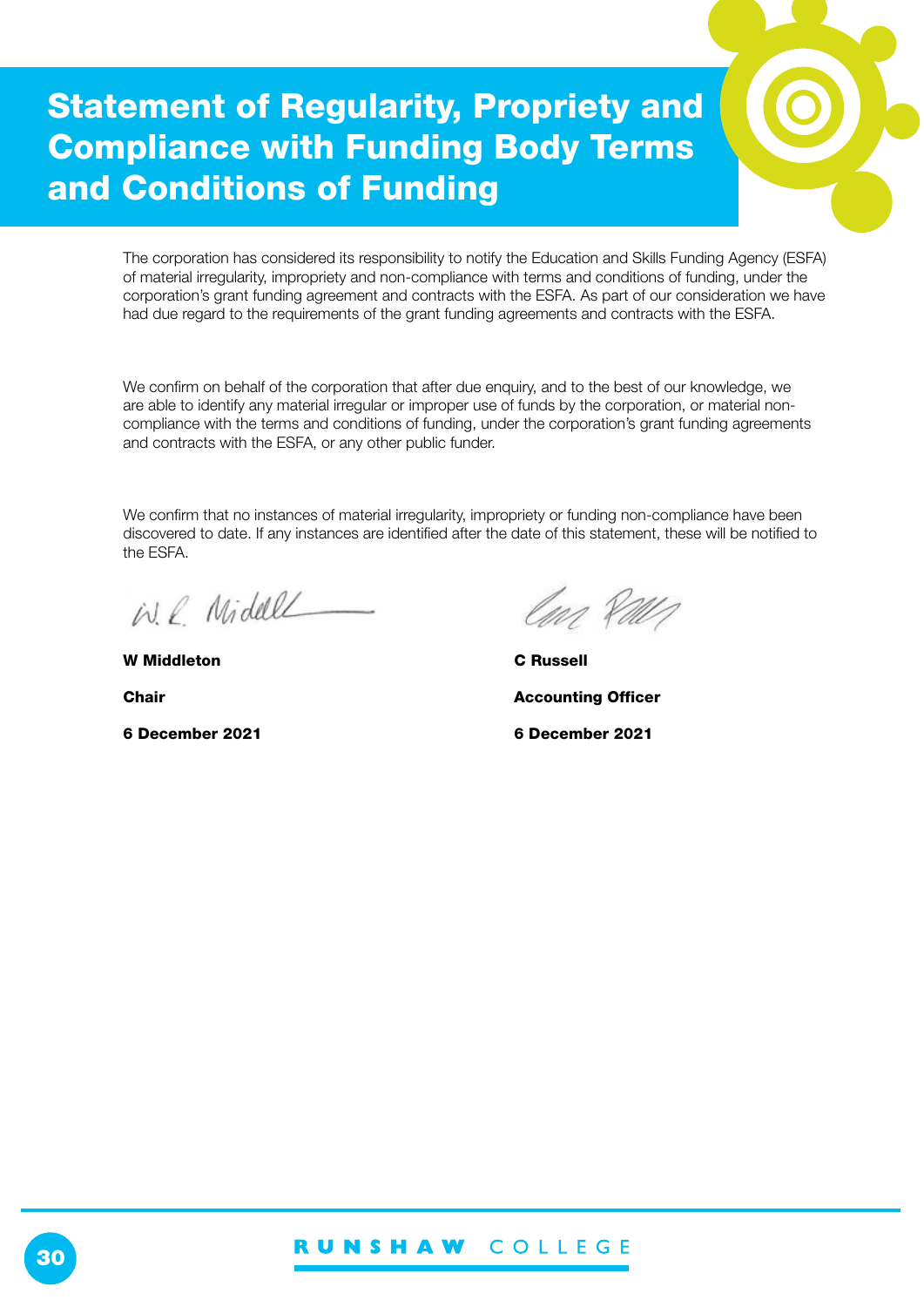

## Statement of Responsibilities of the Members of the Corporation

The members of the corporation, as charity trustees, are required to present audited financial statements for each financial year.

Within the terms and conditions of the corporation's grant funding agreements and contracts with ESFA, the corporation – through its Accounting Officer – is required to prepare financial statements and an operating and financial review for each financial year in accordance with the Statement of Recommended Practice – Accounting for Further and Higher Education, ESFA's college accounts direction and the UK's Generally Accepted Accounting Practice, and which give a true and fair view of the state of affairs of the corporation and its surplus / deficit of income over expenditure for that period.

In preparing the financial statements, the corporation is required to:

- select suitable accounting policies and apply them consistently
- make judgements and estimates that are reasonable and prudent
- state whether applicable UK Accounting Standards have been followed, subject to any material departures disclosed and explained in the financial statements
- assess whether the corporation is a going concern, noting the key supporting assumptions qualifications or mitigating actions as appropriate
- prepare financial statements on the going concern basis, unless it is inappropriate to assume that the college will continue in operation.

The corporation is also required to prepare a Strategic Report which describes what it is trying to do and how it is going about it, including information about the legal and administrative status of the corporation.

The corporation is responsible for keeping proper accounting records which disclose, with reasonable accuracy at any time, the financial position of the college and which enable it to ensure that the financial statements are prepared in accordance with relevant legislation including the Further and Higher Education Act 1992 and Charities Act 2011, and relevant accounting standards. It is responsible for taking steps that are reasonably open to it to safeguard its assets and to prevent and detect fraud and other irregularities.

The corporation is responsible for the maintenance and integrity of its website; the work carried out by auditors does not involve consideration of these matters and, accordingly, the auditors accept no responsibility for any changes that may have occurred to the financial statements since they were initially presented on the website. Legislation in the United Kingdom governing the preparation and dissemination of financial statements may differ from legislation in other jurisdictions.

Members of the corporation are responsible for ensuring that expenditure and income are applied for the purposes intended by Parliament and that the financial transactions conform to the authorities that govern them. In addition, they are responsible for ensuring that funds from the ESFA and any other public funds are used only in accordance with the ESFA's grant funding agreements and contracts and any other conditions that may be prescribed from time to time by the ESFA or any other public funder. Members of the corporation must ensure that there are appropriate financial and management controls in place to safeguard public and other funds and ensure they are used properly. In addition, members of the corporation are responsible for securing economical, efficient and effective management of the corporation's resources and expenditure so that the benefits that should be derived from the application of public funds from the ESFA and other public bodies are not put at risk.

Approved by order of the members of the Corporation on 6 December 2021 and signed on its behalf by:

WP Middle

W Middleton (Chair)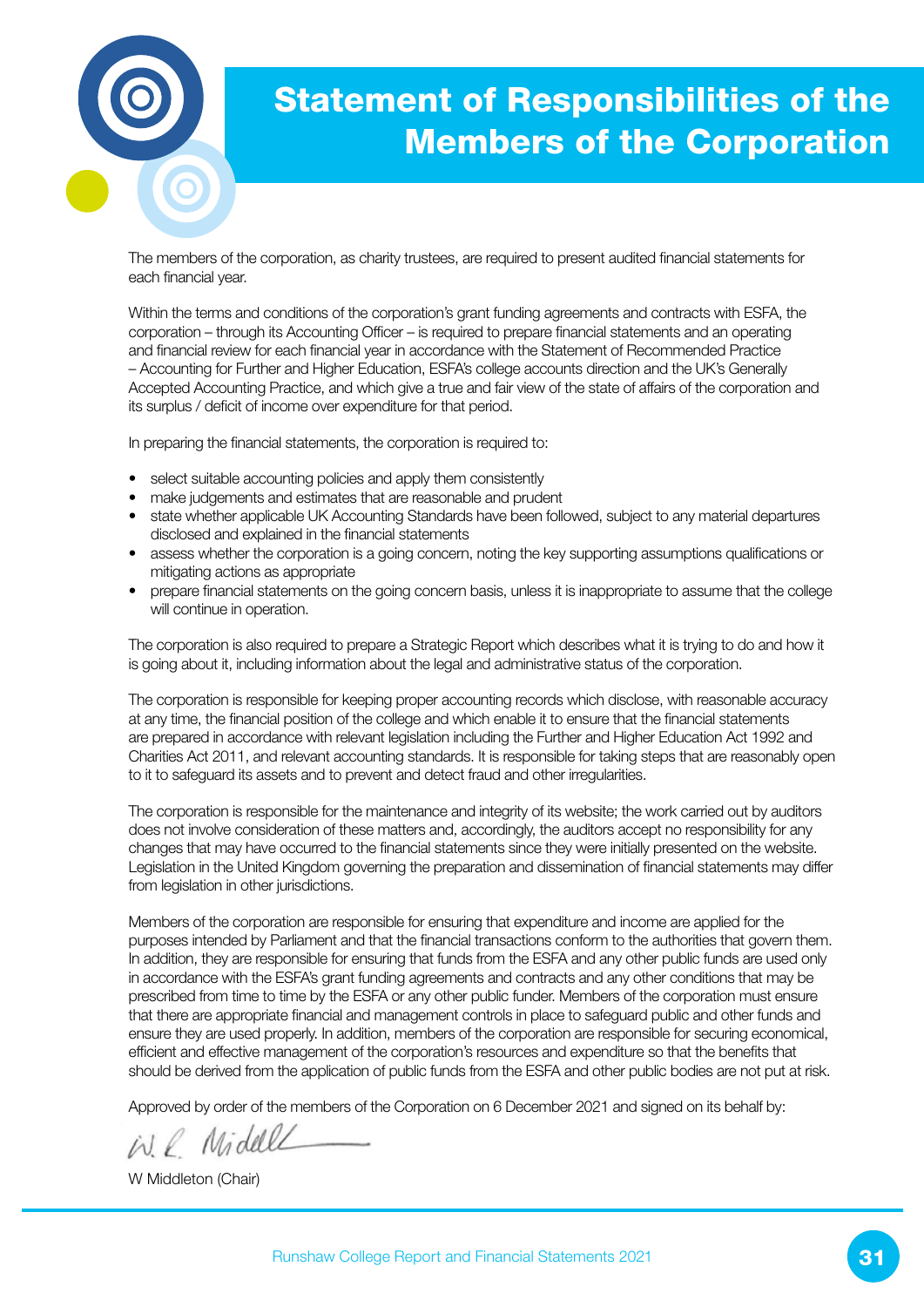#### **Opinion**

We have audited the financial statements of Runshaw College (the "College") for the year ended 31 July 2021 which comprise the college statements of comprehensive income, the college balance sheets, the college statement of changes in reserves, the college statement of cash flows and notes to the financial statements, including significant accounting policies. The financial reporting framework that has been applied in their preparation is United Kingdom Accounting Standards, including FRS 102 "The Financial Reporting Standard applicable in the UK and Republic of Ireland" (United Kingdom Generally Accepted Accounting Practice).

In our opinion the financial statements:

- give a true and fair view of the state of the College's affairs as at 31 July 2021 and of the College's deficit of income over expenditure for the year then ended; and
- have been properly prepared in accordance with United Kingdom Generally Accepted Accounting Practice.

#### Basis for opinion

We conducted our audit in accordance with International Standards on Auditing (UK) (ISAs (UK)) and applicable law. Our responsibilities under those standards are further described in the Auditor's responsibilities for the audit of the financial statements section of our report. We are independent of the college in accordance with the ethical requirements that are relevant to our audit of the financial statements in the UK, including the FRC's Ethical Standard and we have fulfilled our other ethical responsibilities in accordance with these requirements. We believe that the audit evidence we have obtained is sufficient and appropriate to provide a basis for our opinion.

#### Conclusions relating to going concern

In auditing the financial statements, we have concluded that the governors' use of the going concern basis of accounting in the preparation of the financial statements is appropriate.

Based on the work we have performed, we have not identified any material uncertainties relating to events or conditions that, individually or collectively, may cast significant doubt on the college's ability to continue as a going concern for a period of at least twelve months from when the financial statements are authorised for issue.

Our responsibilities and the responsibilities of the governors with respect to going concern are described in the relevant sections of this report.

#### Other information

The other information comprises the information included in the Report and Financial Statements other than the financial statements and our auditor's report thereon. The governors are responsible for the other information contained within the Report and Financial Statements. Our opinion on the financial statements does not cover the other information and we do not express any form of assurance conclusion thereon.

Our responsibility is to read the other information and, in doing so, consider whether the other information is materially inconsistent with the financial statements or our knowledge obtained in the course of the audit or otherwise appears to be materially misstated. If we identify such material inconsistencies or apparent material misstatements, we are required to determine whether this gives rise to a material misstatement in the financial statements themselves. If, based on the work we have performed, we conclude that there is a material misstatement of this other information, we are required to report that fact.

We have nothing to report in this regard.

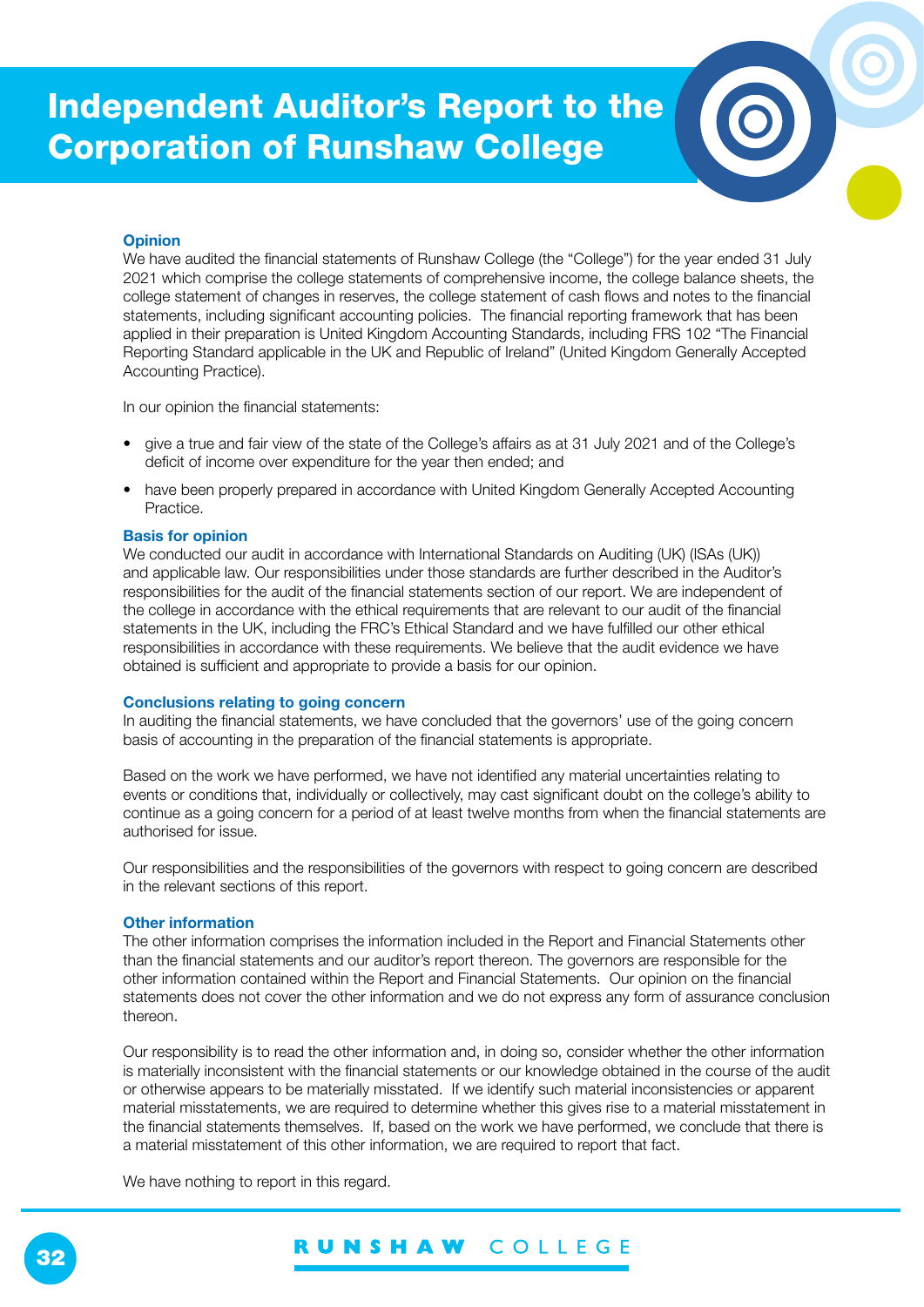

#### Matters on which we are required to report by exception

We have nothing to report in respect of the following matters where the Post-16 Audit Code of Practice 2020 to 2021 issued by the Education and Skills Funding Agency requires us to report to you if, in our opinion:

- adequate accounting records have not been kept;
- the financial statements are not in agreement with the accounting records; or
- we have not received all the information and explanations required for our audit.

#### Responsibilities of the Corporation of Runshaw College

As explained more fully in the Statement of the Corporation's Responsibilities set out on page 31, the Corporation is responsible for the preparation of financial statements and for being satisfied that they give a true and fair view, and for such internal control as the Corporation determine is necessary to enable the preparation of financial statements that are free from material misstatement, whether due to fraud or error.

In preparing the financial statements, the Corporation is responsible for assessing the College's ability to continue as a going concern, disclosing, as applicable, matters related to going concern and using the going concern basis of accounting unless the Corporation either intend to liquidate the College or to cease operations, or have no realistic alternative but to do so.

#### Auditor's responsibilities for the audit of the financial statements

Our objectives are to obtain reasonable assurance about whether the financial statements as a whole are free from material misstatement, whether due to fraud or error, and to issue an auditor's report that includes our opinion. Reasonable assurance is a high level of assurance, but is not a guarantee that an audit conducted in accordance with ISAs (UK) will always detect a material misstatement when it exists. Misstatements can arise from fraud or error and are considered material if, individually or in the aggregate, they could reasonably be expected to influence the economic decisions of users taken on the basis of these financial statements.

#### The extent to which the audit was considered capable of detecting irregularities, including fraud

Irregularities are instances of non-compliance with laws and regulations. The objectives of our audit are to obtain sufficient appropriate audit evidence regarding compliance with laws and regulations that have a direct effect on the determination of material amounts and disclosures in the financial statements, to perform audit procedures to help identify instances of non-compliance with other laws and regulations that may have a material effect on the financial statements, and to respond appropriately to identified or suspected non-compliance with laws and regulations identified during the audit.

In relation to fraud, the objectives of our audit are to identify and assess the risk of material misstatement of the financial statements due to fraud, to obtain sufficient appropriate audit evidence regarding the assessed risks of material misstatement due to fraud through designing and implementing appropriate responses and to respond appropriately to fraud or suspected fraud identified during the audit.

However, it is the primary responsibility of management, with the oversight of those charged with governance, to ensure that the entity's operations are conducted in accordance with the provisions of laws and regulations and for the prevention and detection of fraud.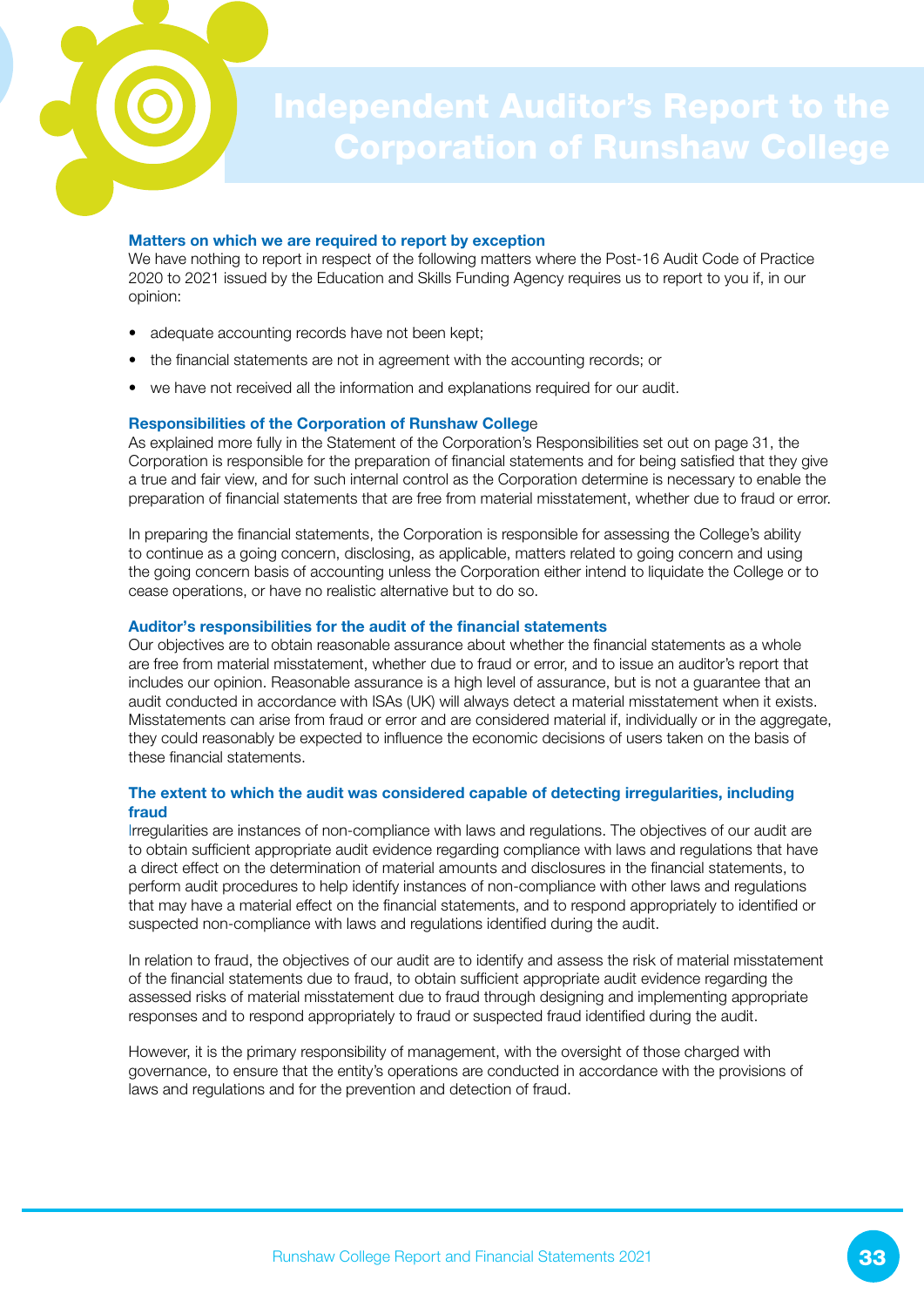In identifying and assessing risks of material misstatement in respect of irregularities, including fraud, the audit engagement team:

- obtained an understanding of the nature of the sector, including the legal and regulatory frameworks that the College operates in and how the college are complying with the legal and regulatory frameworks;
- inquired of management, and those charged with governance, about their own identification and assessment of the risks of irregularities, including any known actual, suspected or alleged instances of fraud;
- discussed matters about non-compliance with laws and regulations and how fraud might occur including assessment of how and where the financial statements may be susceptible to fraud.

As a result of these procedures we consider the most significant laws and regulations that have a direct impact on the financial statements are FRS 102, Further and Higher Education SORP, the College Accounts Direction published by the Education and Skills Funding Agency. We performed audit procedures to detect non-compliances which may have a material impact on the financial statements which included reviewing financial statement disclosures.

The most significant laws and regulations that have an indirect impact on the financial statements are those which are in relation to the Education Inspection Framework under the Education and Inspections Act 2006, Keeping Children Safe in Education under the Education Act 2002 and the UK General Data Protection Regulation (UK GDPR) and the Data Protection Act 2018. We performed audit procedures to inquire of management and those charged with governance whether the college is in compliance with these law and regulations and inspected correspondence and inspected correspondence with licensing or regulatory authorities.

The audit engagement team identified the risk of management override of controls and income recognition as the areas where the financial statements were most susceptible to material misstatement due to fraud. Audit procedures performed included but were not limited to testing manual journal entries and other adjustments and evaluating the business rationale in relation to significant, unusual transactions and transactions entered into outside the normal course of business, challenging judgments and estimates and inspecting funding agreements and allocations.

A further description of our responsibilities for the audit of the financial statements is located on the Financial Reporting Council's website at http://www.frc.org.uk/auditorsresponsibilities. This description forms part of our auditor's report.

#### Use of our report

This report is made solely to the Corporation, as a body, in accordance with the Funding Agreement published by the Education and Skills Funding Agency and our engagement letter dated 28 October 2020. Our audit work has been undertaken so that we might state to the Corporation, as a body, those matters we are engaged to state to them in an auditor's report and for no other purpose. To the fullest extent permitted by law, we do not accept or assume responsibility to anyone other than the Corporation, as a body, for our audit work, for this report, or for the opinions we have formed.

#### RSM UK AUDIT LLP

Chartered Accountants Bluebell House Brian Johnson Way Preston PR2 5PE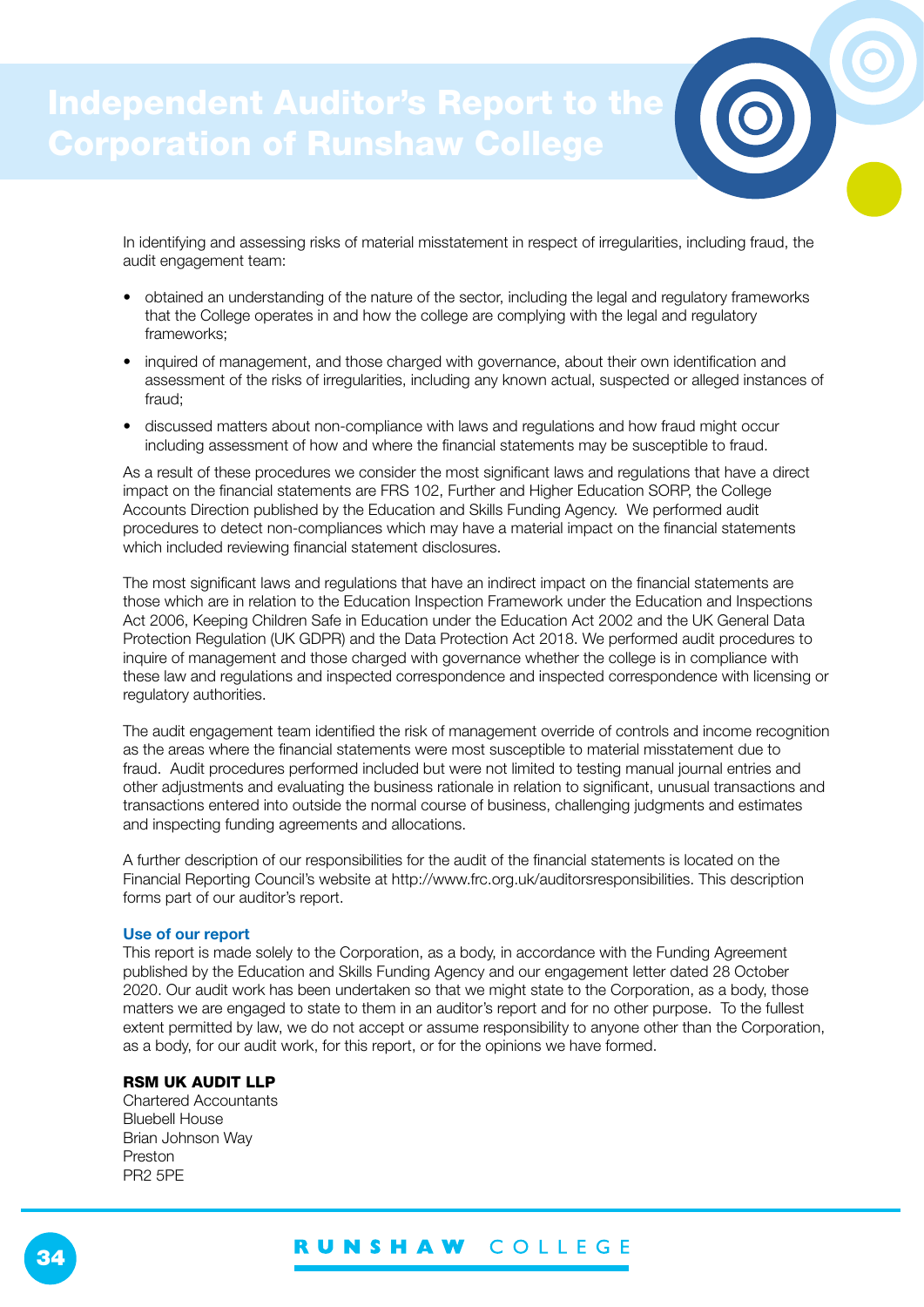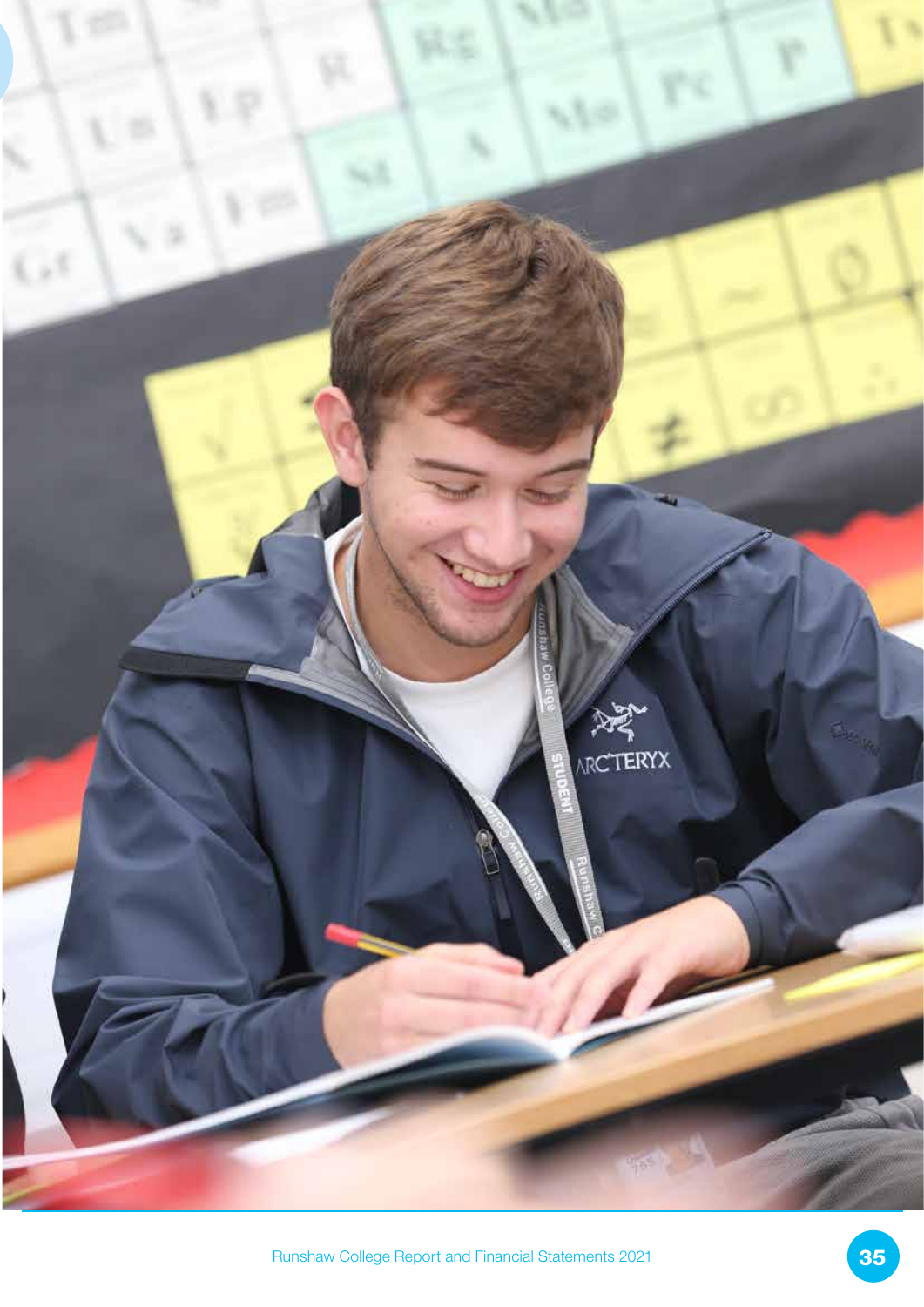## Statement of Comprehensive Income for the year ended 31 July 2021

| <b>Notes</b>                                         |          |          |
|------------------------------------------------------|----------|----------|
|                                                      | 2021     | 2020     |
|                                                      | £'000    | £'000    |
| <b>INCOME</b>                                        |          |          |
| $\mathbf{2}$<br>Funding body grants                  | 27,556   | 24,014   |
| Tuition fees and education contracts<br>3            | 828      | 1,305    |
| Other grants and contracts<br>$\overline{4}$         | 219      | 233      |
| Other income<br>5                                    | 451      | 939      |
| Investment income<br>6                               |          | 3        |
| <b>Total income</b>                                  | 29,054   | 26,494   |
| <b>EXPENDITURE</b>                                   |          |          |
| Staff costs<br>$\overline{7}$                        | 19,960   | 19,266   |
| $\overline{7}$<br>Fundamental restructuring costs    |          |          |
| 8<br>Other operating expenses                        | 8,138    | 6,432    |
| Depreciation<br>10                                   | 1,601    | 1,601    |
| Interest and other finance costs<br>$\overline{9}$   | 586      | 541      |
| <b>Total expenditure</b>                             | 30,285   | 27,840   |
| (Deficit) before other gains and losses              | (1, 231) | (1, 346) |
| 10<br>Loss on disposal of assets                     |          | (7)      |
| (Deficit) before tax                                 | (1, 231) | (1, 353) |
| Taxation                                             |          |          |
| (Deficit) for the year                               | (1, 231) | (1, 353) |
| Remeasurement of net defined pension liability<br>22 | 2,212    | (7,096)  |
| <b>Total Comprehensive Income for the year</b>       | 981      | (8, 449) |

The statement of comprehensive income is in respect of continuing activities.

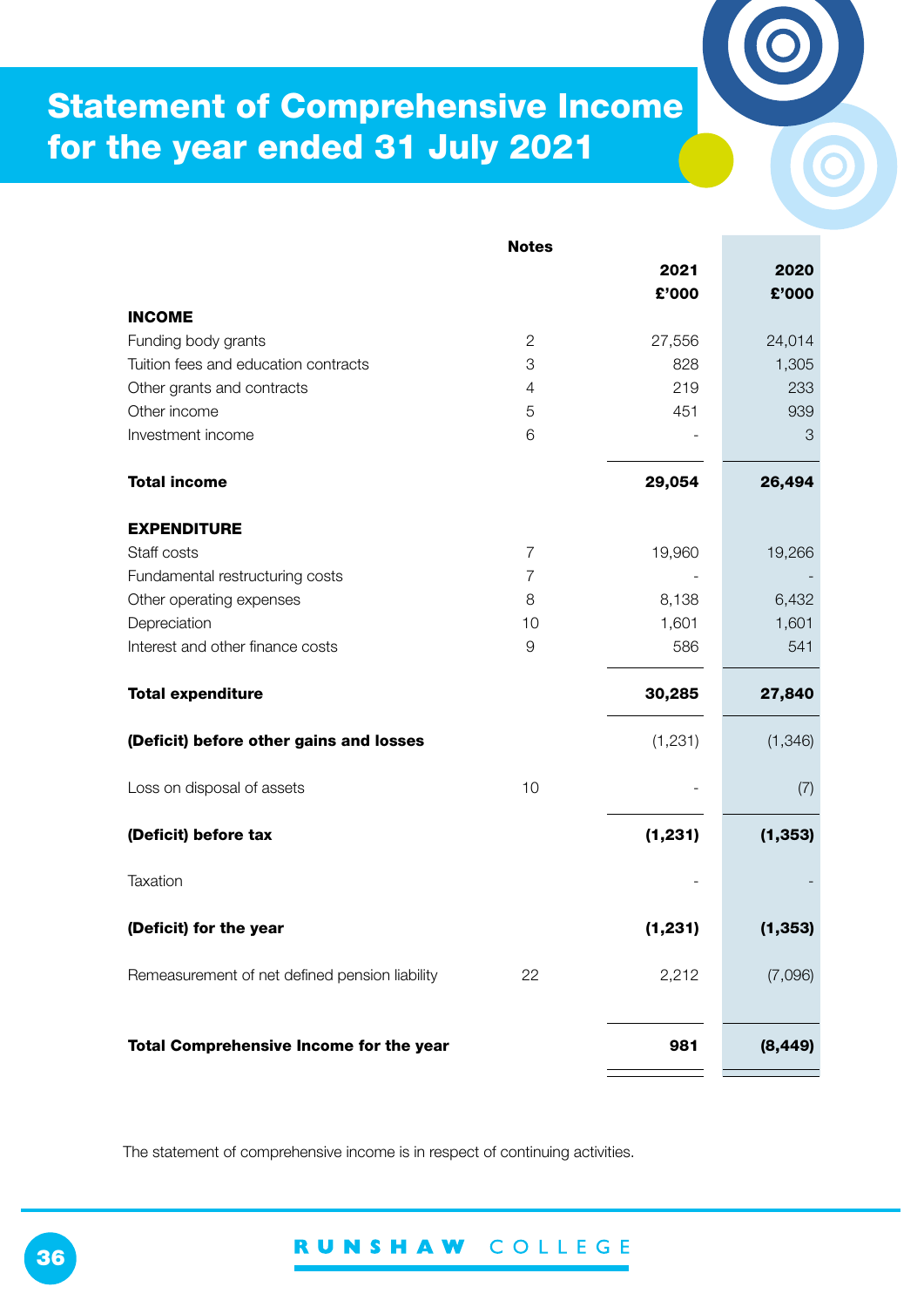

# Statement of Changes in Reserves for the year ended 31 July 2021

|                                                                                                              | <b>Income and</b><br><b>Expenditure</b><br>account | <b>Revaluation</b><br><b>Reserve</b> | <b>Total</b>      |
|--------------------------------------------------------------------------------------------------------------|----------------------------------------------------|--------------------------------------|-------------------|
|                                                                                                              | £'000                                              | £'000                                | £'000             |
| <b>Balance at 1st August 2019</b><br>(Deficit) for the year                                                  | 3,629<br>(1, 353)                                  | 4,008                                | 7,637<br>(1, 353) |
| Other comprehensive income (Note 22)<br>Transfers between revaluation and income and<br>expenditure reserves | (7,096)<br>185                                     | (185)                                | (7,096)           |
| Total comprehensive income for the year                                                                      | (8, 264)                                           | (185)                                | (8, 449)          |
| <b>Balance at 31st July 2020</b>                                                                             | (4,635)                                            | 3,823                                | (812)             |
| (Deficit) for the year                                                                                       | (1, 231)                                           |                                      | (1, 231)          |
| Prior year adjustment to accruals                                                                            | (7)                                                |                                      | (7)               |
| Other comprehensive income (Note 22)                                                                         | 2,212                                              |                                      | 2,212             |
| Transfers between revaluation and income and<br>expenditure reserves                                         | 185                                                | (185)                                |                   |
| Total comprehensive income for the year                                                                      | 1,159                                              | (185)                                | 974               |
| <b>Balance at 31st July 2021</b>                                                                             | (3, 476)                                           | 3,638                                | 162               |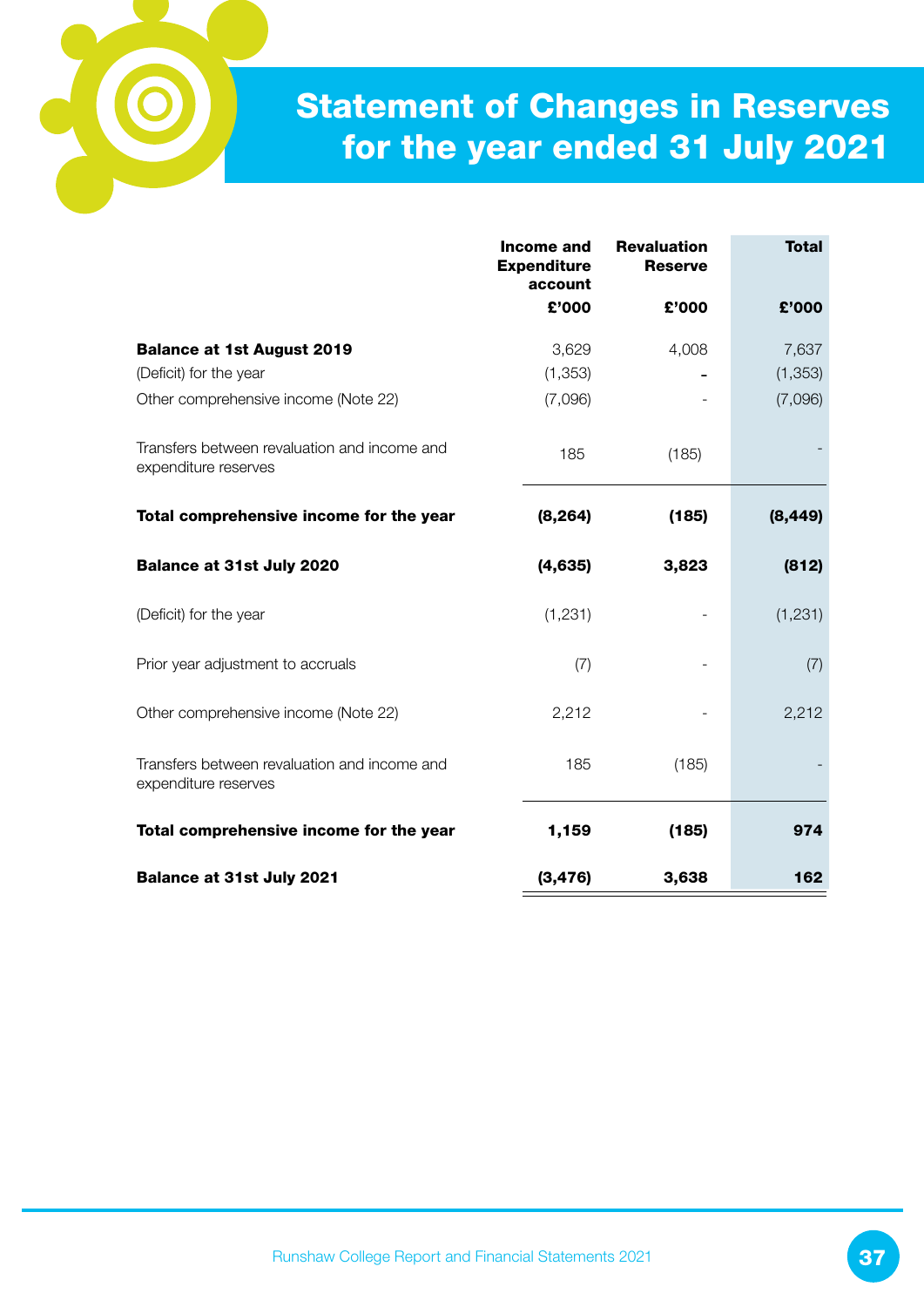# Balance sheet as at 31 July 2021

|                                                             | <b>Notes</b> |           |           |
|-------------------------------------------------------------|--------------|-----------|-----------|
|                                                             |              | 2021      | 2020      |
|                                                             |              | £'000     | £'000     |
| <b>Fixed assets</b>                                         |              |           |           |
| Tangible fixed assets                                       | 10           | 27,950    | 28,608    |
|                                                             |              | 27,950    | 28,608    |
| <b>Current assets</b>                                       |              |           |           |
| <b>Stocks</b>                                               |              | 31        | 49        |
| Trade and other receivables                                 | 11           | 813       | 681       |
| Investments                                                 | 12           |           |           |
| Cash at bank and in hand                                    | 17           | 4,249     | 3,726     |
|                                                             |              | 5,093     | 4,456     |
| <b>Current liabilities</b>                                  |              |           |           |
| Creditors - amounts falling due within                      | 13           | (3, 337)  | (3,258)   |
| one year                                                    |              |           |           |
| <b>Net current assets</b>                                   |              | 1,756     | 1,198     |
| <b>Total assets less current liabilities</b>                |              | 29,706    | 29,806    |
| Creditors – amounts falling due after more than<br>one year | 14           | (9,603)   | (10, 141) |
| <b>Provisions for liabilities</b>                           |              |           |           |
| Defined benefit pension schemes                             | 22           | (19, 821) | (20, 386) |
| Other provisions                                            | 16           | (120)     | (92)      |
| <b>Total net assets</b>                                     |              | 162       | (812)     |
| <b>Unrestricted reserves</b>                                |              |           |           |
| Income and expenditure account                              |              | (3, 476)  | (4, 633)  |
| Revaluation reserve                                         |              | 3,638     | 3,821     |
|                                                             |              |           |           |
| <b>Total unrestricted reserves</b>                          |              | 162       | (812)     |

These financial statements were approved and authorised for issue by the Corporation on 6 December 2021 and were signed on its behalf on that date by:

 $W_{\cdot}$ 

<u>U</u>M

W Middleton (Chair) C Russell (Accounting Officer)

O

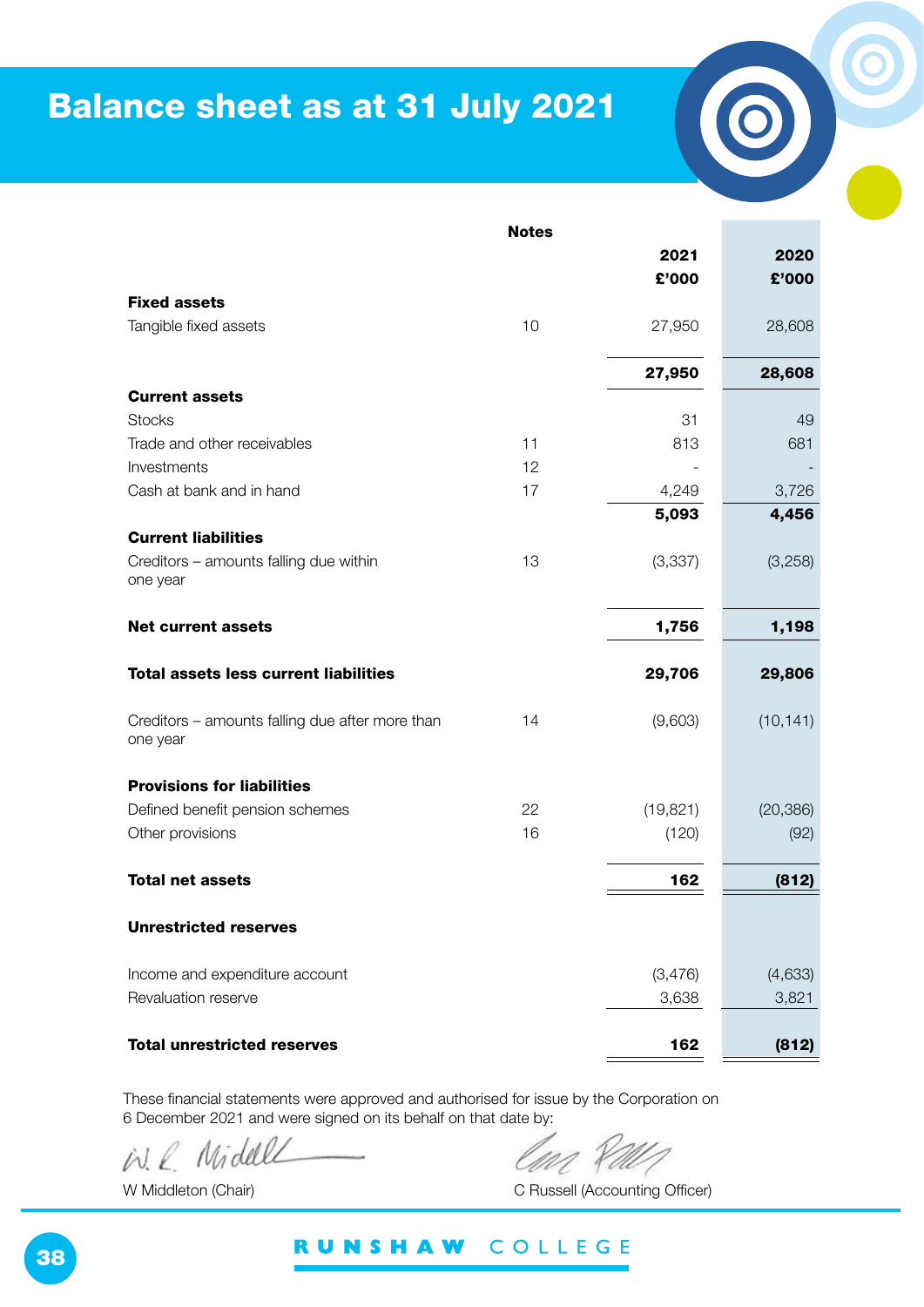

# Statement of Cash Flows for the year ended 31 July 2021

|                                                                  | <b>Notes</b> |          |            |
|------------------------------------------------------------------|--------------|----------|------------|
|                                                                  |              | 2021     | 2020       |
|                                                                  |              | £'000    | £'000      |
| <b>Cash flow from operating activities</b>                       |              |          |            |
| (Deficit) for the year                                           |              | (1, 231) | (1,353)    |
| <b>Adjustment for</b>                                            |              |          |            |
| Depreciation                                                     | 10           | 1,601    | 1,601      |
| Investment income                                                | 6            |          | (3)        |
| Interest payable                                                 | 9            | 586      | 541        |
| Loss on disposal of fixed assets                                 | 10           |          | $\sqrt{ }$ |
| Increase/(Decrease) in provisions                                | 16           | 28       | (19)       |
| Pensions costs less contributions payable                        | 22           | 1,647    | 1,406      |
| <b>Operating cashflow before movements in</b><br>working capital |              | 2,631    | 2,180      |
| (Increase)/Decrease in stocks                                    |              | 18       | (4)        |
| Decrease/(Increase) in debtors                                   | 11           | (131)    | 99         |
| (Decrease)/Increase in creditors due within one year             | 13           | 178      | (668)      |
| (Decrease)/increase in creditors due after one year              | 14           | (234)    | (309)      |
| Net cash flow from operating activities                          |              | 2,462    | 1,298      |
| <b>Cash flows from investing activities</b>                      |              |          |            |
| Proceeds from sale of fixed assets & investments                 |              |          |            |
| Investment income                                                | 6            |          | 3          |
| Payments made to acquire fixed assets                            | 10           | (943)    | (307)      |
|                                                                  |              | (943)    | (304)      |
| <b>Cash flows from financing activities</b>                      |              |          |            |
| Interest paid                                                    | 9            | (586)    | (541)      |
| Repayments of amounts borrowed                                   | $13 + 14$    | (298)    | (294)      |
| Repayments of obligations under finance leases                   | $13 + 14$    | (112)    | (184)      |
|                                                                  |              | (996)    | (1, 017)   |
| Increase/(Decrease) in cash and cash<br>equivalents in the year  |              | 523      | (24)       |
| Cash and cash equivalents at beginning of the year               | 17           | 3,726    | 3,750      |
| Cash and cash equivalents at end of the year                     | 17           | 4,249    | 3,726      |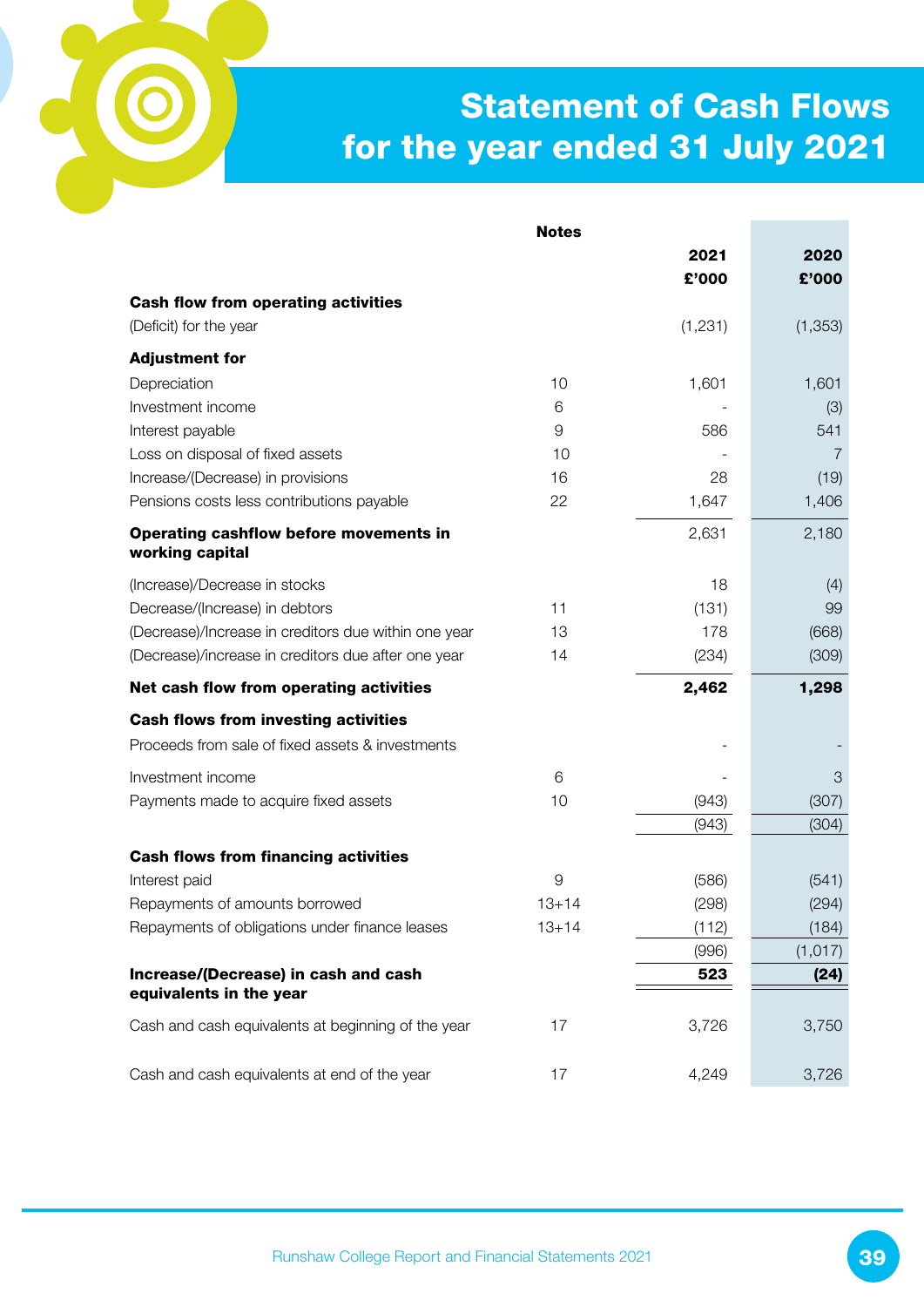

#### 1. Statement of accounting policies and estimation techniques

#### GENERAL INFORMATION

Runshaw College is a corporation established under the Further and Higher Education Act 1992 as an English general college of Further Education. The address of the college's principal place of business is given on page 64. The nature of the college's operations is set out in the strategic report.

The following accounting policies have been applied consistently in dealing with items which are considered material in relation to the financial statements.

#### BASIS OF PREPARATION

These financial statements have been prepared in accordance with the Statement of Recommended Practice: Accounting for Further and Higher Education 2019 (the 2019 FE HE SORP), the College Accounts Direction for 2020 to 2021 and in accordance with Financial Reporting Standard 102 – "The Financial Reporting Standard applicable in the United Kingdom and Republic of Ireland" (FRS 102). The college is a public benefit entity and has therefore applied the relevant public benefit requirements of FRS 102.

The preparation of financial statements in compliance with FRS 102 requires the use of certain critical accounting estimates. It also requires management to exercise judgement in applying the college's accounting policies.

#### BASIS OF ACCOUNTING

The financial statements have been prepared in accordance with the historical cost convention as modified by the use of previous valuations as deemed cost at transition for certain non-current assets.

The financial statements are presented in sterling which is also the functional currency of the College. Monetary amounts in these financial statements are rounded to the nearest whole £1,000, except where otherwise indicated.

#### GOING CONCERN

The activities of the College, together with the factors likely to affect its future development and performance are set out in the Strategic Report. The financial position of the College, its' cashflow, liquidity and borrowings are presented in the Financial Statements and accompanying Notes.

The balance sheet as at 31 July 2021 shows net assets of £0.1m, however, this is due to long term (and estimated) liabilities. The College has a strong net current asset position, at £1.8m.

The College currently has £5.0m of loans outstanding with bankers on terms negotiated in 2008 and 2012. The loans are repayable over the next 20 years. The College's forecasts and financial projections indicate that it will be able to operate within this existing facility and covenants for the foreseeable future.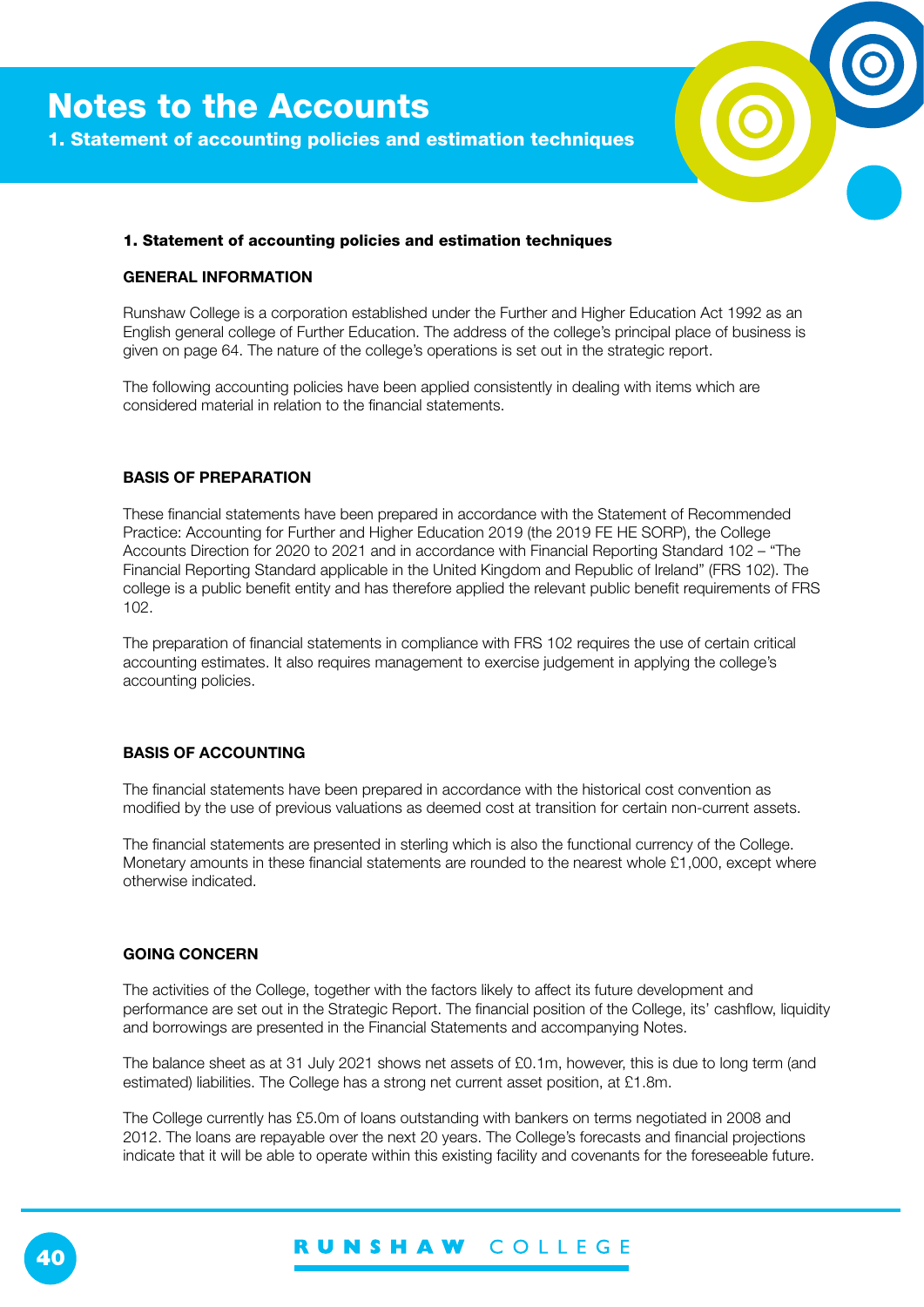

The College has significant reliance on the education sector funding bodies for its principal funding source, largely from recurrent grants. In 2020/21 the FE funding bodies provided 94% of the College's total income (2019/20 – 89%). 16-18 funding is lagged and, at the date of signing the financial statements, is therefore relatively certain for 2020-2023. An allocation of £25.3m has been confirmed for the year ended 31 July 2022.

Accordingly the College has a reasonable expectation that it has adequate resources to continue in operational existence for the foreseeable future, and for this reason will continue to adopt the going concern basis in the preparation of its Financial Statements.

#### RECOGNITION OF INCOME

#### Revenue grant funding

Government revenue grants include funding body recurrent grants and other grants and are accounted for under the accrual model as permitted by FRS 102. Funding body recurrent grants are measured in line with best estimates for the period of what is receivable and depend on the particular income stream involved. Any under achievement for the Adult Education Budget is adjusted for and reflected in the level of recurrent grant recognised in the income and expenditure account. The final grant income is normally determined with the conclusion of the year end reconciliation process with the funding body following the year end, and the results of any funding audits.

16-18 learner-responsive funding is not normally subject to reconciliation and is therefore not subject to contract adjustments, and is recognised when receivable.

Levy-funded and ESFA funding for co-investment model apprenticeship income is measured in line with best estimates of the provision delivered in the year, taking account and as reconciled to cash received.

The recurrent grant from HEFCE represents the funding allocations attributable to the current financial year and is credited direct to the Statement of Comprehensive Income.

Grants (including research grants) from non-government sources are recognised in income when the College is entitled to the income and performance related conditions have been met. Income received in advance of performance related conditions being met is recognised as deferred income within creditors on the balance sheet and released to income as the conditions are met.

#### Capital grant funding

Government capital grants are capitalised, held as deferred income and recognised in income over the expected useful life of the asset, under the accrual model as permitted by FRS 102. Other capital grants are recognised in income when the College is entitled to the funds subject to any performance related conditions being met. Income received in advance of performance related conditions being met is recognised as deferred income within creditors on the Balance Sheet and released to income as conditions are met. The deferred income is allocated between creditors due within the year and those due after more than one year.

#### Fee income

Income from tuition fees is stated gross of any expenditure which is not a discount and is recognised in the period for which it is received.

#### Investment income

All income from short-term deposits is credited to the income and expenditure account in the period in which it is earned on a receivable basis.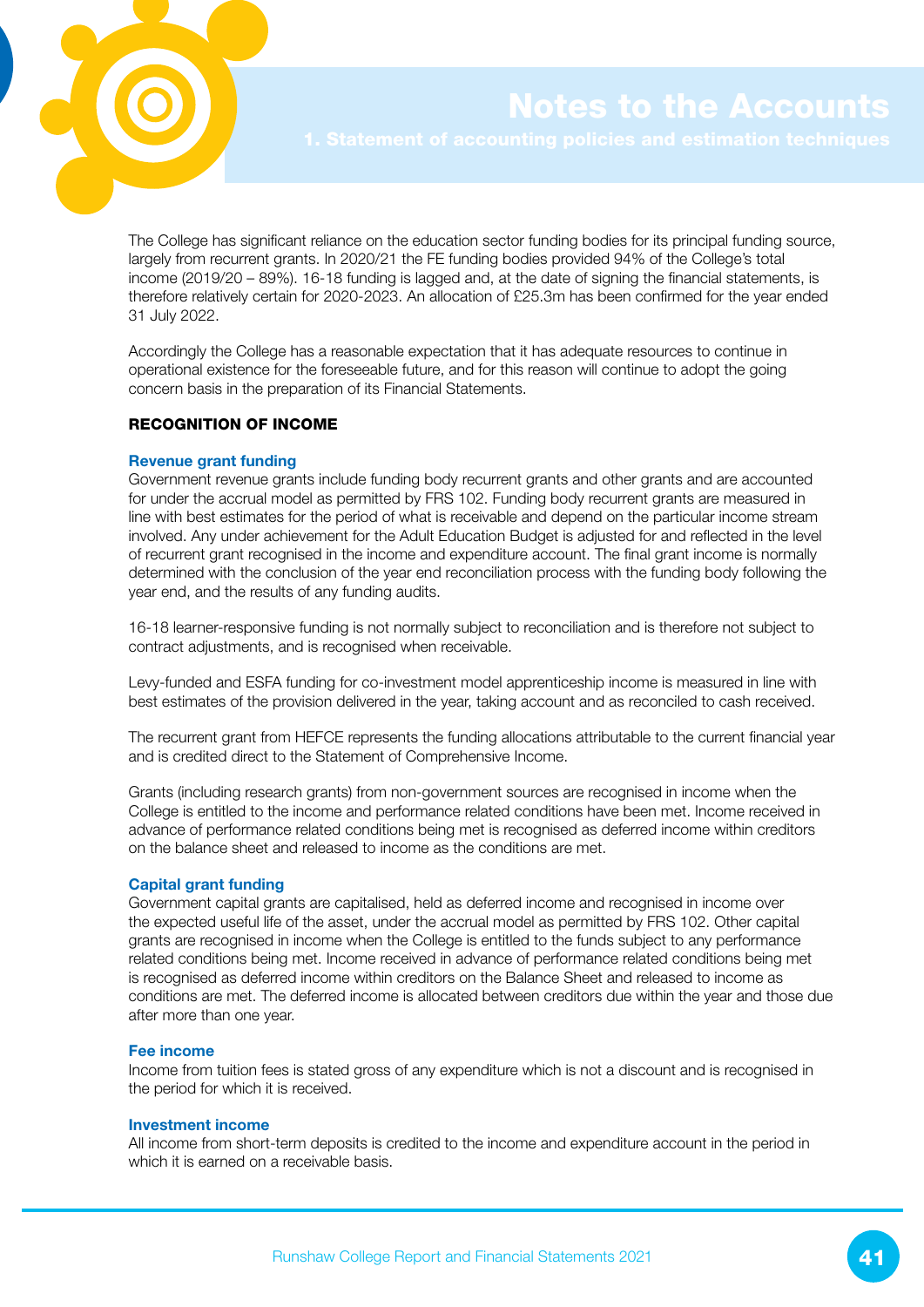



#### ACCOUNTING FOR POST-EMPLOYMENT BENEFITS

Post-employment benefits to employees of the College are principally provided by the Teachers' Pension Scheme (TPS) and the Local Government Pension Scheme (LGPS). These are defined benefit plans, which are externally funded and contracted out of the State Second Pension.

#### Teachers' Pension Scheme (TPS)

The TPS is an unfunded scheme. Contributions to the TPS are calculated so as to spread the cost of pensions over employees' working lives with the College in such a way that the pension cost is a substantially level percentage of current and future pensionable payroll. The contributions are determined by qualified actuaries on the basis of valuations using a prospective benefit method.

The TPS is a multi-employer scheme and there is insufficient information available to use defined benefit accounting. The TPS is therefore treated as a defined contribution plan and the contributions recognised as an expense in the income statement in the periods during which services are rendered by employees. Differences between contributions payable in the year and contributions actually paid are shown as either accruals or prepayments.

#### Local Government Pension Scheme (LGPS)

The LGPS is a funded scheme, and the assets of the scheme are held separately. Pension schemes are measured at fair value and liabilities are measured on an actuarial basis using the projected unit credit method. The actuarial valuations are obtained at least triennially and are updated at each balance sheet date. The amounts charged to operating surplus are the current service costs and the costs of scheme introductions, benefit changes, settlements and curtailments. They are included as part of staff costs. The net interest cost on the net defined benefit liability/asset is charged to comprehensive income and included within finance costs. Re-measurement comprising actuarial gains and losses and the return on scheme assets (excluding amounts include in net interest on the net defined benefit liability) are recognised immediately in other comprehensive income.

#### SHORT TERM EMPLOYMENT BENEFITS

Short term employment benefits such as salaries and compensated absences (holiday pay) are recognised as an expense in the year in which the employees render service to the College. Any unused benefits are accrued and measured as the additional amount the College expects to pay as a result of the unused entitlement.

#### NON-CURRENT ASSETS - TANGIBLE FIXED ASSETS

Tangible fixed assets are stated at cost less accumulated depreciation and accumulated impairment losses. Certain items of fixed assets that had been revalued to fair value on or prior to the date of transition to the 2015 FE HE SORP, are measured on the basis of deemed cost, being the revalued amount at the date of that revaluation.

#### Land and buildings

Land and buildings inherited from the Local Authority are stated in the balance sheet at valuation on the basis of depreciated replacement cost as the open market value for existing use is not readily obtainable. The associated credit is included in the revaluation reserve. The difference between depreciation charged

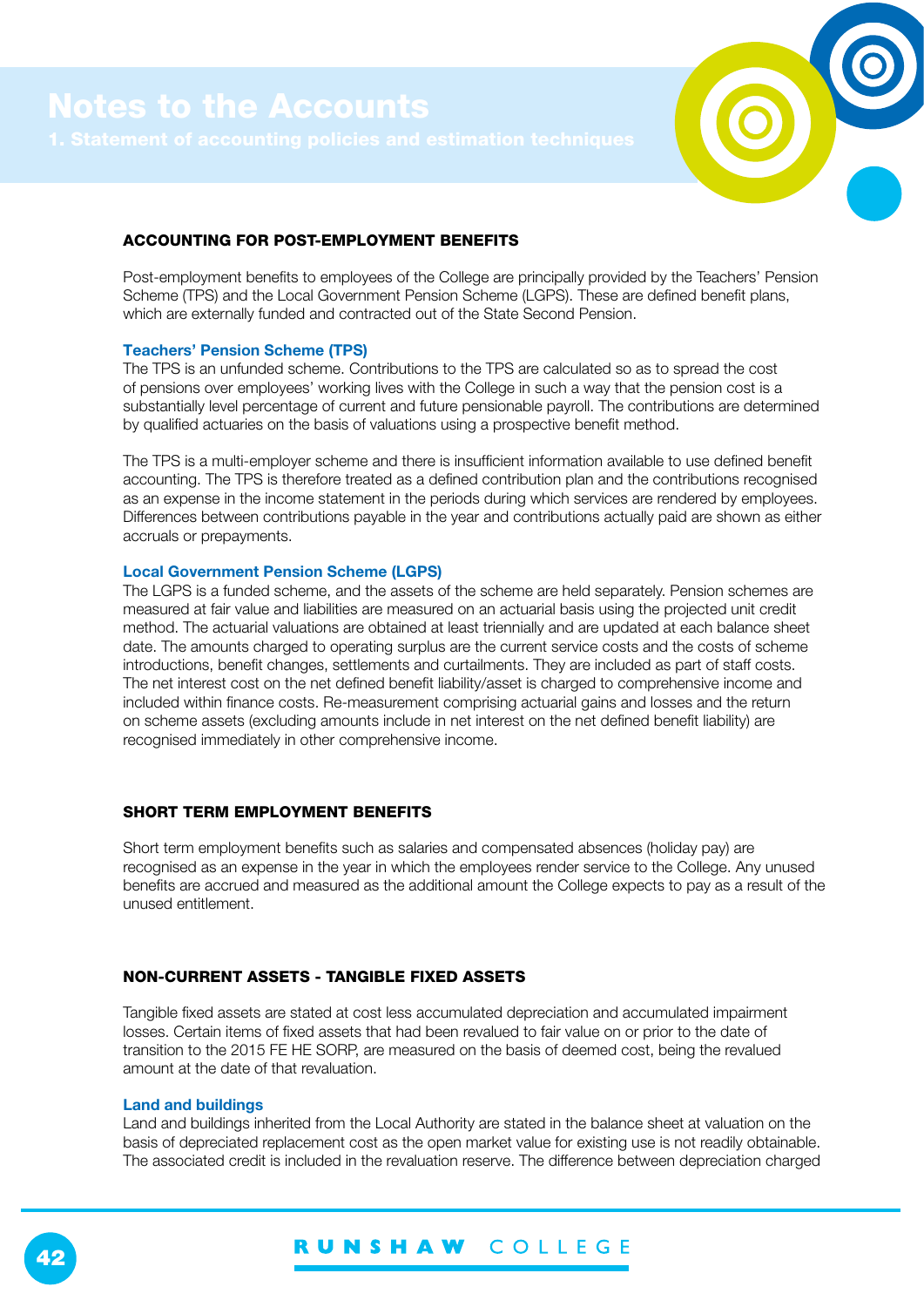

on the historic cost of assets and the actual charge for the year calculated on the revalued amount is released to the income and expenditure account reserve on an annual basis. Building improvements since incorporation are included in the balance sheet at cost. Freehold land is not depreciated. Freehold buildings are depreciated over their expected useful economic life to the College of 40 years.

Where land and buildings are acquired with the aid of specific grants, they are capitalised and depreciated as above. The related grants are credited to a deferred income account within creditors, and are released to the income and expenditure account over the expected useful economic life of the related asset on a systematic basis consistent with the depreciation policy. The deferred income is allocated between creditors due within one year and those due after more than one year.

A review for impairment of a fixed asset is carried out if events or changes in circumstances indicate that the carrying amount of any fixed asset may not be recoverable.

On adoption of FRS 102, the College followed the transitional provision to retain the book value of land and buildings, which were revalued in 1994, as deemed cost but not to adopt a policy of revaluations of these properties in the future.

#### Subsequent expenditure on existing fixed assets

Where significant expenditure is incurred on tangible fixed assets after initial purchase it is charged to income in the period it is incurred, unless it increases the future benefits to the College, in which case it is capitalised and depreciated on the relevant basis.

#### Equipment

Equipment costing less than £1,000 per individual item is written off to the income and expenditure account in the period of acquisition. All other equipment is capitalised at cost and is depreciated on a straight line basis from the month of inception as follows:

- Motor vehicles and computer equipment 3 years;
- Furniture, fixtures, fittings and other equipment between 5 and 10 years.

#### Impairment of fixed assets

A review for impairment of a fixed asset is carried out if events or changes in circumstances indicate that the carrying value of fixed assets and their recoverable amounts are recognised as impairments. Impairment losses are recognised in the Statement of Comprehensive Income.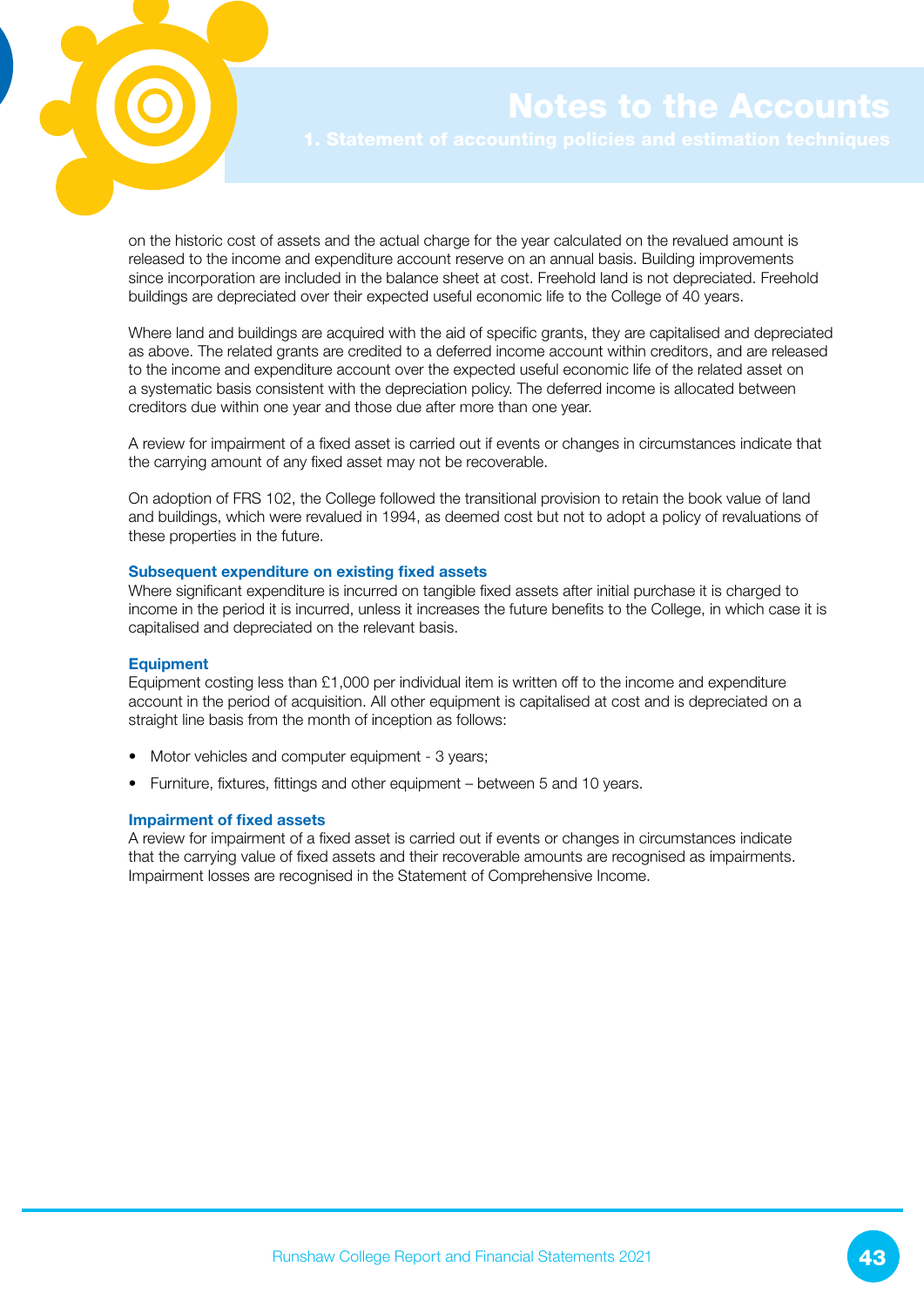

#### BORROWING COSTS

Borrowing costs are recognised as expenditure in the period in which they are incurred.

#### LEASED ASSETS

Costs in respect of operating leases are charged on a straight-line basis over the lease term to the Statement of Comprehensive Income and Expenditure. Any lease premiums or incentives relating to leases signed after 1st August 2014 are spread over the minimum lease term. The College has taken advantage of the transitional exemptions in FRS 102 and has retained the policy of spreading lease premiums and incentives to the date of the first market rent review for leases signed before 1st August 2014.

Leasing agreements which transfer to the College substantially all the benefits and risks of ownership of an asset are treated as finance leases.

Assets held under finance leases are recognised initially at the fair value of the leased asset (or, if lower, the present value of minimum lease payments) at the inception of the lease. The corresponding liability to the lessor is included in the balance sheet as a finance lease obligation. Assets held under finance leases are included in tangible fixed assets and depreciated and assessed for impairment losses in the same way as owned assets.

Minimum lease payments are apportioned between the finance charge and the reduction of the outstanding liability. The finance charges are allocated over the period of the lease in proportion to the capital element outstanding.

#### **STOCKS**

Stocks are stated at the lower of cost and net realisable value. Where necessary, provision is made for obsolete, slow-moving and defective stocks.

#### CASH AND CASH EQUIVALENTS

Cash includes cash in hand, deposits repayable on demand and overdrafts. Deposits are repayable on demand if they are in practice available within 24 hours without penalty.

Cash equivalents are short term, highly liquid investments that are readily convertible to known amounts of cash with insignificant risk of change in value. An investment qualifies as a cash equivalent when it has maturity of 3 months or less from the date of acquisition.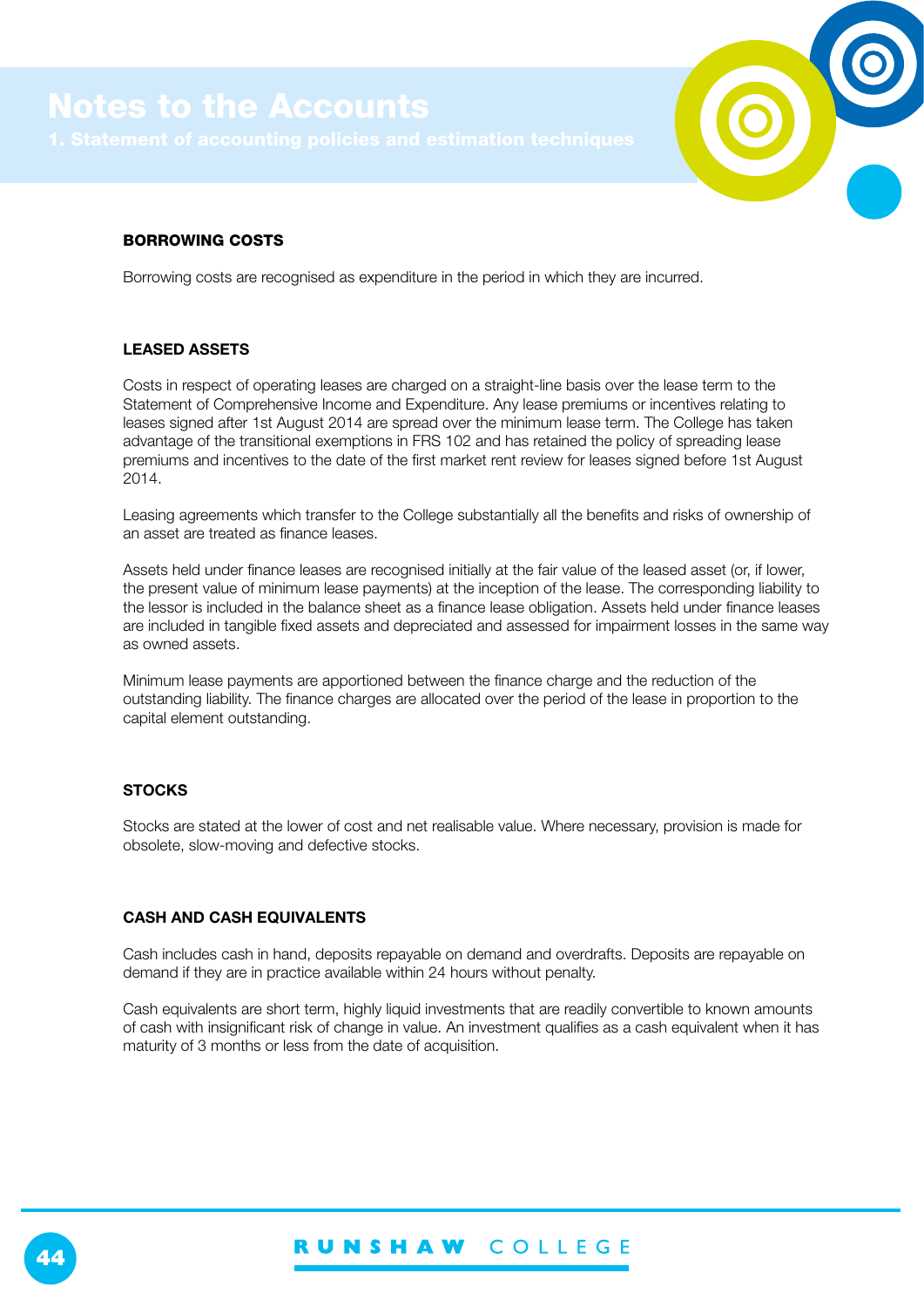

#### FINANCIAL LIABILITIES AND EQUITY

Financial liabilities and equity are classified according to the substance of the financial instrument's contractual obligations, rather than the financial instrument's legal form.

All loans, investments and short term deposits held by the College are classified as basic financial instruments in accordance with FRS 102. These instruments are initially recorded at the transaction price less any transaction costs (historical cost). FRS 102 requires that basic financial instruments are subsequently measured at amortised cost, however the College has calculated that the difference between the historical cost and amortised cost basis is not material and so these financial instruments are stated on the balance sheet at historical cost. Loans and investments that are payable or receivable within one year are not discounted.

#### FOREIGN CURRENCY TRANSLATION

Transactions denominated in foreign currencies are recorded using the rate of exchange ruling at the date of the transaction. Monetary assets and liabilities denominated in foreign currencies are translated at the rates of exchange ruling at the end of the financial period with all resulting exchange differences being taken to income in the period in which they arise.

#### TAXATION

The College is considered to pass the tests set out in Paragraph 1 Schedule 6 Finance Act 2010 and therefore it meets the definition of a charitable company for UK corporation tax purposes. Accordingly, the College is potentially exempt from taxation in respect of income or capital gains received within categories covered by sections 478-488 of the Corporation Tax Act 2010 or Section 256 of the Taxation of Chargeable Gains Act 1992, to the extent that such income or gains are applied exclusively to charitable purposes.

The College is partially exempt in respect of Value Added Tax, so that it can only recover a minor element of VAT charged on its inputs. Irrecoverable VAT on inputs is included in the costs of such inputs and added to the cost of tangible fixed assets as appropriate where the inputs themselves are tangible fixed assets by nature.

#### PROVISIONS AND CONTINGENT LIABILITIES

Provisions are recognised when

- the College has a present legal or constructive obligation as a result of a past event
- it is probable that a transfer of economic benefit will be required to settle the obligation, and
- a reliable estimate can be made of the amount of the obligation.

Where the effect of the time value of money is material, the amount expected to be required to settle the obligation is recognised at present value using a pre-tax discount rate. The unwinding of the discount is recognised as a finance cost in the statement of comprehensive income in the period it arises.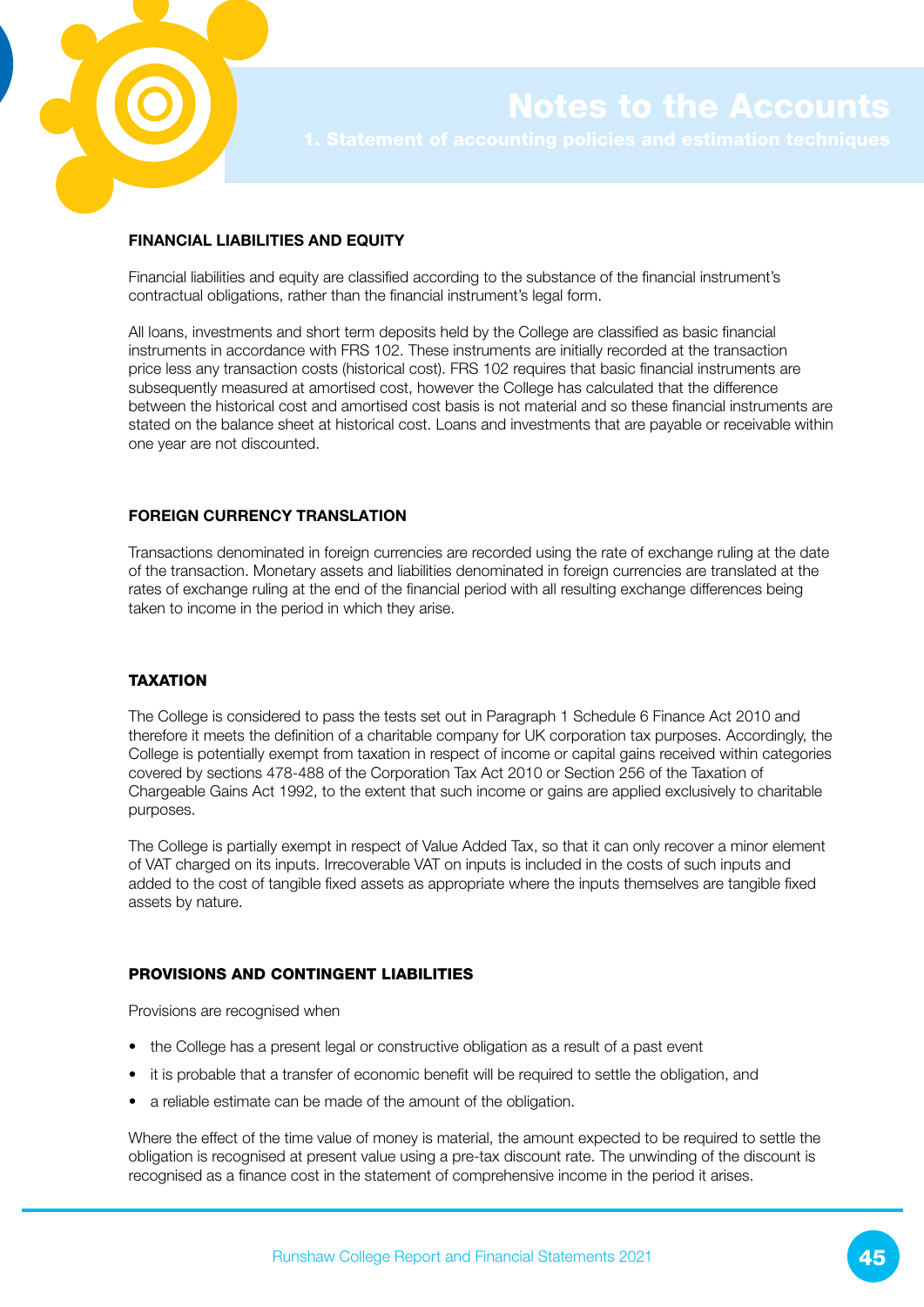

#### AGENCY ARRANGEMENTS

The College acts as an agent in the collection and payment of discretionary support funds, bursaries and consortium funds related to 16-18 year old pupils. Related payments received from the funding bodies and subsequent disbursements to students are excluded from the income and expenditure of the College where the College is exposed to minimal risk or enjoys minimal economic benefit related to the transaction.

#### JUDGEMENTS IN APPLYING ACCOUNTING POLICIES AND KEY SOURCES OF ESTIMATION UNCERTAINTY

In preparing these financial statements, management have made the following judgements:

- Determine whether leases entered into by the College either as a lessor or a lessee are operating or finance leases. These decisions depend on an assessment of whether the risks and rewards of ownership have been transferred from the lessor to the lessee on a lease by lease basis.
- Determine whether there are indicators of impairment of the College's tangible assets. Factors taken into consideration in reaching such a decision include the economic viability and expected future financial performance of the asset and where it is a component of a larger cash-generating unit, the viability and expected future performance of that unit.

#### OTHER KEY SOURCES OF ESTIMATION UNCERTAINTY

#### Tangible fixed assets

Tangible fixed assets, other than investment properties, are depreciated over their useful lives taking into account residual values, where appropriate. The actual lives of the assets and residual values are assessed annually and may vary depending on a number of factors. In re-assessing asset lives, factors such as technological innovation and maintenance programmes are taken into account. Residual value assessments consider issues such as future market conditions, the remaining life of the asset and projected disposal values.

#### Local Government Pension Scheme

The present value of the Local Government Pension Scheme defined benefit liability depends on a number of factors that are determined on an actuarial basis using a variety of assumptions. The assumptions used in determining the net cost (income) for pensions include the discount rate. Any changes in these assumptions, which are disclosed in note 22, will impact the carrying amount of the pension liability. Furthermore a roll forward approach which projects results from the latest full actuarial valuation performed at 31 March 2019 has been used by the actuary in valuing the pensions liability at 31 July 2021. Any differences between the figures derived from the roll forward approach and a full actuarial valuation would impact on the carrying amount of the pension liability.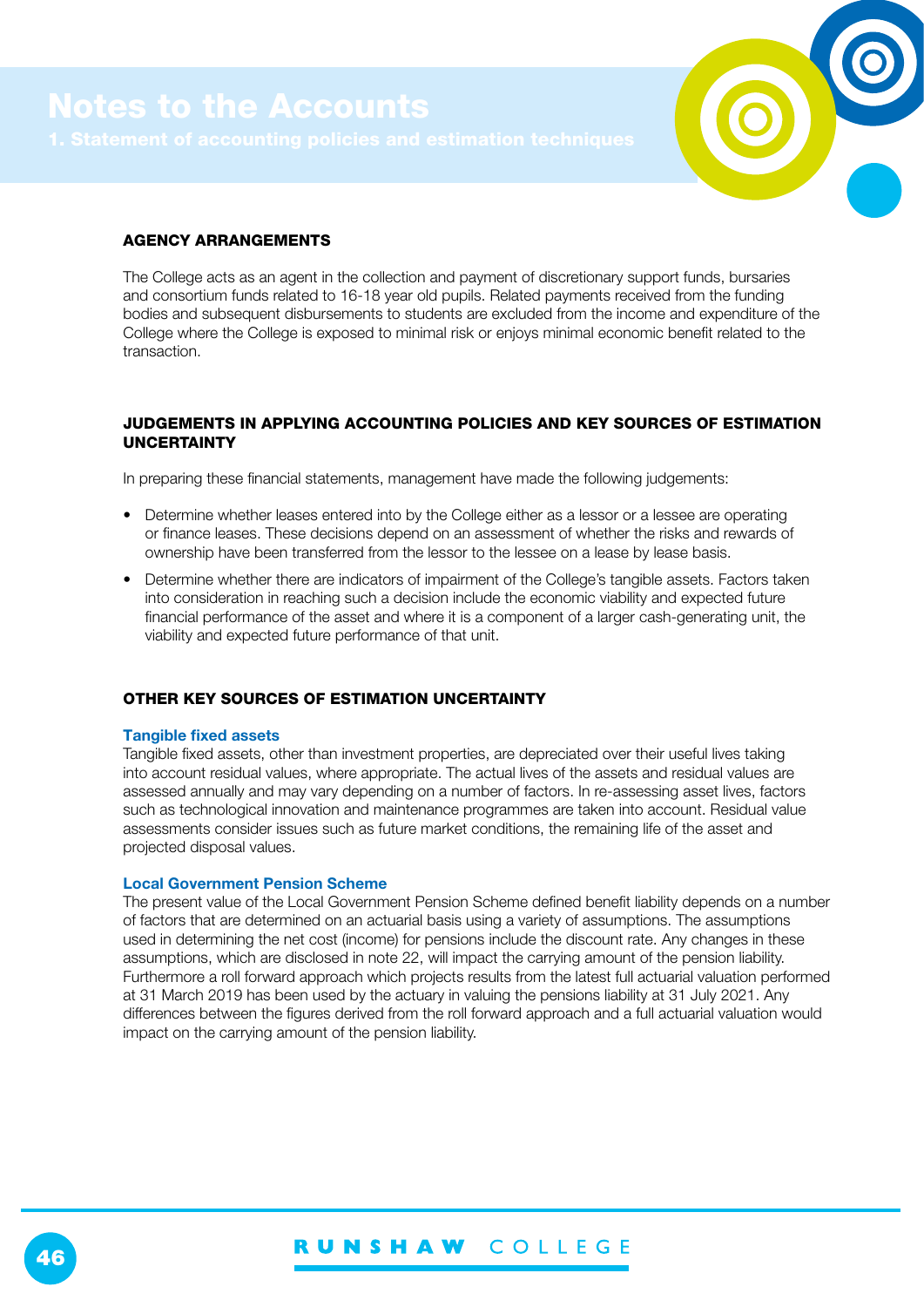

#### 2. Funding body grants

|                                                       | 2021<br>£'000 | 2020<br>£'000 |
|-------------------------------------------------------|---------------|---------------|
| <b>Recurrent grants</b>                               |               |               |
| Education and Skills Funding Agency - adult           | 419           | 339           |
| Education and Skills Funding Agency - 16-18           | 23,600        | 21,200        |
| Education and Skills Funding Agency – apprenticeships | 853           | 972           |
| Office for students                                   | 6             | 41            |
| <b>Specific Grants</b>                                |               |               |
| Education and Skills Funding Agency                   | 2,369         | 1,138         |
| Releases of government capital grants                 | 309           | 324           |
|                                                       |               |               |
| Total                                                 | 27,556        | 24,014        |

#### 3. Tuition fees and education contracts

|                                                  | 2021<br>£'000 | 2020<br>£'000 |
|--------------------------------------------------|---------------|---------------|
| Adult education fees                             | 70            | 156           |
| Apprenticeship fees and contracts                | 18            | 14            |
| Fees for FE loan supported courses               | 293           | 221           |
| Fees for HE loan supported courses               | 273           | 761           |
| <b>Total tuition fees</b><br>Education contracts | 654<br>174    | 1,152<br>153  |
| <b>Total</b>                                     | 828           | 1,305         |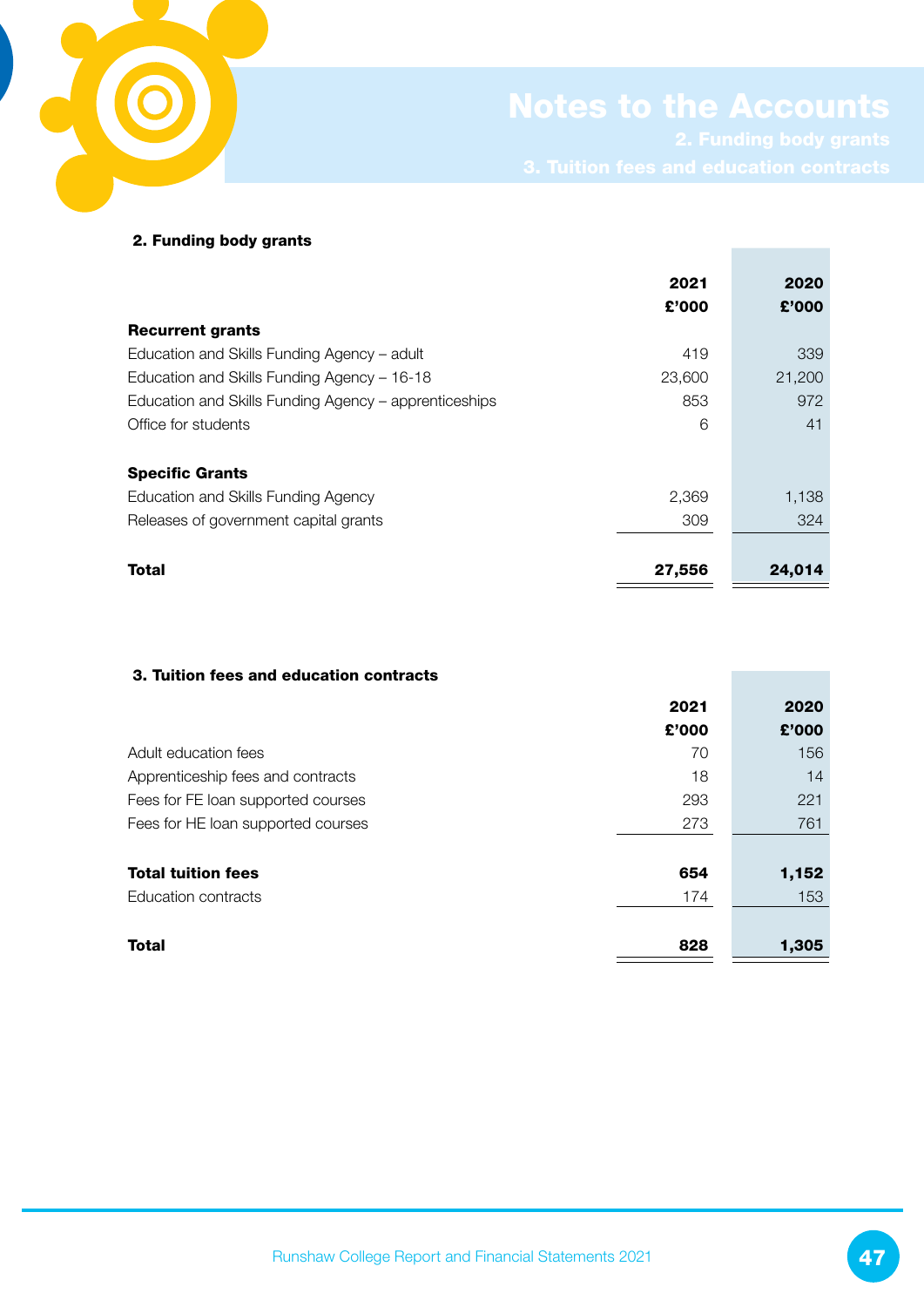

#### 4. Other grants and contracts

|                                  | 2021<br>£'000 | 2020<br>£'000 |
|----------------------------------|---------------|---------------|
| Coronavirus Job Retention Scheme | 84            | 126           |
| Other grants and contracts       | 135           | 107           |
| <b>Total</b>                     | 219           | 233           |

The Corporation furloughed some of the catering staff under the government's Coronavirus Job Retention Scheme. The funding received in respect of 48 staff related to staff costs which are included within the staff costs in note 7.

#### 5. Other income

|                         | 2021<br>£'000 | 2020<br>£'000 |
|-------------------------|---------------|---------------|
| Catering and residences | 375           | 815           |
| Miscellaneous income    | 76            | 124           |
| <b>Total</b>            | 451           | 939           |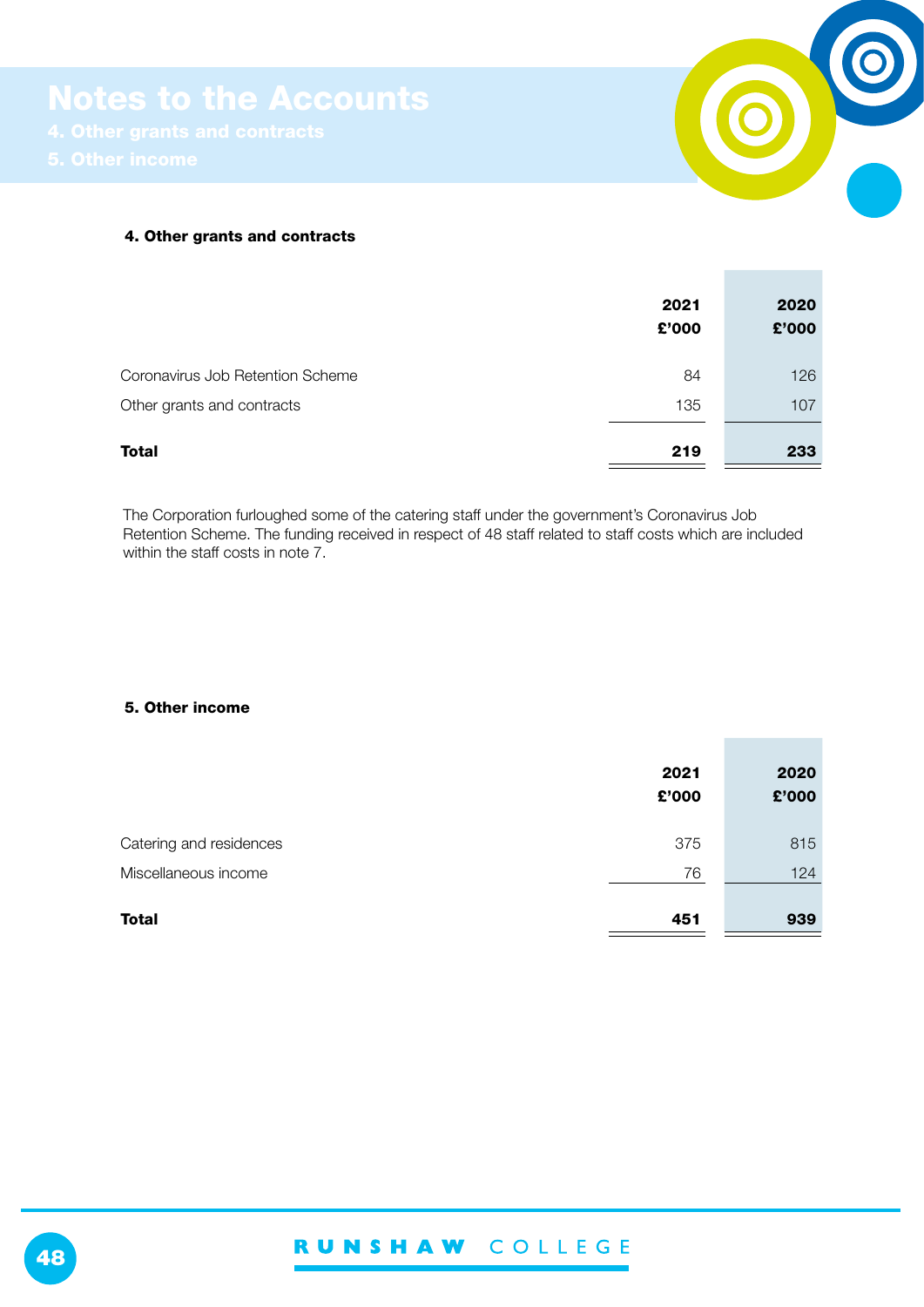

**COL** 

6. Investment incomes

| 2021                                                  | 2020  |
|-------------------------------------------------------|-------|
| £'000                                                 | £'000 |
| Other interest receivable<br>$\overline{\phantom{0}}$ | 3     |

#### 7. Staff costs

The average number of persons (including key management personnel) employed by the College during the year, calculated as an average monthly headcount, was:

|                                               | 2021   | 2020   |
|-----------------------------------------------|--------|--------|
|                                               | No.    | No.    |
| Teaching staff                                | 357    | 379    |
| Non-teaching staff                            | 260    | 311    |
|                                               |        |        |
|                                               | 617    | 690    |
|                                               |        |        |
| Staff costs for the above persons             | 2021   | 2020   |
|                                               | £'000  | £'000  |
| Wages and salaries                            | 14,342 | 14,083 |
| Social security costs                         | 1,261  | 1,232  |
| Other pension costs                           | 4,113  | 3,833  |
|                                               |        |        |
| Payroll sub total                             | 19,716 | 19,149 |
| Contracted out staffing services              | 244    | 117    |
|                                               |        |        |
|                                               | 19,960 | 19,266 |
| Fundamental restructuring costs - contractual |        |        |
| <b>Total</b>                                  | 19,960 | 19,266 |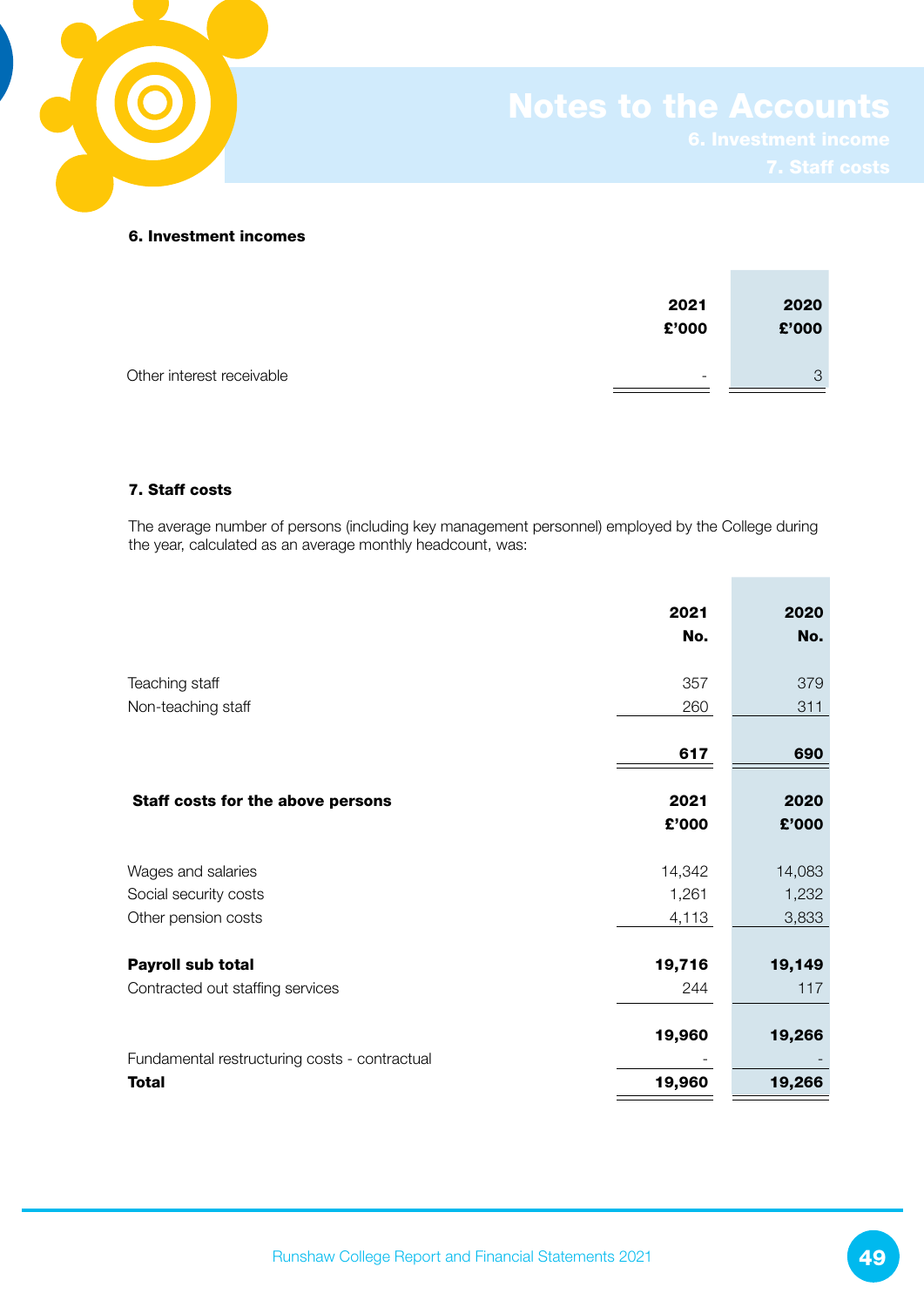

#### KEY MANAGEMENT PERSONNEL

Key management personnel are those persons having authority and responsibility for planning, directing and controlling the activities of the College and are represented by the Senior Leadership Team which comprises the Principal (who also holds the positions of Accounting Officer and Chief Executive) and two Deputy Principals.

#### Emoluments of Key management personnel, Accounting Officer and other higher paid staff

|                                                                                 | 2021<br>No. | 2020<br>No. |
|---------------------------------------------------------------------------------|-------------|-------------|
| The number of key management personnel including<br>the Accounting Officer was: | 3           | 3           |

The number of senior post-holders and other staff who received emoluments, excluding pension contributions and employer's national insurance but including benefits:

|                      | Key management personnel |      | Other staff |      |
|----------------------|--------------------------|------|-------------|------|
|                      |                          |      |             |      |
| Year ended 31 July   | 2021                     | 2020 | 2021        | 2020 |
|                      | No.                      | No.  | No.         | No.  |
| £60,001 to £65,000   |                          |      | 2           |      |
| £65,001 to £70,000   |                          |      |             | 2    |
| £70,001 to £75,000   |                          |      |             |      |
| £75,001 to £80,000   | 2                        |      |             |      |
| £85,001 to £90,000   |                          |      |             |      |
| £125,001 to £130,000 |                          |      |             |      |
| £155,001 to £160,000 |                          |      |             |      |
|                      | з                        | 2    | 4           |      |

Other staff numbers exclude one part time member of staff whose full time equivalent emoluments would fall within the £60,001 to £65,000 banding (in 2020 and 2021) and one staff member who retired during the year whose full time equivalent emoluments would all within the £65,001 to £70,000 for 2021.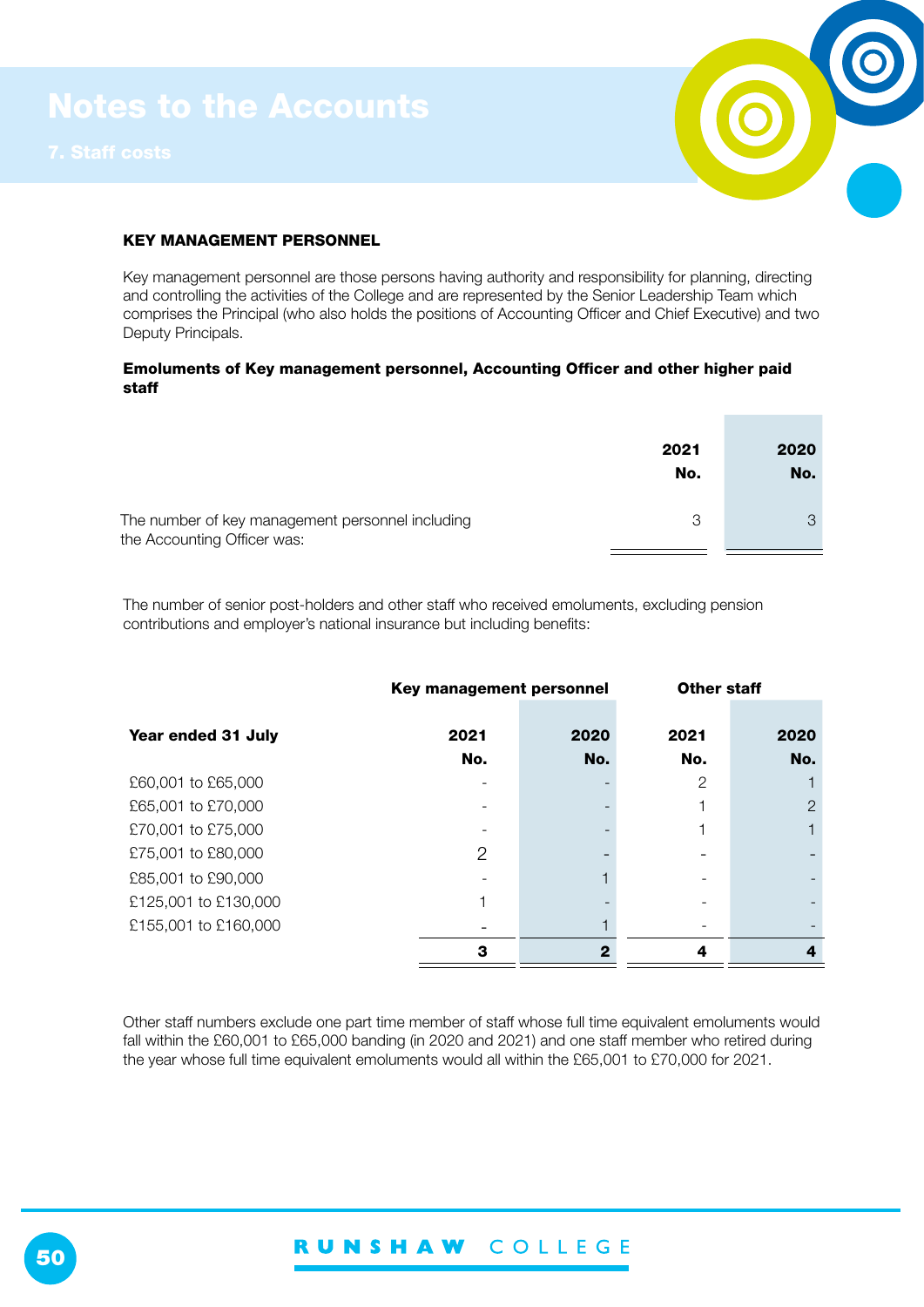

Key management personnel emoluments are made up as follows:

|                                     | 2021<br>£'000            | 2020<br>£'000 |
|-------------------------------------|--------------------------|---------------|
| Salaries                            | 288                      | 297           |
| <b>Employers National Insurance</b> | 36                       | 38            |
| Benefits in kind                    | $\overline{\phantom{0}}$ |               |
|                                     | 324                      | 335           |
| Pension contributions               | 49                       | 63            |
|                                     |                          |               |
| <b>Total emoluments</b>             | 373                      | 398           |

There were no salary sacrifice arrangements in place for key management personnel in the year.

The above emoluments include amounts payable to the Accounting Officer (who is also the highest paid officer) of:

|                                     | 2021<br>£'000 | 2020<br>£'000 |
|-------------------------------------|---------------|---------------|
| Salaries                            | 129           | 157           |
| Benefits in kind                    | -             |               |
| <b>Employers National Insurance</b> | 17            | 20            |
|                                     | 146           | 177           |
|                                     |               |               |
| Pension contributions               | 31            | 32            |

The members of the Corporation other than the Accounting Officer and the staff members did not receive any payment from the institution other than the reimbursement of travel and subsistence expenses incurred in the course of their duties.

The governing body has adopted AoC's Senior Staff Remuneration Code and will assess pay in line with its principles. The remuneration package of the Accounting Officer is subject to annual review by the Remuneration Committee of the governing body who use benchmarking information to provide objective guidance.

The Accounting Officer reports to the Chair of Governing Body, who undertakes an annual review of her performance against the college's overall objectives using both qualitative and quantitative measures of performance.

**Contract Contract Contract**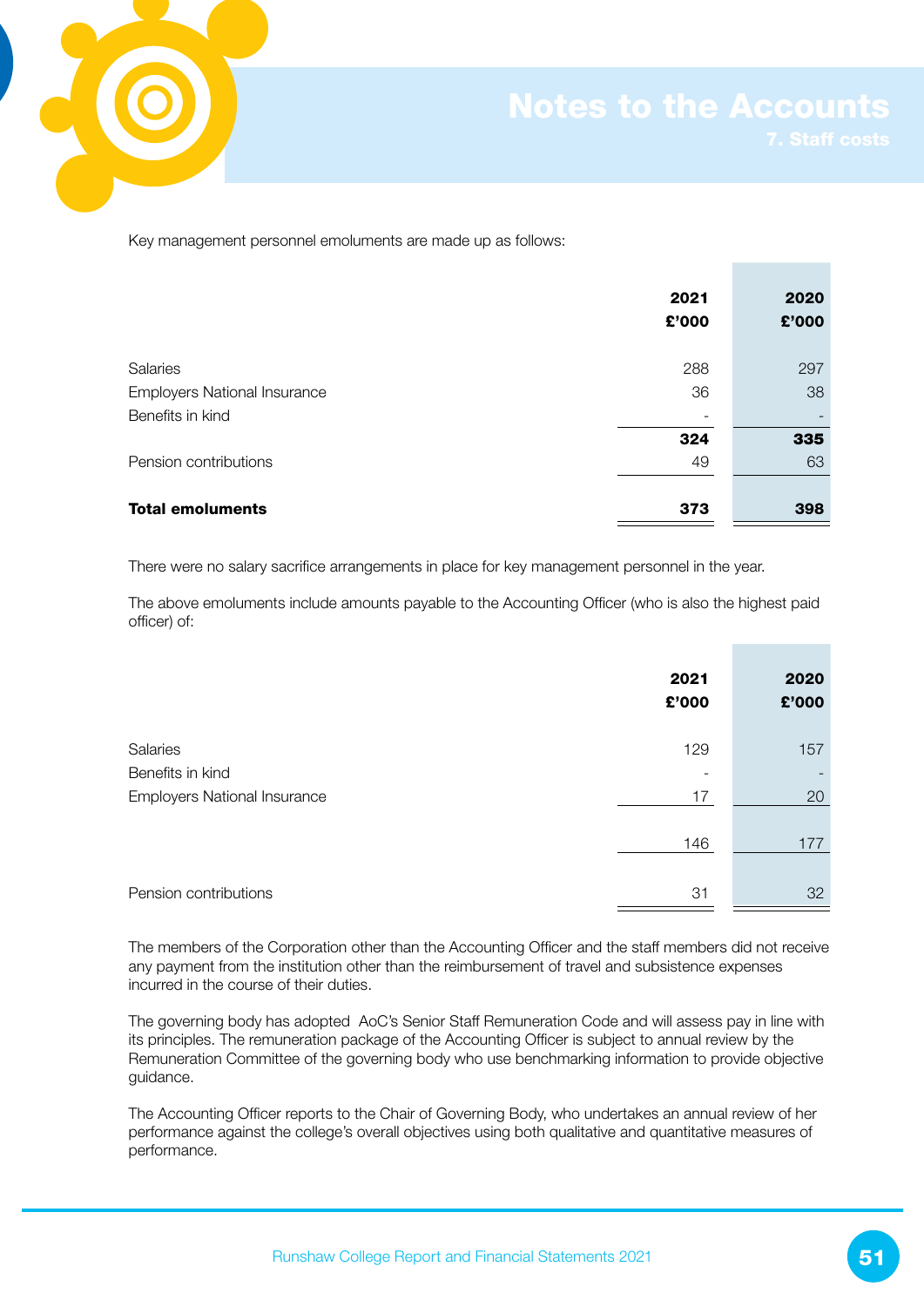

**Contract Contract** 

The relationship between the Accounting Officer's emoluments, expressed as a multiple of all other employees based on full-time equivalents, is set out below for both basic salary and total remuneration.

Relationship of the Accounting Officer pay and remuneration expressed as a multiple:

|                                                                                     | 2021<br>£'000 | 2020<br>£'000 |
|-------------------------------------------------------------------------------------|---------------|---------------|
| Accounting Officer's basic salary as a multiple of the<br>median of all staff       | 5.09          | 6.42          |
| Accounting Officer's total remuneration as a multiple of the<br>median of all staff | 5.59          | 7.23          |

#### 8. Other operating expenses

|                                                                  | 2021<br>£'000 | 2020<br>£'000 |
|------------------------------------------------------------------|---------------|---------------|
|                                                                  |               |               |
| Teaching costs                                                   | 606           | 657           |
| Non-teaching costs                                               | 4,065         | 4,417         |
| Premises costs                                                   | 3,467         | 1,358         |
|                                                                  |               |               |
| <b>Total</b>                                                     | 8,138         | 6,432         |
|                                                                  | 2021          | 2020          |
| Other operating costs include:                                   | £'000         | £'000         |
| Auditors' remuneration:                                          | 26            | 19            |
| Financial statements audit                                       | 24            | 24            |
| Internal audit                                                   | 1             | 1             |
| Other services provided by the financial<br>statements' auditors |               |               |
| Other services provided by the internal auditors                 |               | 7             |
| Losses on disposal of tangible fixed assets (where not material) |               |               |
| Operating lease rentals                                          |               |               |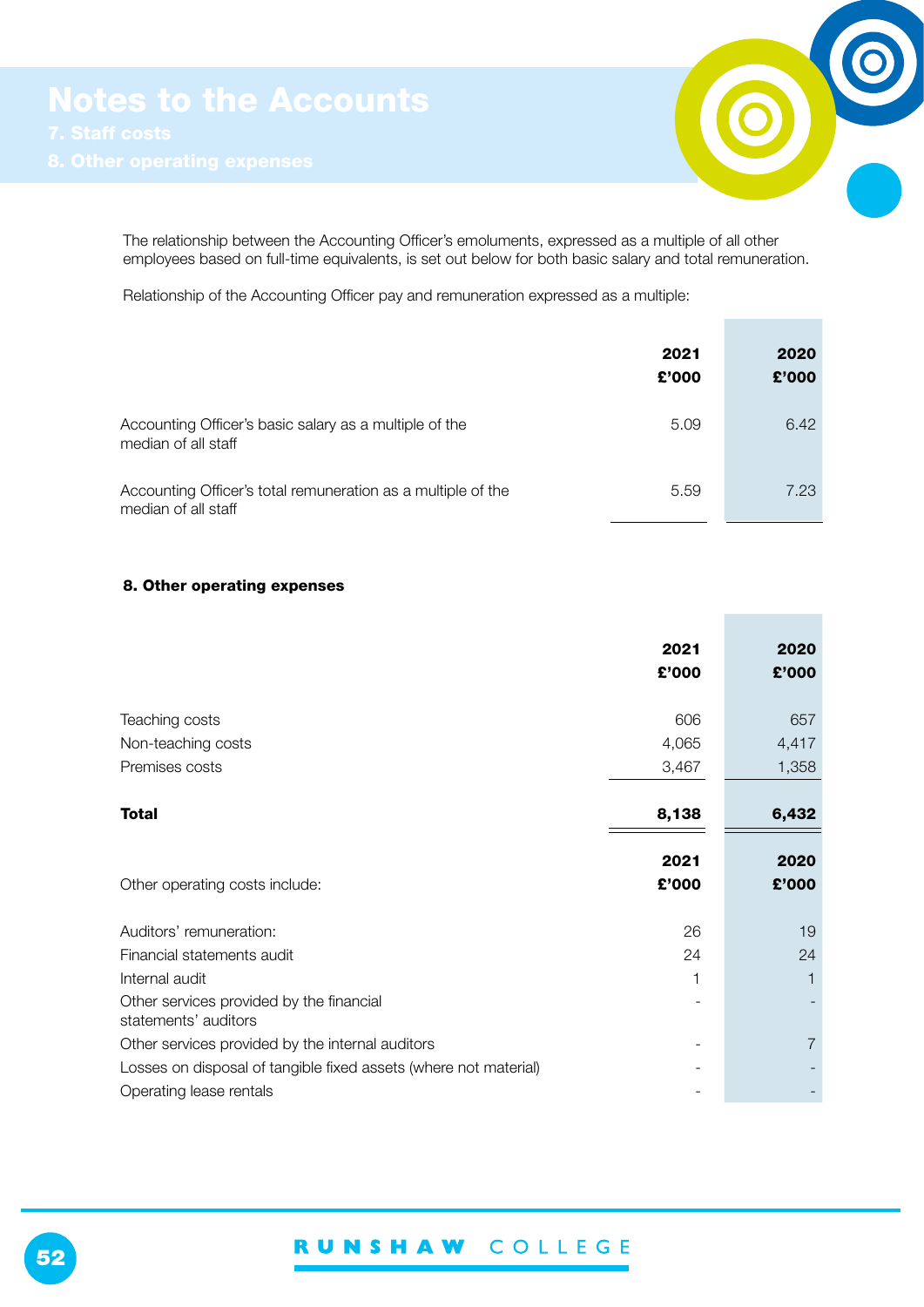

#### 9. Interest payable

|                                                     | 2021<br>£'000 | 2020<br>£'000 |
|-----------------------------------------------------|---------------|---------------|
| On bank loans, overdrafts and other loans           | 267           | 287           |
| On finance leases                                   |               |               |
| Net interest on defined pension liability (note 22) | 319           | 254           |
| <b>Total</b>                                        | 586           | 541           |

#### 10. Tangible fixed assets

|                                     | <b>Freehold</b><br><b>Land and</b><br><b>Buildings</b> | <b>Equipment</b> | Total  |
|-------------------------------------|--------------------------------------------------------|------------------|--------|
|                                     | £'000                                                  | £'000            | £'000  |
| <b>Cost or valuation</b>            |                                                        |                  |        |
| At 1 August 2020                    | 42,841                                                 | 5,716            | 48,557 |
| Additions                           |                                                        | 943              | 943    |
| <b>Disposals</b>                    |                                                        | (587)            | (587)  |
| At 31 July 2021                     | 42,841                                                 | 6,072            | 48,913 |
| <b>Depreciation</b>                 |                                                        |                  |        |
| At 1 August 2020                    | 15,937                                                 | 4,012            | 19,949 |
| Charge for the year                 | 1,018                                                  | 583              | 1,601  |
| Elimination in respect of disposals |                                                        | (587)            | (587)  |
| At 31 July 2021                     | 16,955                                                 | 4,008            | 20,963 |
| Net book value at 31 July 2021      | 25,886                                                 | 2,064            | 27,950 |
| Net book value at 31 July 2020      | 26,904                                                 | 1,704            | 28,608 |

Land and buildings were valued in 1994 at depreciated replacement cost by the Department of Property Services, Lancashire County Council. If inherited land and buildings had not been valued they would have been included in the financial statements at nil net book value based on cost. Land and buildings with a net book value of £3,636,000 (2020: £3,821,000) have been funded from Local Authority sources. Should these assets be sold, the College may be liable under the terms of the Financial Memorandum with the Education & Skills Funding Agency, to surrender the proceeds.

The net book value of equipment includes an amount of NIL (2020: £112,000) in respect of assets held under finance leases. The depreciation charge on these assets for the year was £112,000 (2020: £193,000).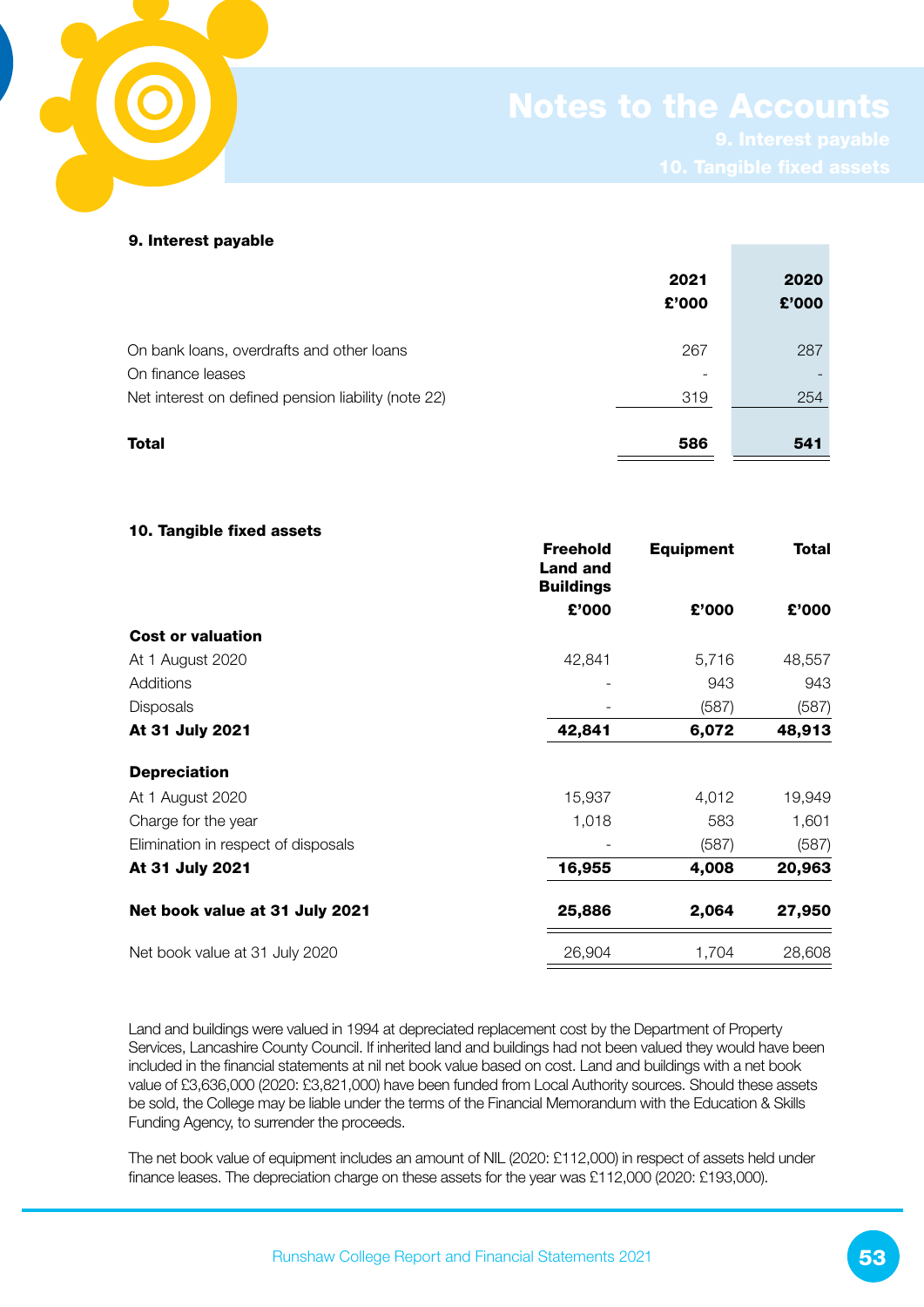Notes to the Accounts

**Contract Contract Contract** 

#### 11. Trade and other receivables

| Amounts falling due within one year: | 2021<br>£'000 | 2020<br>£'000 |
|--------------------------------------|---------------|---------------|
| Trade receivables                    | 180           | 68            |
| Prepayments and accrued income       | 633           | 613           |
| <b>Total</b>                         | 813           | 681           |
|                                      |               |               |
| <b>12. Current investments</b>       | <b>0004</b>   | <b>nnnn</b>   |

| <b>12. Current investments</b> | 2021                     | 2020  |
|--------------------------------|--------------------------|-------|
|                                | £'000                    | £'000 |
|                                |                          |       |
| Short term deposits            | $\overline{\phantom{0}}$ |       |

Deposits are held with banks and building societies operating in the London market and licensed by the Financial Conduct Authority with more than three months maturity at the balance sheet date. The interest rates for these deposits are fixed for the duration of the deposit at time of placement.

| 13. Creditors: amounts falling due within one year | 2021<br>£'000 | 2020<br>£'000 |
|----------------------------------------------------|---------------|---------------|
| Bank loans and overdrafts                          | 304           | 298           |
| Obligations under finance leases                   |               | 112           |
| Trade payables                                     | 158           | 619           |
| Other taxation and social security                 | 313           | 318           |
| Pension contributions                              | 329           | 316           |
| Accruals and deferred income                       | 941           | 438           |
| Deferred income - government capital grants        | 234           | 309           |
| Deferred income - government revenue grants        | 800           | 763           |
| Amounts owed (from)/to the ESFA                    | 145           | (5)           |
| Other creditors                                    | 113           | 90            |
|                                                    |               |               |
| Total                                              | 3,337         | 3,258         |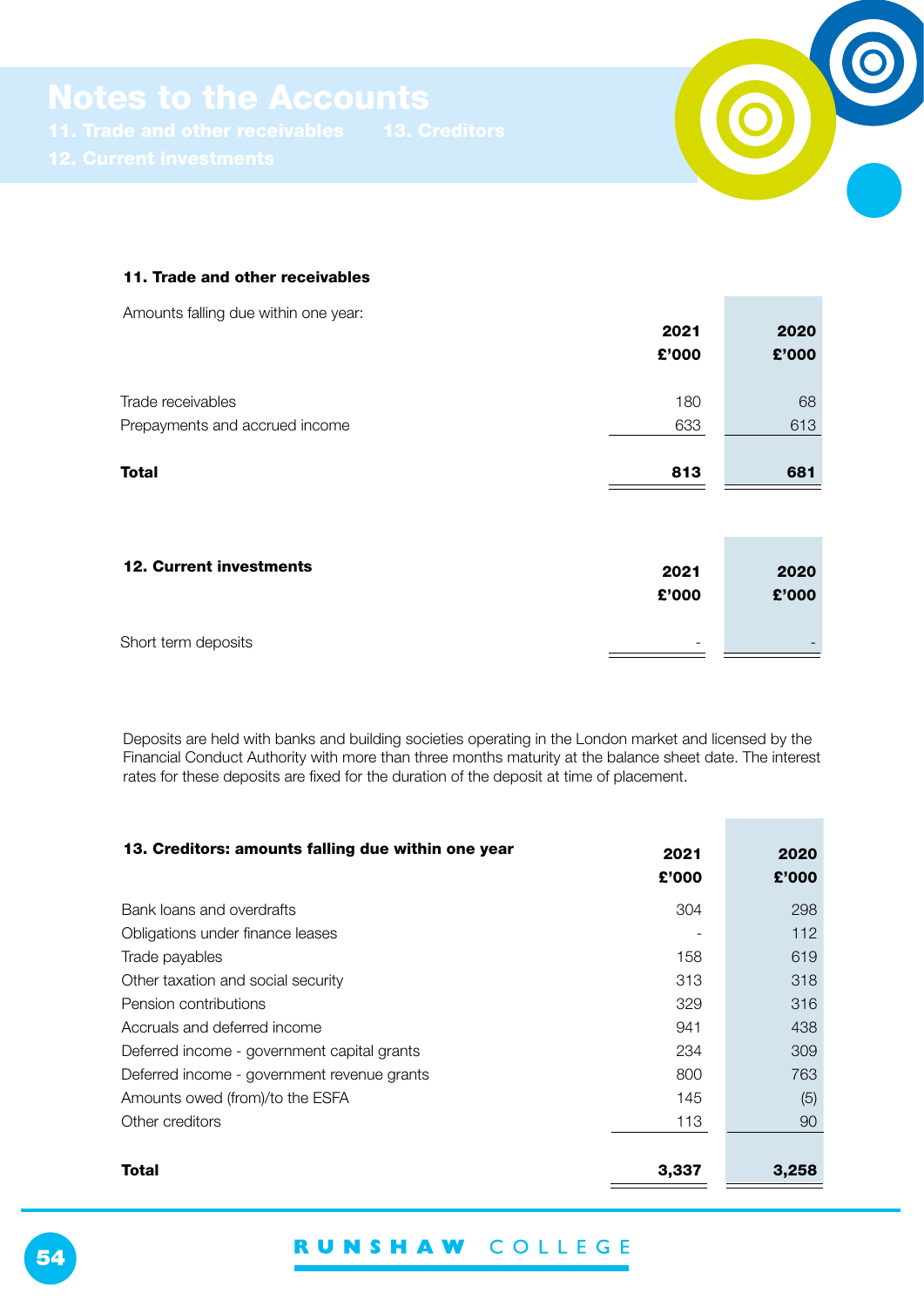

| 14. Creditors: amounts falling due after one year | 2021<br>£'000 | 2020<br>£'000 |
|---------------------------------------------------|---------------|---------------|
| Bank loans                                        | 4.679         | 4,982         |
| Obligations under finance leases                  |               |               |
| Deferred income - government capital grants       | 4,924         | 5,159         |
| Total                                             | 9,603         | 10,141        |

#### 15. Maturity of debt

| Bank loans are repayable as follows: | 2021<br>£'000 | 2020<br>£'000 |
|--------------------------------------|---------------|---------------|
| In one year or less                  | 304           | 298           |
| Between one and two years            | 309           | 213           |
| Between two and five years           | 969           | 948           |
| In five years or more                | 3,401         | 3,821         |
| <b>Total</b>                         | 4,983         | 5,280         |

Bank loans of £2.4 million to finance new buildings at the Langdale Road campus were rescheduled in 2008. They are repayable by 2033 in quarterly instalments from October 2011, secured against the College's freehold land and buildings. The interest rate is fixed at 5.91% per annum.

A new loan of £5.1 million was drawn down in March 2012, of which £4.2 million is at an effective fixed interest rate of 5.5% for the first 12.5 years and then 5.7% for the following 9.5 years. The balance of the loan is at floating rate. Capital repayments started in October 2012.

The net finance lease obligations to which the institution is committed are:

|                            | 2021<br>£'000  | 2020<br>£'000 |
|----------------------------|----------------|---------------|
| In one year or less        |                | 112           |
| Between one and two years  |                |               |
| Between two and five years |                |               |
| In five years or more      | -              |               |
| <b>Total</b>               | $\blacksquare$ | 112           |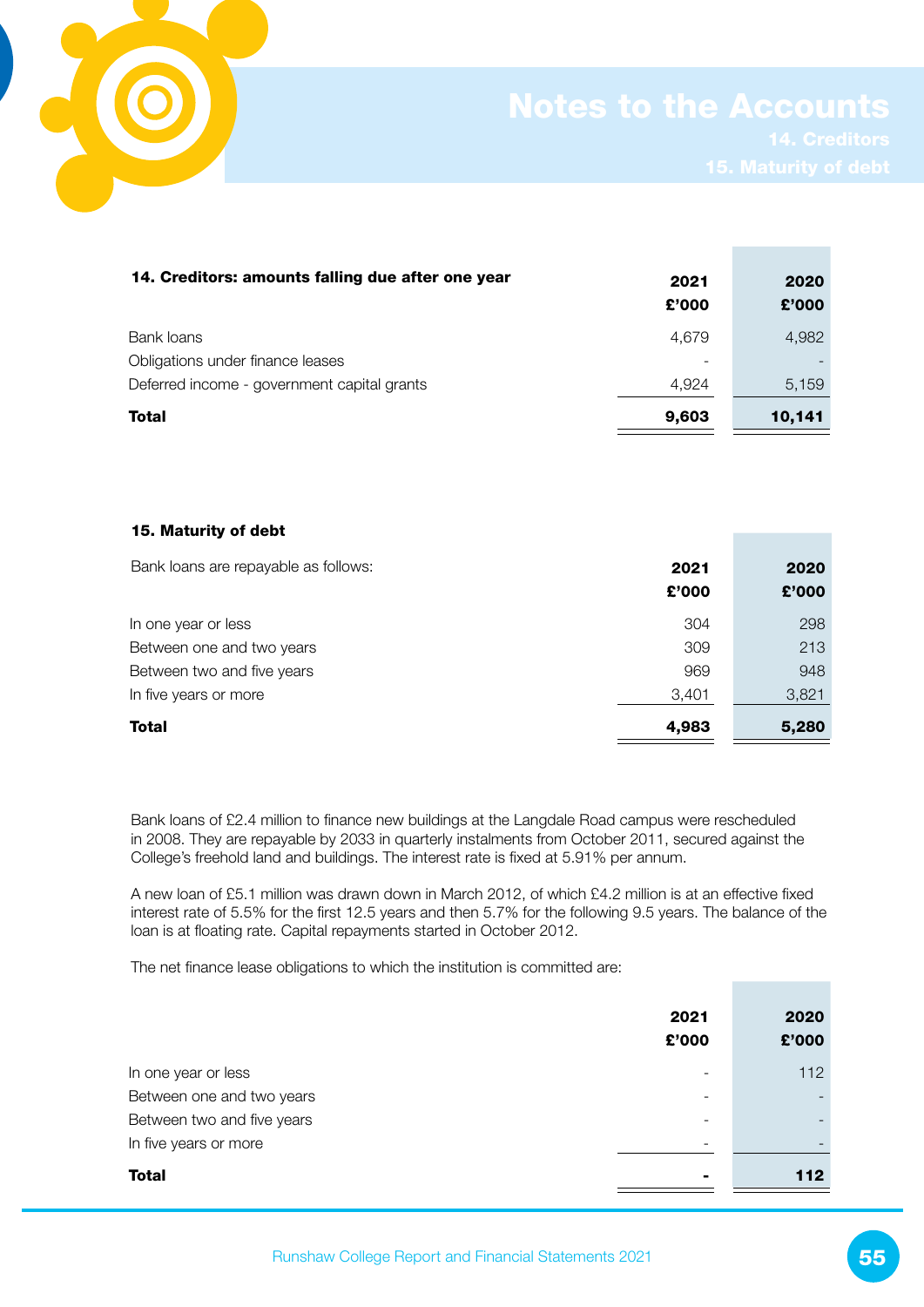

#### 16. Provisions

|                                     | Lease<br>obligations     | <b>Pensions</b>          | <b>MIS</b><br>systems | <b>Other</b> | <b>Total</b> |
|-------------------------------------|--------------------------|--------------------------|-----------------------|--------------|--------------|
|                                     | £'000                    | £'000                    | £'000                 | £'000        | £'000        |
| At 1 August 2020                    | 11                       | 36                       |                       | 45           | 92           |
| Utilised in the year                | $\overline{\phantom{a}}$ | $\overline{\phantom{a}}$ | $\qquad \qquad$       | (2)          | (2)          |
| Additional provision in the<br>year | -                        | $\qquad \qquad$          |                       | 30           | 30           |
| At 31 July 2021                     | 11                       | 36                       |                       | 73           | 120          |

#### 17. Cash and cash equivalents

|                           | <b>Notes</b> | At 1 August<br>2020<br>£'000 | Cash<br>flows<br>£'000 | <b>Other</b><br>changes<br>£'000 | At 31 July<br>2021<br>£'000 |
|---------------------------|--------------|------------------------------|------------------------|----------------------------------|-----------------------------|
| Cash and cash equivalents |              | 3,726                        | 523                    | $\overline{\phantom{a}}$         | 4,249                       |
| Short term deposits       | 12           |                              |                        | $\overline{\phantom{a}}$         |                             |
| <b>Total</b>              |              | 3,726                        | 523                    | ۰                                | 4,249                       |

| <b>18. Capital commitments</b>        | 2021<br>£'000            | 2020<br>£'000 |
|---------------------------------------|--------------------------|---------------|
| Commitments contracted for at 31 July | $\overline{\phantom{0}}$ |               |

No capital commitments at the year end.

#### 19. Lease Obligations

The College has no non-cancellable operating leases at the date of signing this report.

#### 20. Contingencies

The College has no contingent liabilities as at the date of signing this report.

#### 21. Events after the reporting period

There are no events after the reporting period.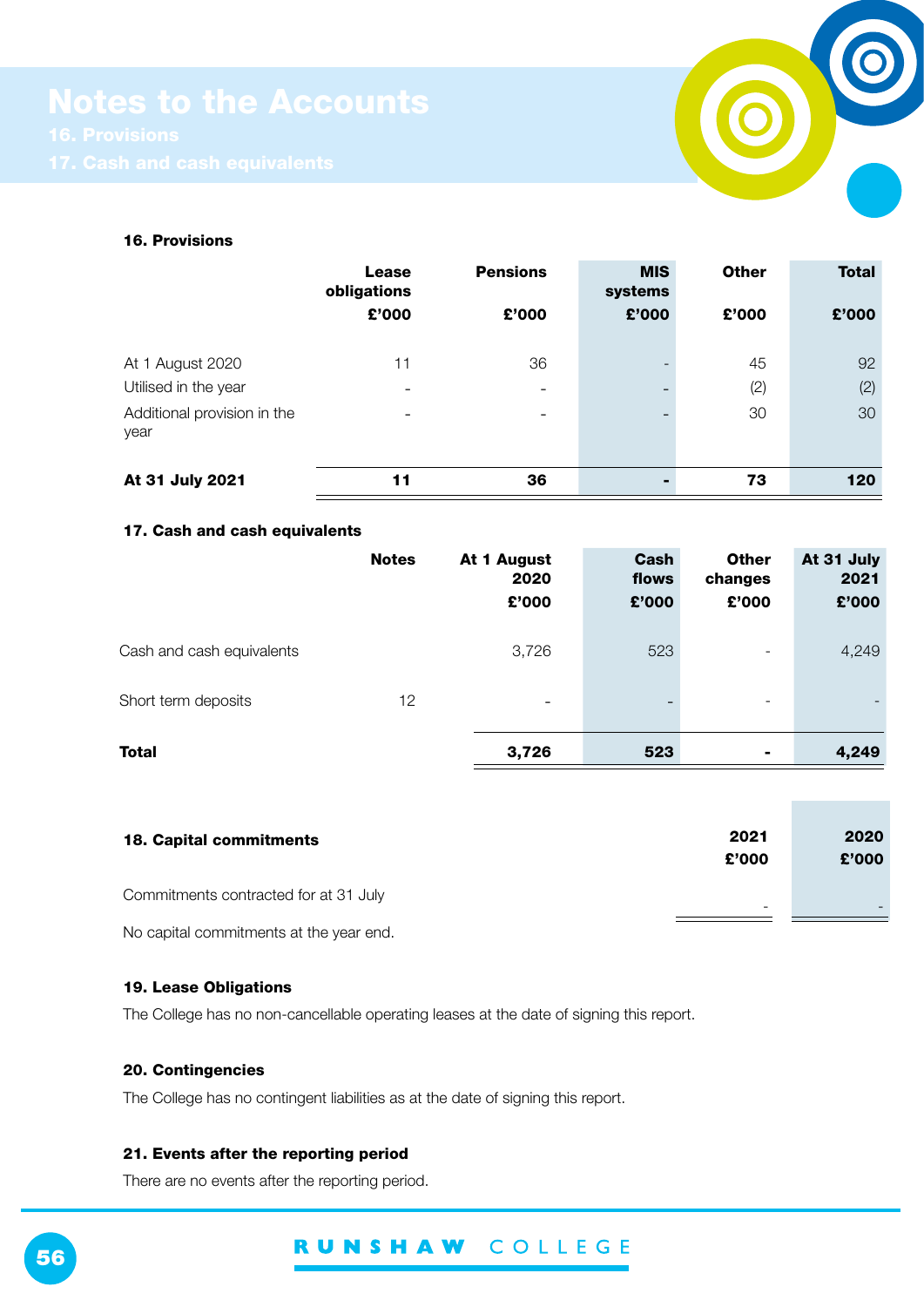

#### 22. Defined benefit obligations

The College's employees belong to two principal post-employment benefit plans: the Teachers' Pension Scheme England and Wales (TPS) for academic and related staff; and the Local Government Pension Scheme (LGPS) for non-teaching staff, which is managed by Lancashire County Council. Both are multiemployer defined-benefit plans.

| Total pension cost for the year                                 |       | 2021  |       | 2020  |
|-----------------------------------------------------------------|-------|-------|-------|-------|
|                                                                 |       | £'000 |       | £'000 |
| Teachers' Pension Scheme:<br>contributions paid                 |       | 1,833 |       | 1,761 |
| Local Government Pension Scheme:                                |       |       |       |       |
| Contributions paid                                              | 952   |       | 921   |       |
| FRS 102 (28) charge                                             | 1,328 |       | 1,151 |       |
| Charge to the Statement of<br>Comprehensive Income              |       | 2,280 |       | 2,072 |
| Enhanced pension charge to<br>Statement of Comprehensive Income |       |       |       |       |
| <b>Total Pension Cost for Year</b>                              |       | 4,113 |       | 3,833 |

The pension costs are assessed in accordance with the advice of independent qualified actuaries. The latest formal actuarial valuation of the TPS was as at 31 March 2019 and of the LGPS 31 March 2019.

Contributions amounting to £324,000 (2020: £312,000) were payable to the schemes and are included in creditors.

#### Teachers' Pension Scheme

The Teachers' Pension Scheme (TPS) is a statutory, contributory, defined benefit scheme, governed by the Teachers' Pension Scheme Regulations 2014. These regulations apply to teachers in schools, colleges and other educational establishments. Membership is automatic for teachers and lecturers at eligible institutions. Teachers and lecturers are able to opt out of the TPS.

The TPS is an unfunded scheme and members contribute on a 'pay as you go' basis – these contributions, along with those made by employers, are credited to the Exchequer under arrangements governed by the above Act. Retirement and other pension benefits are paid by public funds provided by Parliament.

Under the definitions set out in FRS 102 (28.11), the TPS is a multi-employer pension plan. The College is unable to identify its share of the underlying assets and liabilities of the plan.

Accordingly, the College has taken advantage of the exemption in FRS 102 and has accounted for its contributions to the scheme as if it were a defined-contribution plan. The College has set out above the information available on the plan and the implications for the College in terms of the anticipated contribution rates.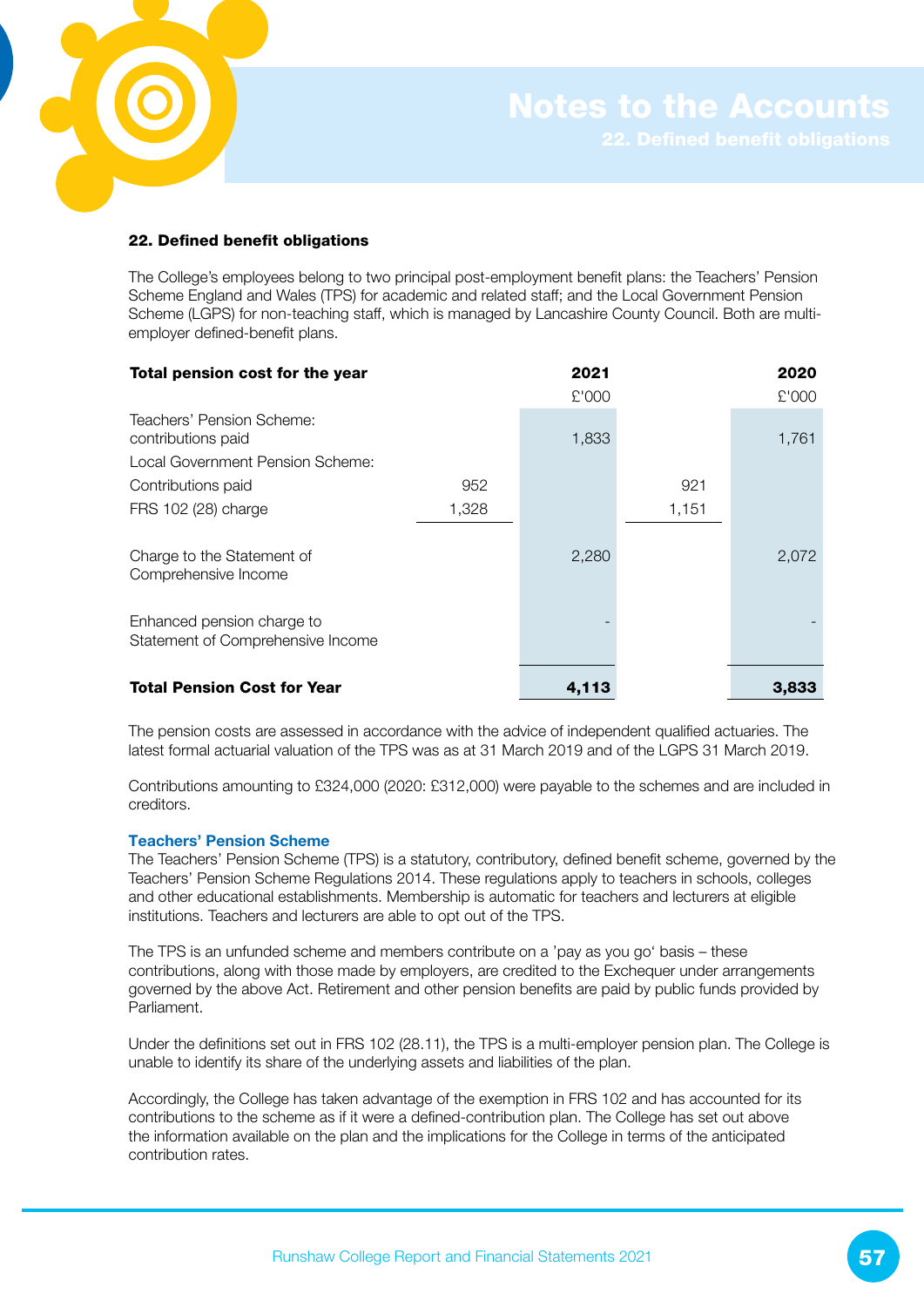

The valuation of the TPS is carried out in line with regulations made under the Public Service Pension Act 2013. Valuations credit the teachers' pension account with a real rate of return assuming funds are invested in notional investments that produce that real rate of return.

The latest actuarial review of the TPS was carried out as at 31 March 2019. The valuation report was published by the Department for Education (the Department) in April 2019. The valuation reported total scheme liabilities (pensions currently in payment and the estimated cost of future benefits) for service to the effective date of £218 billion, and notional assets (estimated future contributions together with the notional investments held at the valuation date) of £196 billion giving a notional past service deficit of £22 billion. Discount rate is 2.4% in excess of CPI.

As a result of the valuation, new employer contribution rates were set at 23.68% of pensionable pay from September 2020 onwards (compared to 16.48% during 2019/20). DfE has agreed to pay a teacher pension employer contribution grant to cover the additional costs during the 2020-21 academic year and currently through to March 2022. The next calculation result is due to be implemented from 1 April 2023.

A full copy of the valuation report and supporting documentation can be found on the Teachers' Pension Scheme website.

The pension costs paid to TPS in the year amounted to £1,826,000 (2020: £1,760,000).

#### Local Government Pension Scheme

The LGPS is a funded defined-benefit plan, with the assets held in separate funds administered by Lancashire County Council. The total contribution made for the year ended 31 July 2021 was £1,278,000, of which employer's contributions totalled £952,000 and employees' contributions totalled £326,000. The agreed contribution rates for future years are 17.6% for employers and range from 5.5% to 12.5% cent for employees, depending on salary.

The current valuation does not reflect the expected increase in benefits and therefore liability as a result of Guaranteed Minimum Pension ('GMP') equalisation between men and women which is required as a result of the removal of the Additional State Pension. Methodologies for a long-term solution are still being investigated by the Government as set out in the published (January 2018) outcome of the Government Consultation 'Indexation and Equalisation of GMP in Public Sector Pensions Schemes' and therefore the expected impact cannot be reliably estimated and consequently no provision/liability has been recognised.

#### Principal Actuarial Assumptions

The following information is based upon a full actuarial valuation of the fund at 31 March 2019 updated to 31 July 2021 by a qualified independent actuary

|                                      | At 31 July | At 31 July |
|--------------------------------------|------------|------------|
|                                      | 2021       | 2020       |
|                                      |            |            |
| Rate of increase in salaries         | 4.1%       | 3.8%       |
| Future pensions' increases           | 2.7%       | 2.4%       |
| Discount rate for scheme liabilities | 1.6%       | 1.6%       |
| Inflation assumption (CPI)           | 2.6%       | 2.3%       |
| Commutation of pensions to lump sums | 50%        | 50%        |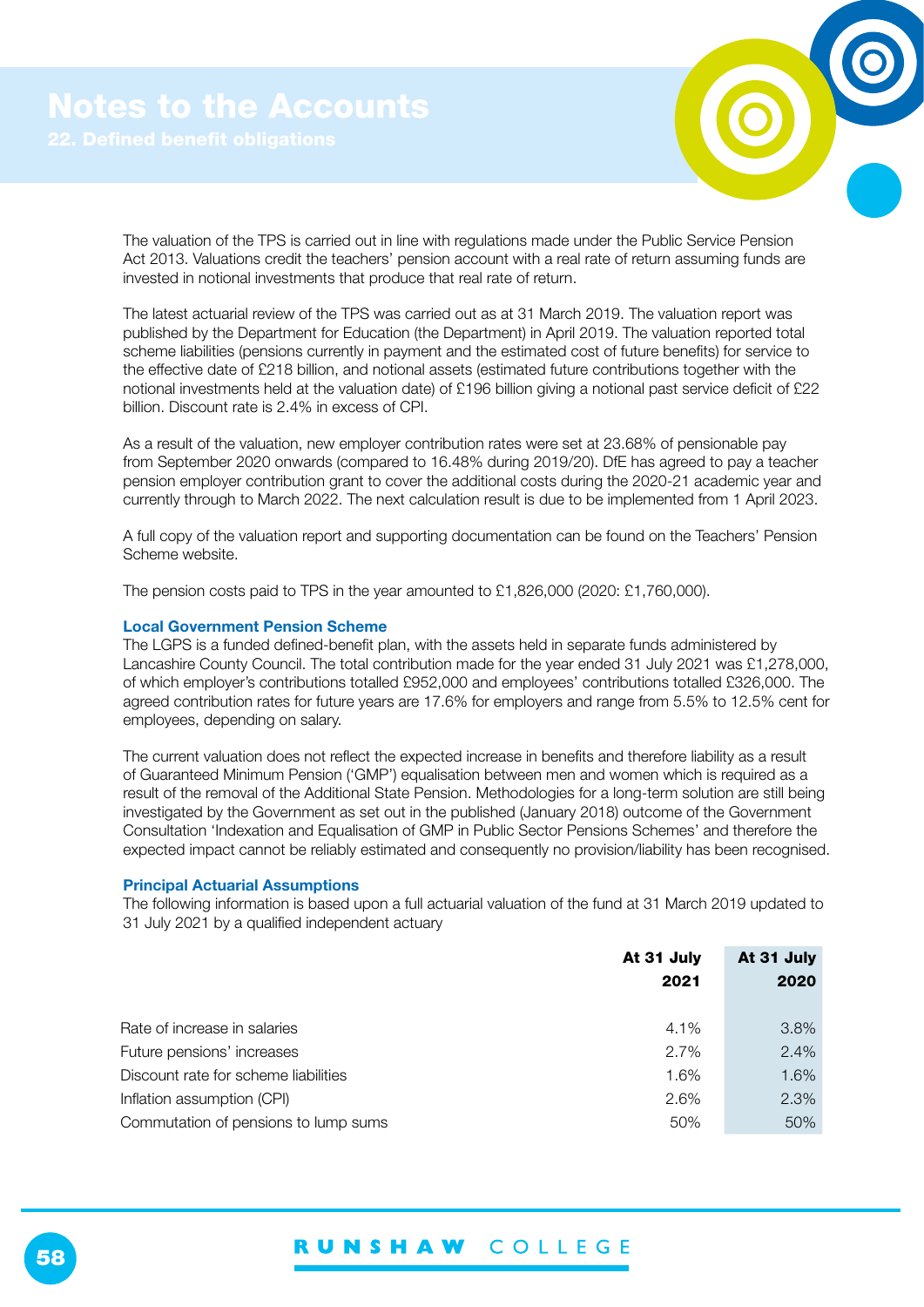

The current mortality assumptions include sufficient allowance for future improvements in mortality rates. The assumed life expectations on retirement age 65 are:

|                      | At 31 July<br>2021 | At 31 July<br>2020 |
|----------------------|--------------------|--------------------|
|                      | <b>Years</b>       | <b>Years</b>       |
| Retiring today       |                    |                    |
| Males                | 22.4               | 22.3               |
| Females              | 25.1               | 25.0               |
| Retiring in 20 years |                    |                    |
| Males                | 23.9               | 23.8               |
| Females              | 26.9               | 26.8               |

The College's share of the assets in the plan and the expected rates of return were:

|                                     | <b>Fair Value at</b><br>31 July 2021 | <b>Fair Value</b><br>at 31 July<br>2020 |
|-------------------------------------|--------------------------------------|-----------------------------------------|
|                                     | £'000                                | £'000                                   |
| Equities                            | 22,434                               | 17,624                                  |
| <b>Treasury Bonds</b>               |                                      |                                         |
| <b>Bonds</b>                        | 2,354                                | 2,667                                   |
| Property                            | 4,442                                | 5,256                                   |
| Cash                                | 933                                  | 696                                     |
| Other                               | 14,259                               | 12,406                                  |
| <b>Total market value of assets</b> | 44,422                               | 38,649                                  |
| Actual return on plan assets        | 5,423                                | (867)                                   |

The amount included in the balance sheet in respect of the defined benefit pension plan is as follows:

|                                   | 2021<br>£'000 | 2020<br>£'000 |
|-----------------------------------|---------------|---------------|
| Fair value of plan assets         | 44,422        | 38,649        |
| Present value of plan liabilities | (64, 243)     | (59,035)      |
| <b>Net pensions (liability)</b>   | (19, 821)     | (20, 386)     |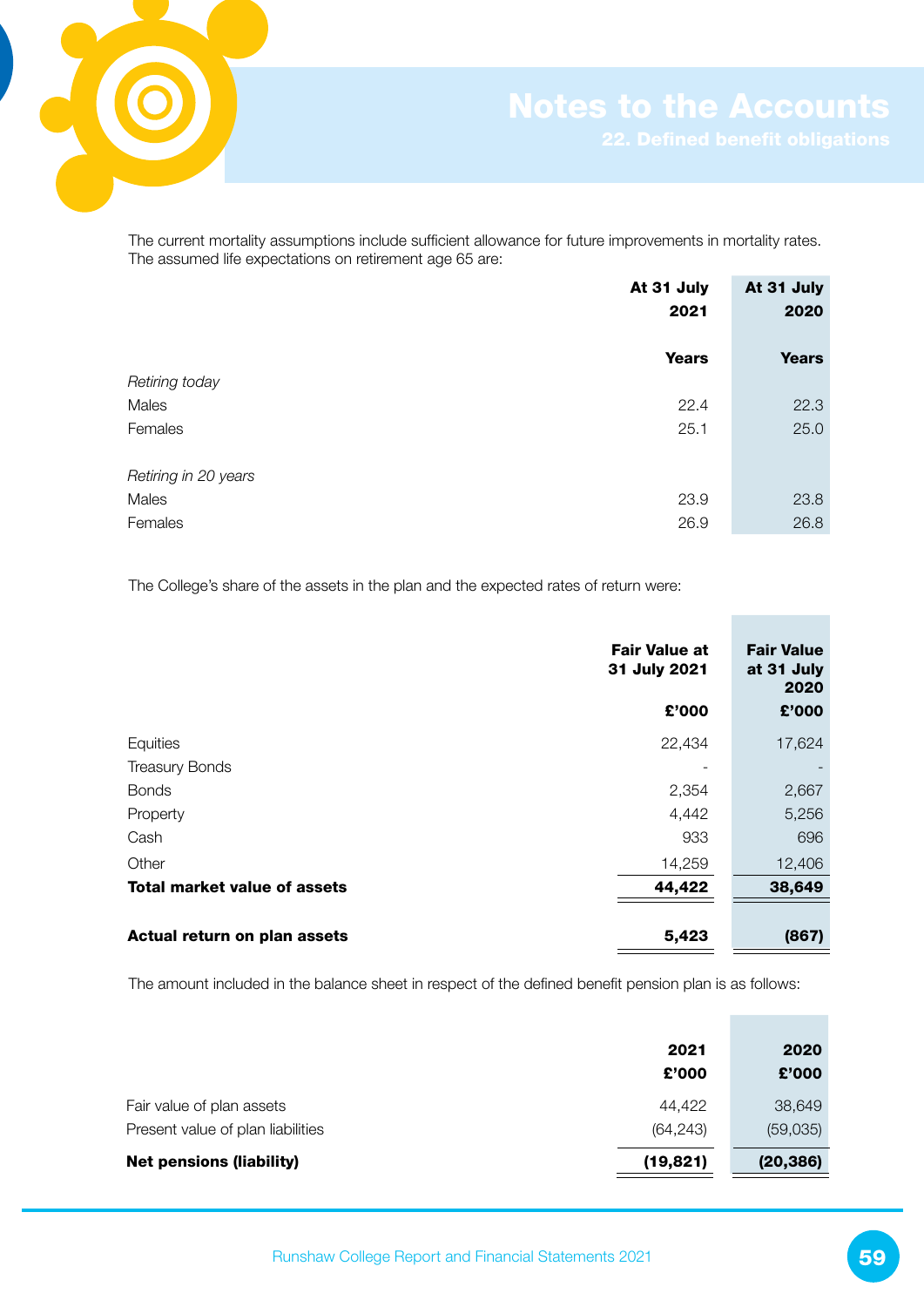Amounts recognised in the Statement of Comprehensive Income in respect of the plan are as follows:

**COL** 

| <b>Amounts included in staff costs</b> | 2021<br>£'000            | 2020<br>£'000 |
|----------------------------------------|--------------------------|---------------|
| Current service cost                   | 2,248                    | 1,907         |
| Administration expenses                | 32                       | 31            |
| Effect of curtailments                 | -                        |               |
| Past service cost                      | $\overline{\phantom{a}}$ | 127           |
| Total                                  | 2,280                    | 2,072         |

| Amounts included in investment income                   | 2021  | 2020  |
|---------------------------------------------------------|-------|-------|
|                                                         | £'000 | £'000 |
| Net interest cost                                       | 319   | 254   |
|                                                         | 319   | 254   |
|                                                         |       |       |
| <b>Amounts recognised in Other Comprehensive Income</b> |       |       |

| Changes in assumptions underlying the present value of plan liabilities | (2,212)  | 7,096 |
|-------------------------------------------------------------------------|----------|-------|
| Amount recognised in Other Comprehensive Income                         | (2, 212) | 7.096 |

#### Movement in net defined benefit (liability) during the year

|                                                    | 2021               | 2020               |
|----------------------------------------------------|--------------------|--------------------|
| Deficit in scheme at 1 August<br>Movement in year: | £'000<br>(20, 386) | £'000<br>(11, 885) |
| Current service cost                               | (2, 248)           | (1,907)            |
| Employer contributions                             | 952                | 921                |
| Past service cost                                  |                    | (127)              |
| Net interest on the defined (liability)/asset      | (319)              | (254)              |
| Administration expenses                            | (32)               | (38)               |
| Actuarial gain or loss                             | 2,212              | (7,096)            |
| Net defined benefit (liability) at 31 July         | (19, 821)          | (20, 386)          |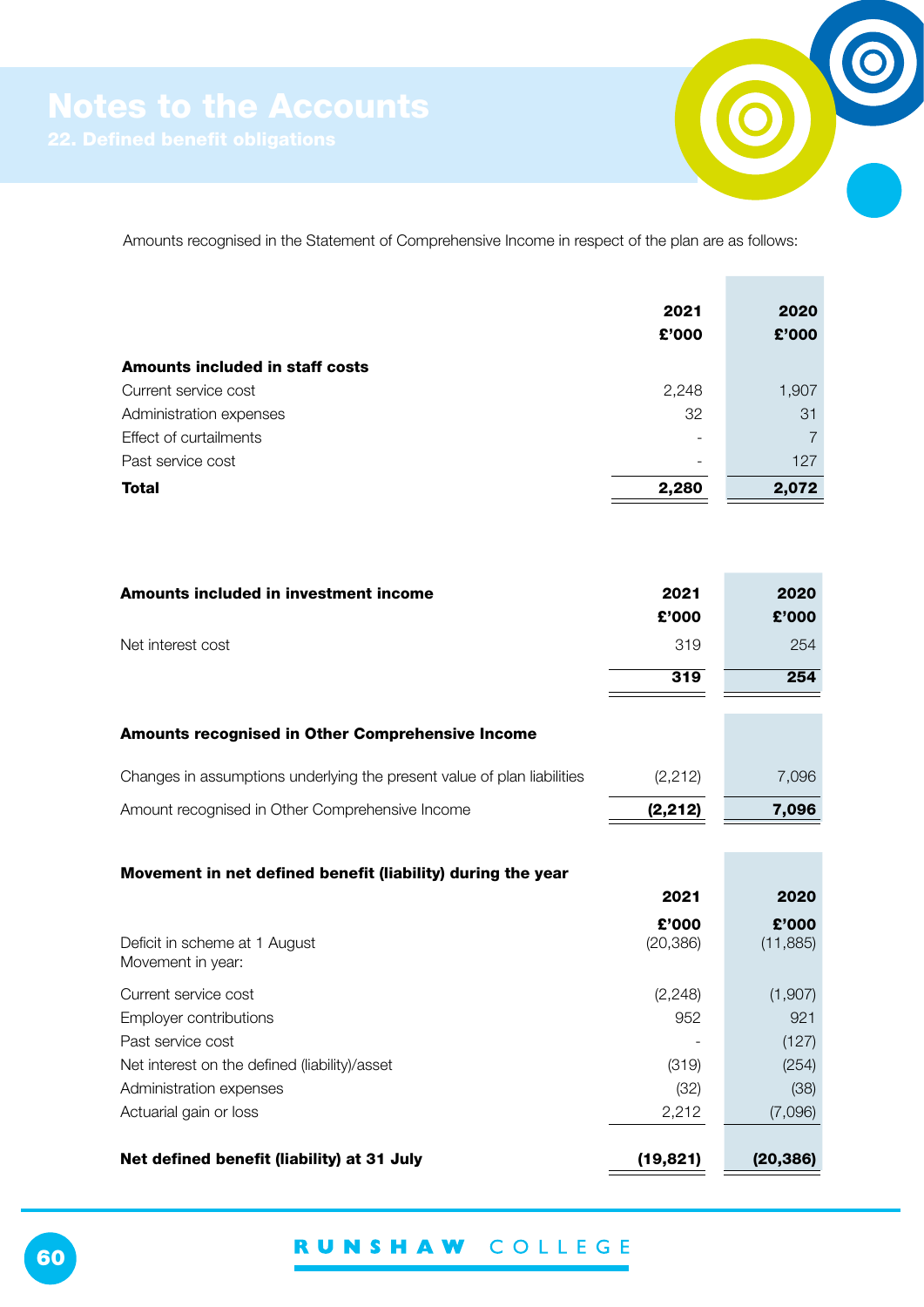

#### Asset and Liability Reconciliation

|                                                             | 2021   | 2020   |
|-------------------------------------------------------------|--------|--------|
|                                                             | £'000  | £'000  |
| Changes in the present value of defined benefit obligations |        |        |
| Defined benefit obligations at start of period              | 59,035 | 50.751 |
| Current Service cost                                        | 2,248  | 1,907  |
| Interest cost                                               | 940    | 1,115  |
| Contributions by Scheme participants                        | 326    | 317    |
| Experience loss on defined benefit obligations              | 2,590  | 5,473  |
| Estimated benefits paid                                     | (896)  | (662)  |
| Past Service cost                                           |        | 127    |
| Curtailments and settlements                                |        |        |
|                                                             |        |        |
| Defined benefit obligations at end of period                | 64,243 | 59,035 |

#### Reconciliation of Assets

|                                              | 2021   | 2020    |
|----------------------------------------------|--------|---------|
|                                              | £'000  | £'000   |
| Fair value of plan assets at start of period | 38.649 | 38,866  |
| Interest on plan assets                      | 621    | 861     |
| Changes in financial assumptions             | 4,802  | (1,623) |
| Administration expenses                      | (32)   | (31)    |
| Employer contributions                       | 952    | 921     |
| Contributions by Scheme participants         | 326    | 317     |
| Estimated benefits paid                      | (896)  | (662)   |
| Assets at end of period                      | 44.422 | 38.649  |

These accounts show a £NIL past service cost in respect of the McCloud / Sergeant judgment which ruled that the transitional protection for some members of public service schemes implemented when they were reformed constituted age discrimination.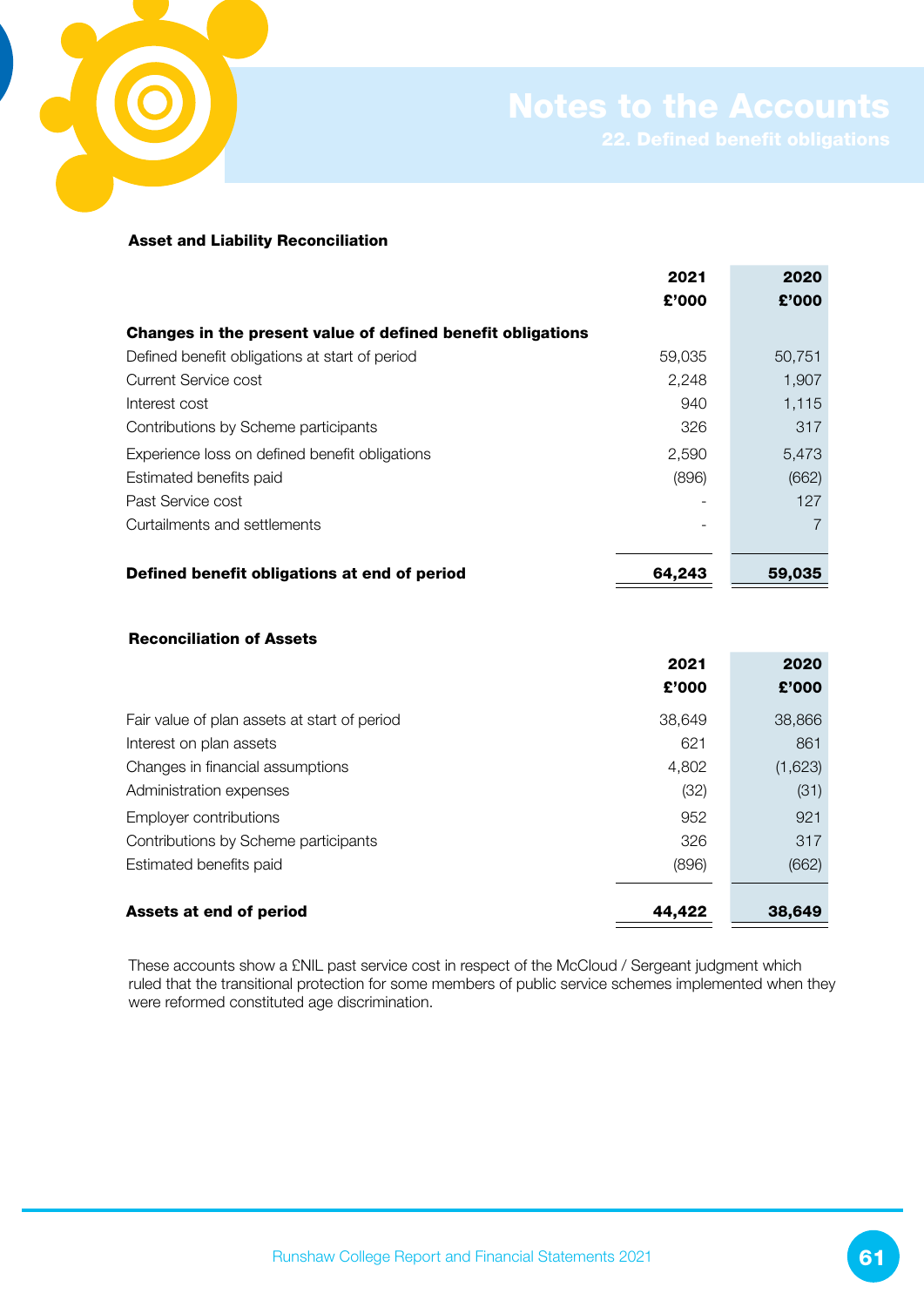

#### 23. Related party transactions

Due to the nature of the College's operations and the composition of the board of governors being drawn from local public and private sector organisations, it is inevitable that transactions will take place with organisations in which a member of the board of governors may have an interest. All transactions involving such organisations are conducted at arm's length and in accordance with the College's financial regulations and normal procurement procedures.

The total expenses paid to or on behalf of the Governors during the year was NIL. No Governor has received any remuneration or waived payments from the College during the year (2020: None).

#### 24. Amounts disbursed as agent

#### Learner support funds

|                                                           | 2021<br>£'000 | 2020<br>£'000 |
|-----------------------------------------------------------|---------------|---------------|
|                                                           |               |               |
| Funding body grants - bursary support                     | 553           | 489           |
| Funding body grants – discretionary learner support       | 10            | 24            |
|                                                           | 563           | 513           |
|                                                           |               |               |
| Disbursed to students                                     | (453)         | (489)         |
| Administration costs                                      | (23)          | (24)          |
| Balance / Underspend as at 31 July, included in creditors | 87            | O             |

Funding body grants are available solely for students. In the majority of instances, the College only acts as a paying agent. In these circumstances, the grants and related disbursements are therefore excluded from the Statement of Comprehensive Income.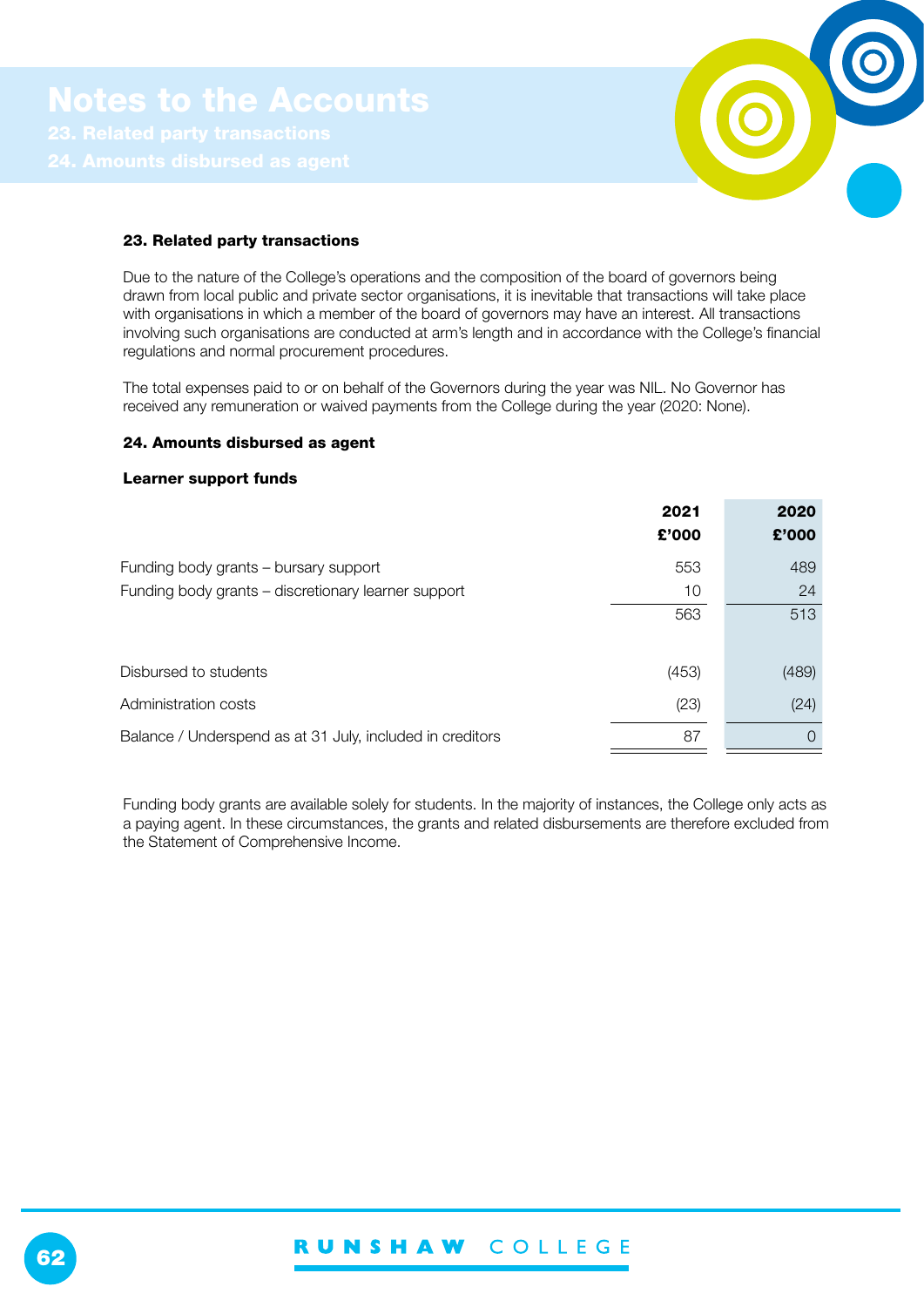

Independent Reporting Accountant's Report on Regularity to the Corporation of Runshaw College and the Secretary for Education acting through Education and Skills Funding Agency

#### **Conclusion**

We have carried out an engagement, in accordance with the terms of our engagement letter dated 28 October 2020 and further to the requirements of the grant funding agreements and contracts with the Education and Skills Funding Agency (the "ESFA"), to obtain limited assurance about whether the expenditure disbursed and income received by Runshaw College during the period 1 August 2020 to 31 July 2021 have been applied to the purposes identified by Parliament and the financial transactions conform to the authorities which govern them.

In the course of our work, nothing has come to our attention which suggests that in all material respects the expenditure disbursed and income received during the period 1 August 2020 to 31 July 2021 as not been applied to purposes intended by Parliament and the financial transactions do not conform to the authorities which govern them.

#### Basis for conclusion

The framework that has been applied is set out in the Post-16 Audit Code of Practice (the "ACoP") issued by the ESFA. In line with this framework, our work has specifically not considered income received from the main funding grants generated through the Individualised Learner Record (ILR) returns, for which the ESFA has other assurance arrangements in place.

We are independent of the Runshaw College in accordance with the ethical requirements that are applicable to this engagement and we have fulfilled our ethical requirements in accordance with these requirements. We believe the assurance evidence we have obtained is sufficient to provide a basis for our conclusion.

#### Responsibilities of Corporation of Runshaw College for regularity

The Corporation of Runshaw College is responsible, under the grant funding agreements and contracts with the ESFA and the requirements of the Further & Higher Education Act 1992, subsequent legislation and related regulations and guidance, for ensuring that expenditure disbursed and income received is applied for the purposes intended by Parliament and the financial transactions conform to the authorities which govern them. The corporation of Runshaw College is also responsible for preparing the Governing Body's Statement of Regularity, Propriety and Compliance.

#### Reporting accountant's responsibilities for reporting on regularity

Our responsibilities for this engagement are established in the United Kingdom by our profession's ethical guidance and are to obtain limited assurance and report in accordance with our engagement letter and the requirements of the code.

The objective of a limited assurance engagement is to perform such procedures as to obtain information and

explanations in order to provide us with sufficient appropriate evidence to express a negative conclusion on regularity. A limited assurance engagement is more limited in scope than a reasonable assurance engagement and the procedures performed vary in nature and timing from, and are less in extent than for a reasonable assurance engagement; consequently a limited assurance engagement does not enable us to obtain assurance that we would become aware of all significant matters that might be identified in a reasonable assurance engagement. Accordingly, we do not express a positive opinion.

We report to you whether anything has come to our attention in carrying out our work which suggests that in all material respects, expenditure disbursed and income received during the period 1 August 2020 to 31 July 2021 have not been applied to purposes intended by Parliament or that the financial transactions do not conform to the authorities which govern them.

Our work included identification and assessment of the design and operational effectiveness of the controls, policies and procedures that have been implemented to ensure compliance with the framework of authorities including the specific requirements of the grant funding agreements and contracts with the ESFA and high level financial control areas where we identified a material irregularity is likely to arise. We undertook detailed testing, on a sample basis, on the identified areas where a material irregularity is likely to arise where such areas are in respect of controls, policies and procedures that apply to classes of transactions.

This work was integrated with our audit of the financial statements and evidence was also derived from the conduct of that audit to the extent it supports the regularity conclusion.

#### Use of our report

This report is made solely to the Corporation of Runshaw College and the Secretary of State for Education acting through the ESFA in accordance with the terms of our engagement letter. Our work has been undertaken so that we might state to the Corporation of Runshaw College and the Secretary of State for Education acting through the ESFA those matters we are required to state in a report and for no other purpose. To the fullest extent permitted by law, we do not accept or assume responsibility to anyone other than the Corporation of Runshaw College and the Secretary of State for Education acting through the ESFA for our work, for this report, or for the conclusion we have formed.

RSM UK AUDIT LLP Chartered Accountants Bluebell House Brian Johnson Way Preston PR2 5PE